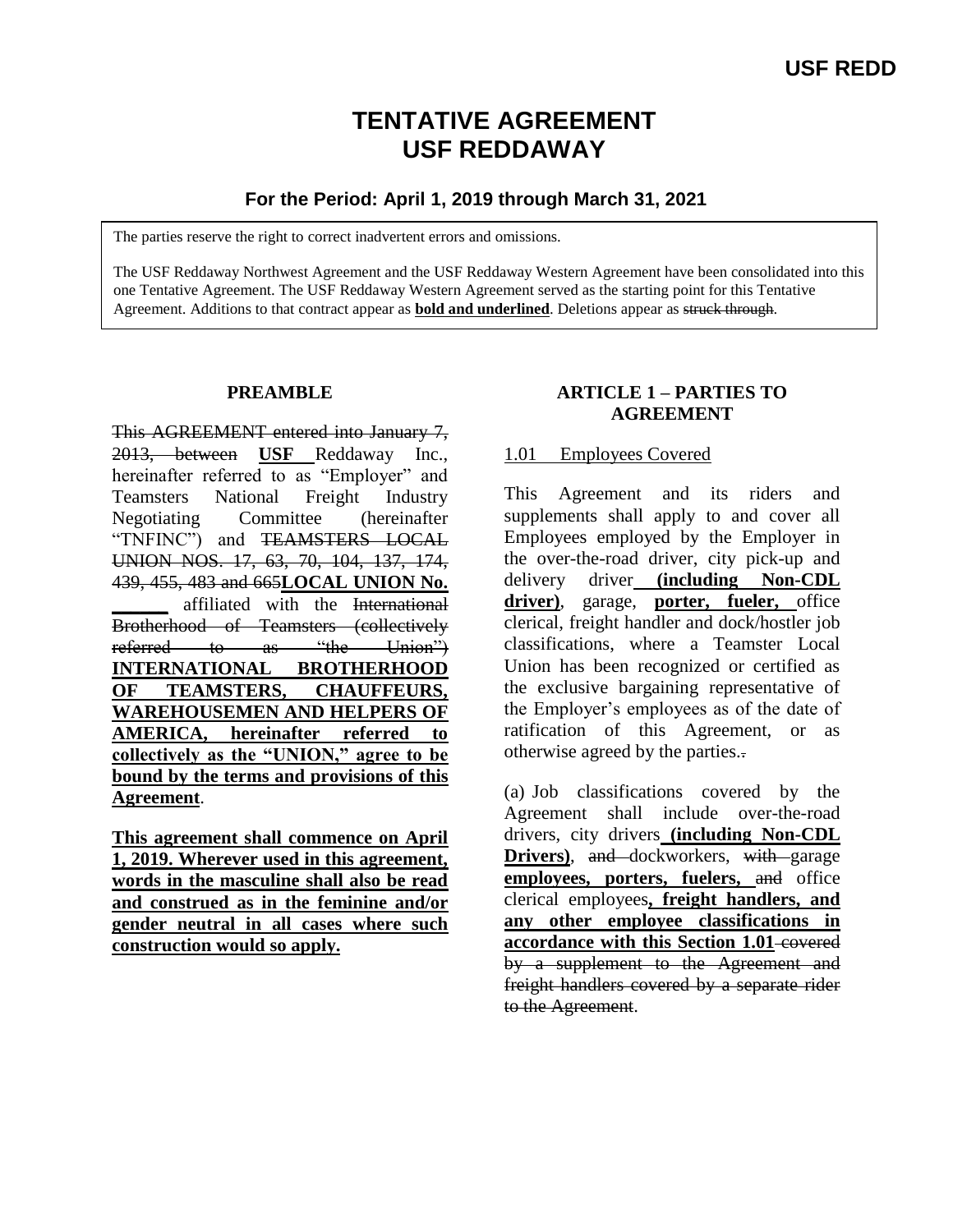## 1.02 Transfer of Company Title or Interest

(a) This Agreement shall be binding upon the parties hereto, their successors, administrators, executors and assigns. In the event an entire operation is sold, leased, transferred or taken over by sale, transfer, lease, assignment, receivership or bankruptcy proceedings, such operation or use of such rights shall continue to be subject to the terms and conditions of this Agreement. Employer shall give notice of the existence of this Agreement to any purchaser, transferee, lessee, or assignee of the operation covered by this Agreement, or part thereof. The Union shall also be advised of the exact nature of this transaction, excluding financial details.

(b) In the event the Employer fails to require the purchaser, transferee or lessee to assume the obligations of this Agreement, the Employer (including partners thereof) shall be liable to the Union and to the Employees covered for all damages sustained as a result of such failure to require assumption of the terms of this Agreement, but shall not be liable after the purchaser, transferee or lessee has agreed to assume the obligations of this Agreement.

(c) When the Employer purchases rights from another Employer, signatory to an agreement with the Union, the purchaser must accept the affected Employees of the seller before hiring any new Employees. The applicable layoff provisions of this Agreement shall apply. When rights are sold to a nonsignatory of an Agreement, and such purchaser is the sole bidder, the provisions of this Agreement shall not apply.

## 1.03 Newly Organized Locations

### **If a majority of employees at any noncovered operation of the Employer sign**

**authorization cards to be represented by the IBT or any of its affiliates (as verified by an agreed upon neutral person) the Employer shall immediately recognize and bargain with TNFINC (and/or a TNFINC designated Local Union) for an agreement covering those employees if demanded by the Union. If the Union seeks an NLRB election, the Employer shall agree to an expedited election. Nothing herein prohibits the Union or employees from engaging in any lawful method or mechanism for securing representation. The Employer, however, is precluded from filing an RM petition. The parties agree that a constructive bargaining relationship is essential to efficient operations and sound employee relations. The parties recognize that the right whether to organize is the right of employees. Therefore, the Employer agrees that it will remain strictly neutral in any organizational campaigns and shall not make any statements or take any positions in opposition to employee organizing. The Employer shall not take any steps to influence the employees' decision whether to be represented.**

### *In addition to the Letter of Agreement on Neutrality Card Check contained in the MOU-LOU section on page 72 of this agreement, the following shall apply.*

(a) At any newly organized terminal, existing part-time local drivers and part-time road drivers will be offered the opportunity to be added to the seniority list. They will have 30-days from the date of ratification to accept or decline regular employment. Those that accept are subject to completing their probationary period, if employed less than 90-days. Those that decline shall be classified as probationary employees, as described in **this Agreement** the Western Contract, on a permanent basis, and may not become seniority employees without mutual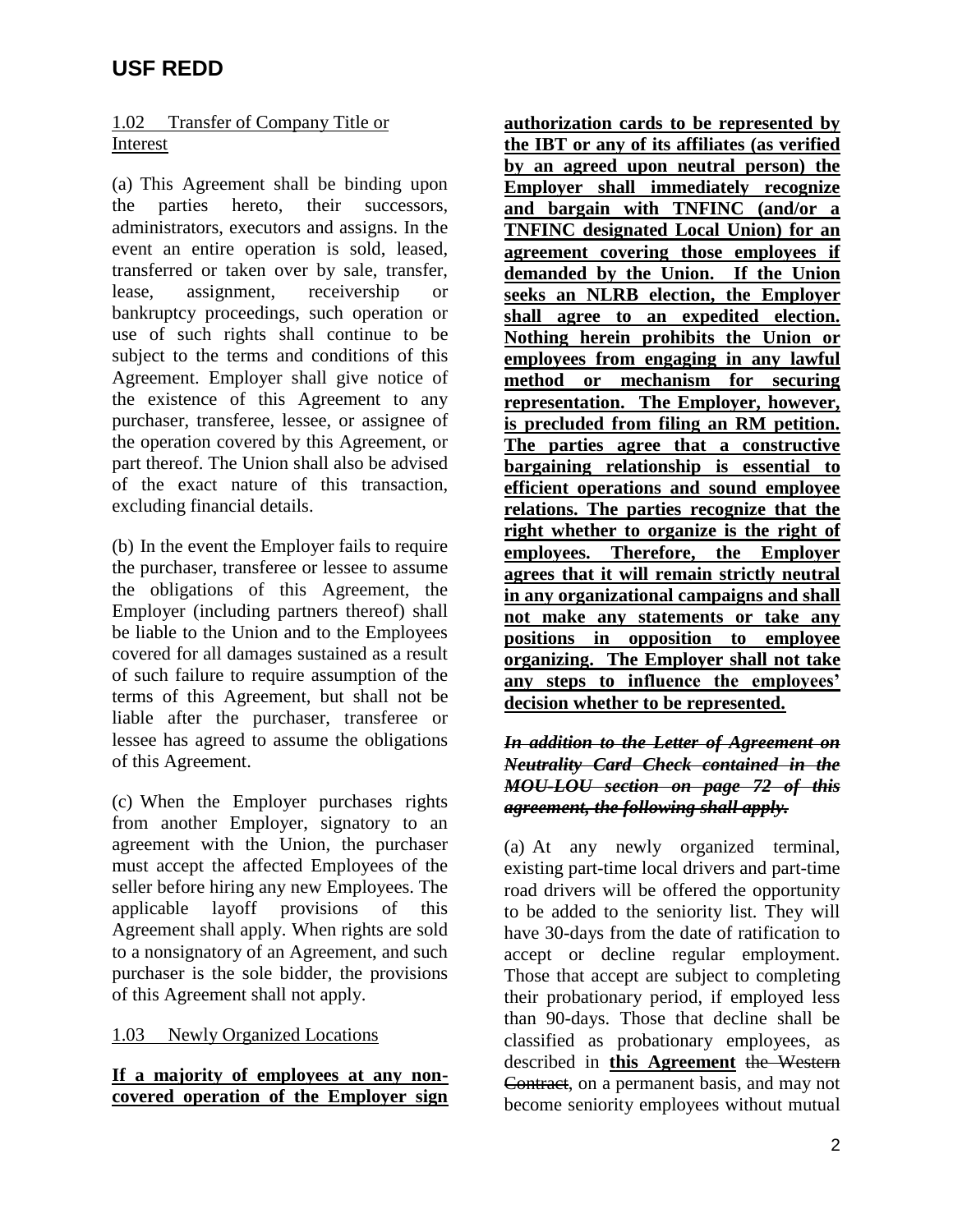agreement of the Local Union and the Company.

(b) The Employer will not provide any employees, not covered by the Agreement, in job classification covered by the Agreement, with superior wages and/or vacation, holiday, sick leave, or jury duty, fringe benefits superior to those contained in the Agreement.

(c) The Employer will not reduce the wages of its employees at a facility when a Local Union affiliated with the International Brotherhood of Teamsters is certified or recognized as their exclusive bargaining agent at a facility in the Western Region of Teamsters.

# 1.04 Single Bargaining Unit

The Employees, Unions and Employer covered under this Agreement shall constitute one (1) bargaining unit and contract. This Agreement applies to the road and local operations of the Employer. Freight Handlers, maintenance or garage employees and office clerical employees shall be in the same bargaining unit and be covered by a supplement or rider to this Agreement.

# **ARTICLE 2 – DEFINITIONS**

## 2.01 Employees

The term "Employees" as used in this Agreement refers to bargaining unit Employees**employees** represented by the Union, and includes both male and female Employees**employees** covered by this Agreement.

## 2.02 Regular Employees

A "regular**Regular**" Employee as used in this Agreement refers to an Employee**employee** with seniority.

### 2.03 Probationary Employees

The term "Probationary Employee" as used in this Agreement refers to all Employees**employees** who are not regular Employees**employees** and do not have seniority status.

### **ARTICLE 3 – UNION SHOP AND CHECKOFF**

## 3.01 Union Security

All present and future Employees of the Employer coming under the terms of this Agreement shall be or become members in good standing of the Union on or after the thirty-first  $(31<sup>st</sup>)$  **calendar** day of employment or on or after thirty-one (31) days following the effective date of this Agreement, whichever is later. Union membership for purposes of this Agreement is required only to the extent that Employees must pay either (i) the Union's initiation fees and periodic dues or (ii) service fees which in the case of a regular service fee payer shall be equal to the Union's initiation fees and periodic dues, and in the case of an objecting service fee payer shall be the proportion of the initiation fees and dues corresponding to the portion of the Union's total expenditures that support representational activities. "Good standing" as used in this Article shall mean that the Employee has paid or offered to pay the uniform initiation fees and regular monthly dues uniformly required for membership in the Union. The dismissal of any Employee for failure to comply with the provisions of this Section shall be on written notice from the Union to the Employee, with copy to the Employer, setting forth the reason for the Employee's delinquent status and allowing the Employee ten (10) days from receipt of the notice to bring his or her membership into good standing. Failure of the Employee to do so within the allotted time shall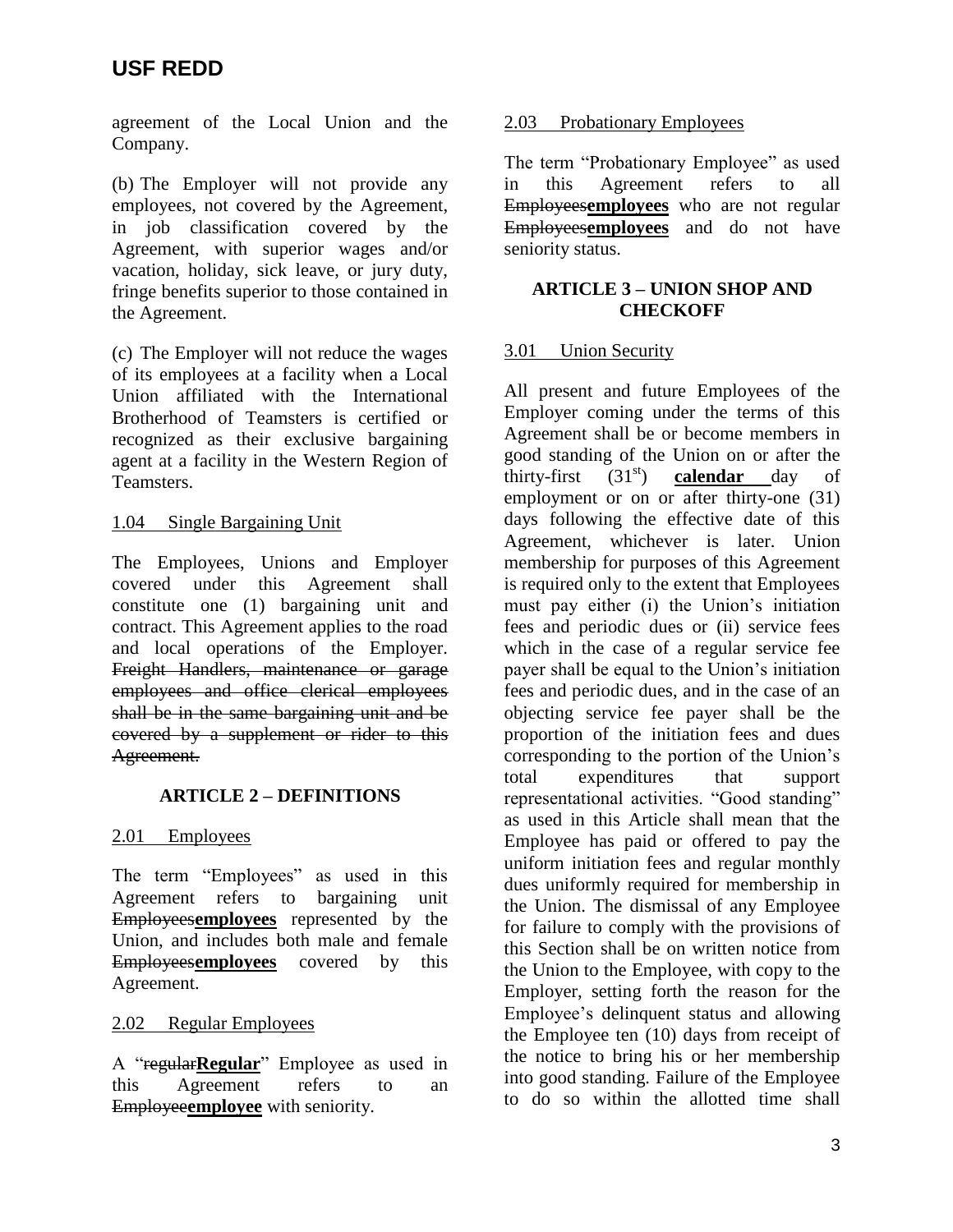thereafter result in dismissal. Union membership is required only to the extent that Employees must pay either 1) the Union's initiation fees and periodic dues and assessments; or 2) service fees which in the case of a regular service fee payer shall be equal to the Union's initiation fees and periodic dues and assessments, and in the case of an objecting service fee payer, shall be the portion of the initiation fees, dues and assessments, corresponding to the proportion of the Union's total expenditures to support representation.

### 3.02 Work Assignments

The Employer agrees to respect the jurisdictional rules of the Union and shall not direct or require its Employees or persons other than the Employees in the bargaining unit here involved to perform work that is recognized as the work of the Employees.

### 3.03 Notification to the Union

The following information will be given in writing by the Employer to the Union within seven (7) days from the date of hiring new Employees: (1) name, home address and social security number of each new Employee; (2) date employed.

### 3.04 Check Off

The Employer, upon voluntary written authorization from the Employee, shall deduct from the first  $(1<sup>st</sup>)$  paycheck received by said Employee each month, the regular monthly dues, initiation fees and assessments, Credit Union deductions and D.R.I.V.E. deductions and promptly remit the same to the appropriate officer of the Union. If dues are not deducted in one month for any reason, they shall be deducted the following month. The amount of such monthly dues, initiation fees and

assessments are those currently in effect or as may thereafter be established.

## 3.05 Hold Harmless

The Union shall indemnify and hold the Employer harmless against any and all claims, demands, suits or other forms of liability that may arise out of or by reason of action taken or not taken by the Employer in reliance upon signed authorization cards furnished to the Employer by the Union for the purpose of complying with any of the provisions of this Article.

### 3.06 Duration of Authorization

The dues check off authorization and assignment shall be irrevocable for the term of the applicable contract, or one (1) year, whichever is lesser, and shall automatically renew itself for successive yearly or applicable contract periods thereafter, whichever is the lesser, unless the Employee gives written notice to the Employer and the Union at least sixty (60) days before any periodic renewal date of this authorization and assignment of any desire to revoke the same.

## **3.07 Savings Clause**

**This Article shall be construed to be in compliance with applicable law. In the event this Article or any portion thereof is determined by an appropriate authority to be illegal or unenforceable, the parties shall negotiate a substitute provision that effectuates to the extent possible the original intent of this Article.**

## **ARTICLE 4 – SENIORITY RIGHTS**

### 4.01 Seniority

Seniority Rights**rights** for Employees shall prevail under this Agreement.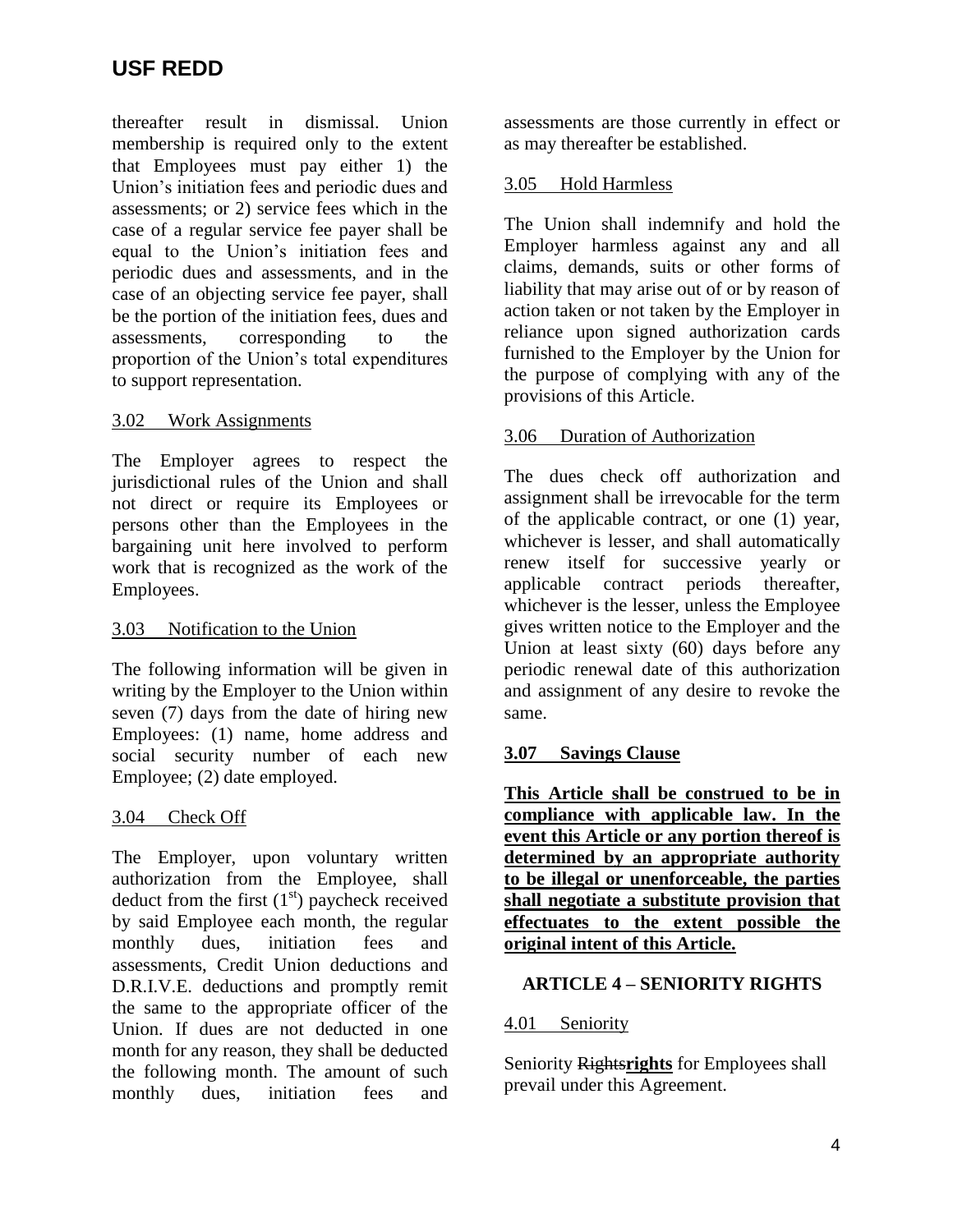## 4.02 Qualification — Probationary **Employees**

A Probationary Employee shall work under the provisions of this Agreement, but**The first sixty (60) calendar days of employment** shall be employed only on a ninety (90) calendar day trial basis. The parties may, by mutual agreement, extend any**a** probationary period. Probationary Employees shall not be eligible for paid holidays, funeral leave, pension benefits, or health and welfare, dental, and vision benefits. **This provision does not apply to RWT—Plus.** The just cause provisions of this Agreement shall not apply to Probationary Employees and they shall have no access to the grievance procedure concerning matters of discipline. However, the Employer may not discharge a Probationary Employee for the purpose of evading this Agreement. After qualifying for seniority, Probationary Employees' **the employee's** seniority shall date back to his or her first day as a Probationary Employee**the date that began their most recent qualification period. The Local Union and the Company may, by mutual agreement, extend any probationary period**.

The Parties agree that any pre-employment orientation/training that involves bargaining unit work shall be paid for at the appropriate contractual rate of pay based on classification. However, no classroom training will exceed two (2) days.

### 4.03 Work-Around

When an Employee has knowledge that a job assignment is out of seniority, the Employee shall immediately bring it to the attention of the supervisor. Employees who are not worked in their rightful position of seniority shall be compensated for all hours lost on that date unless that Employee failed

to promptly notify the Employer of the work-around. Any dispute whether the Employer attempted to contact an Employee in seniority order shall be determined by demonstrated verification that a legitimate attempt was made. Any Employee who did not "lose hours" because of a work around may still file a grievance based upon a demonstrated adverse effect and the Committee shall provide an appropriate remedy. If a driver is left in a motel at a lay point by the Employer, said driver shall be compensated at the applicable hourly rate for all hours lost through no fault of his or her own.

### 4.04 Seniority Roster

The Employer shall post a seniority roster and mail same to the Union at least once each six (6) months and maintain a seniority roster at the terminal. Unless the list is protested within thirty (30) calendar days after posting, it shall be final and binding for the remainder of the six (6) month period.

### 4.05 Layoff

If a**In the case of layoff, probationary Employees shall first be laid off. Should a further** layoff becomes necessary, the last Employee on the seniority list shall be the first Employee laid off and the layoffs shall continue in that order, provided that such remaining Employees are qualified to do the work of the Employee with lesser seniority. **Employees on layoff will have preference to work in any classification for which they are qualified before a probationary Employee will be worked.** Laid off regular Employees shall be subject to a four (4) hour guarantee when called to work outside their regular classification.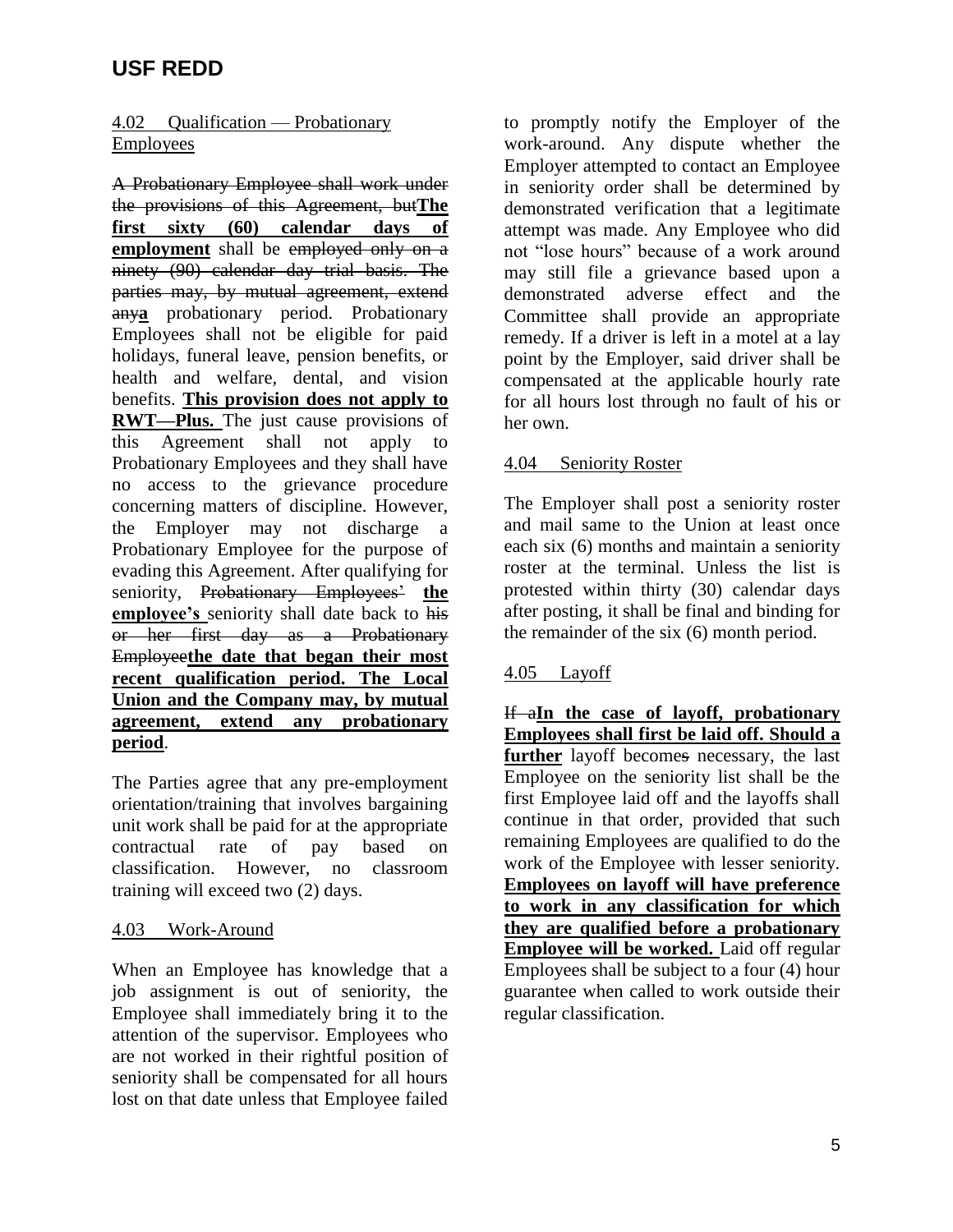### 4.06 Recall

In case of recall, Employees are to be returned to employment in the reverse order in which they were laid off. A laid off**Any** Employee **who has been given a letter of layoff** shall be given**provided within ten (10) calendar days** written notice of recall by certified mail, addressed to his or her last known address on file with the Employer, with a copy to the Local Union. **Employees who fail to make themselves available for work at the end of said ten (10) calendar**  Such Employee must respond to a notice of recall within five (5) days after the date of receipt of the recall notice and actually report to work within five (5) additional days after **recall** notification to the Employer. If an Employee fails to comply with these recall provisions, he or she shall lose all seniority rights unless otherwise agreed to in writing, on a case-by-case basis by the Employer, the Local Union, and the particular Employee involved. Proof **The copy of the recall notice sent to the Union need not be mailed certified, and proof** of mailing to the Employee shall be sufficient to justify the loss of seniority,**;** if the Employee fails to comply**report for work within the above-mentioned time allowed they will not be in compliance** with these recall provisions. In addition, two (2) failed delivery attempts on a single mailing shall constitute receipt for the purpose of this Section.

For each occurrence of the Employer supplementing a shift on twelve (12) different days in a calendar month, the Employer will recall one (1) laid off employee. Premium day shifts in excess of daily absent Employees already replaced will be counted as supplemental shifts towards the recall of laid-off Employees. Employees on letter of layoff may be recalled on a voluntary day-to-day basis without the written notice of recall, as

described above. Present practice in regard to this issue shall remain in effect subject to approval between the parties.

### 4.07 Advancement

Employees with the longest period of service shall be given preference for advancement to the higher paid Employee classifications, provided that such Employees, in the judgment of the Employer, are qualified for the particular work assignment. Any difference of opinion, failing settlement, will be subject to the grievance procedure.

### 4.08 Overtime

Seniority preference shall apply to known overtime, provided that the Employee is available.

### 4.09 Purchase of Equipment Not Required

The Employer shall not require, as a condition of continued employment, that an Employee purchase truck, tractor, and/or trailer or other vehicular equipment, or that any Employee purchase or assume any proprietary interest or other obligation in the business.

### 4.10 Merger, Purchase, Acquisition, Sale, Etc**.**

In the event the Employer absorbs the business of another private, contract or common carrier which has a bargaining relationship with a Teamster Local Union (s) or is a party to a merger of lines with a carrier with such a bargaining relationship, the seniority of the employees absorbed or affected thereby shall be dovetailed based upon the location of the Employees at their respective terminals.

### **Additionally, in the above circumstances or in the event that: a) the operations of**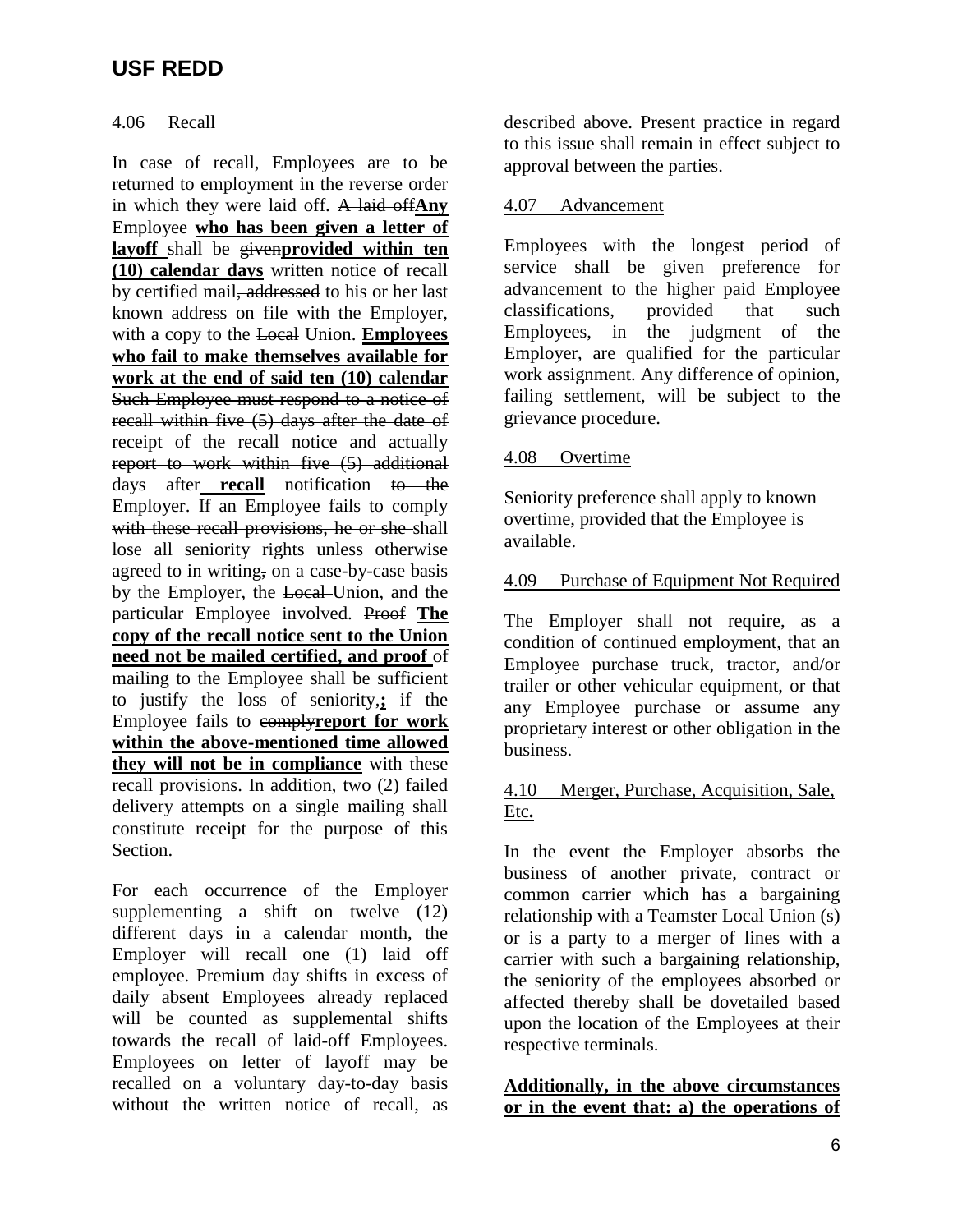**the Employer or any portion thereof are acquired by or merged into the operations of another employer or carrier or; b) the Employer acquires or seeks to merge into its operations any operations of an employer not covered by this Agreement, the parties shall immediately meet and negotiate concerning the impact of such a transaction on the affected employees and operations. If the parties fail to come to agreement on such issues or if there are other disputes under this Article the matter shall be referred to the change of operations outlined in Section 5.08 for resolution.**

### 4.11 Loss of Seniority

Seniority shall be lost for any of the following reasons:

(a) Voluntary quit;

### (b) Retirement **(which requires a cessation of work)**;

(c) Termination;

(d) Continuous absence due to layoff, injury, or illness after twenty-four (24) months, unless an extension is mutually agreed to by the Union and the Employer.

(e) Failure to report for work as scheduled without notification for three (3) consecutive days unless circumstances made notification impossible.

(f) Failure to return from layoff as stated in Section 4.06 above.

## **ARTICLE 5 – MAINTENANCE OF CONDITIONS**

### 5.01 Reduction

The Employer agrees that all conditions of employment relating to wages, hours of work, overtime differentials and general working conditions shall be maintained at not less than the highest standards in effect at the signing of this Agreement. **The terms of this Agreement shall control, however,**  **unless local work rules and other local practices have been agreed-to by the parties and reduced to writing. These written local work rules and practices shall remain in full force and effect until the parties agree otherwise in writing.** If conditions change affecting the Employee's wages, hours of work, overtime differential or general working conditions, the Employer may exercise provisions in Article 34.05 to permanently realign the Employee into the proper classifications or conditions of employment affecting his work pattern with prior notice to the Employee.

## 5.02 Errors

If a bona fide or inadvertent error is made in applying the terms and/or conditions of this contract, the error shall be corrected immediately upon notice and retribution shall only be allowed for ninety (90) days prior to the discovery of the infraction. The Joint Committee shall, however, have discretion to develop a remedy that goes beyond ninety (90) days in extraordinary circumstances.

### 5.03 Uniforms

(a) Employees who are furnished uniforms must wear those uniforms, except t-shirts may be worn on the dock and Reddaway logo shirts may be worn on the streets.

(b) Employees who are not furnished Company shirts, jackets, or hats may wear personal clothing items of their own choosing provided such items are in reasonable condition and are not obscene, inflammatory, or outrageous in nature.

(c) Employees may not wear open toed shoes or sandals while on duty.

(d) Employees may not wear gang-related paraphernalia or competitor logo clothing.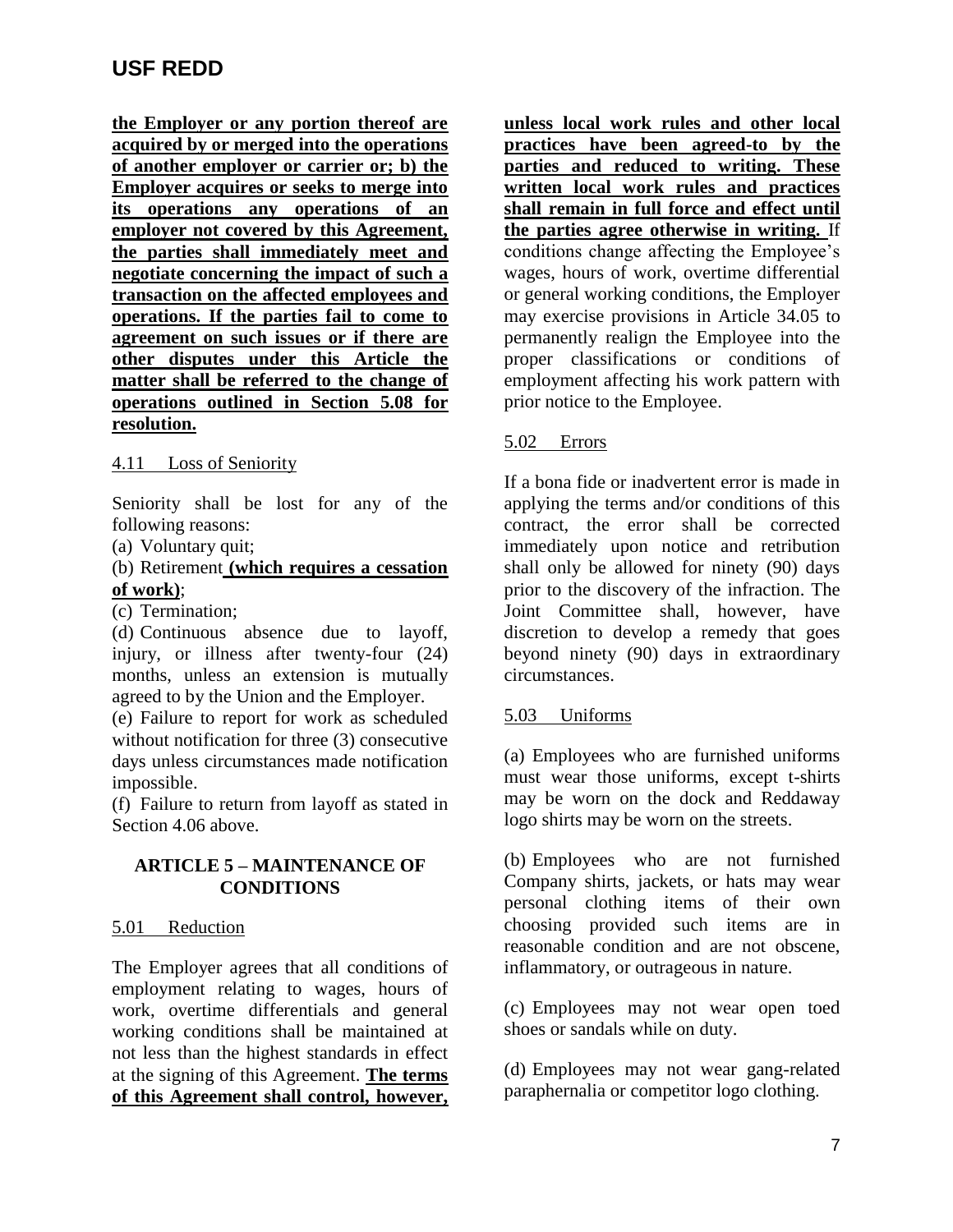(e) Where uniforms or special working clothes are required by the Employer, the Employer shall furnish same. T-shirts shall be allowed on the dock. The Employer shall also furnish goggles, masks, special gloves and aprons to handle harmful material, in order to ensure the safety of the Employee. The Employer shall replace all clothing destroyed in an on-the-job wreck or an onthe-job fire or due to an on-the-job chemical spill or other causes except negligence of the Employee.

(f) The wearing of a union lapel pin bearing the Teamster logo is permissible. **In addition, any safety vests purchased by the Employer and issued under this Section 5.03 after the ratification of this Agreement shall include the Teamsters "horse heads" logo on the front.**

### 5.04 Personal Grooming

The Employer has the right to establish and maintain reasonable standards for wearing apparel and personal grooming.

## 5.05 Reduction Due to Merger

In the event any concern is sold, leased, transferred, or taken over by sale, transfer, lease, assignment, receivership or bankruptcy proceedings, the surviving or new concern shall maintain for any Employee, who has been compensated at a rate over the contract provisions, the same rate of pay for the class of work performed, for the life of the existing Agreement.

### 5.06 Reassignment of work

(a) An Employee after working at a higher classification for one (1) hour shall receive the higher scale for the full day.

(b) Employer may, when conditions dictate, permanently reassign an Employee to work commanding a lower wage scale, provided, however, advance notice is given to Employee, with a copy to the Local Union involved. Such reassignment shall be by mutual agreement between the Employer and Local Union and, if they are unable to reach agreement, shall be subject to the grievance procedure.

(c) Subject to written approval of the Employer and the officials of the Local Union, additional classifications may be mutually negotiated between the parties hereto, defining job duties and wage rates different from those specified in the Agreement for Regular Employees who have acquired health handicaps, certified by a medical doctor, which prevent normal performance of their duties.

## 5.07 No Private Agreements

The Employer agrees not to enter into any agreement or contract with its Employees, individually or collectively, which in any way conflicts with the terms and provisions of this Agreement. Any such agreement shall be null and void.

## 5.08 New Equipment and Operations

(a) Where new types of equipment and/or operations are utilized and rates of pay are not established by this Agreement, after February 12, 2007**April 1, 2019**, within operations covered by this Agreement, rates governing such operations shall be subject to negotiations between the parties. Rates agreed upon or awarded shall be effective as of the date the equipment is put into use.

(b) Recognizing the highly competitive environment in which regional carriers, such as the Employer, must operate, the Parties agree that there must be a procedure to permit timely and efficient Changes of Operations in order to meet marketplace demands and changing customer needs. The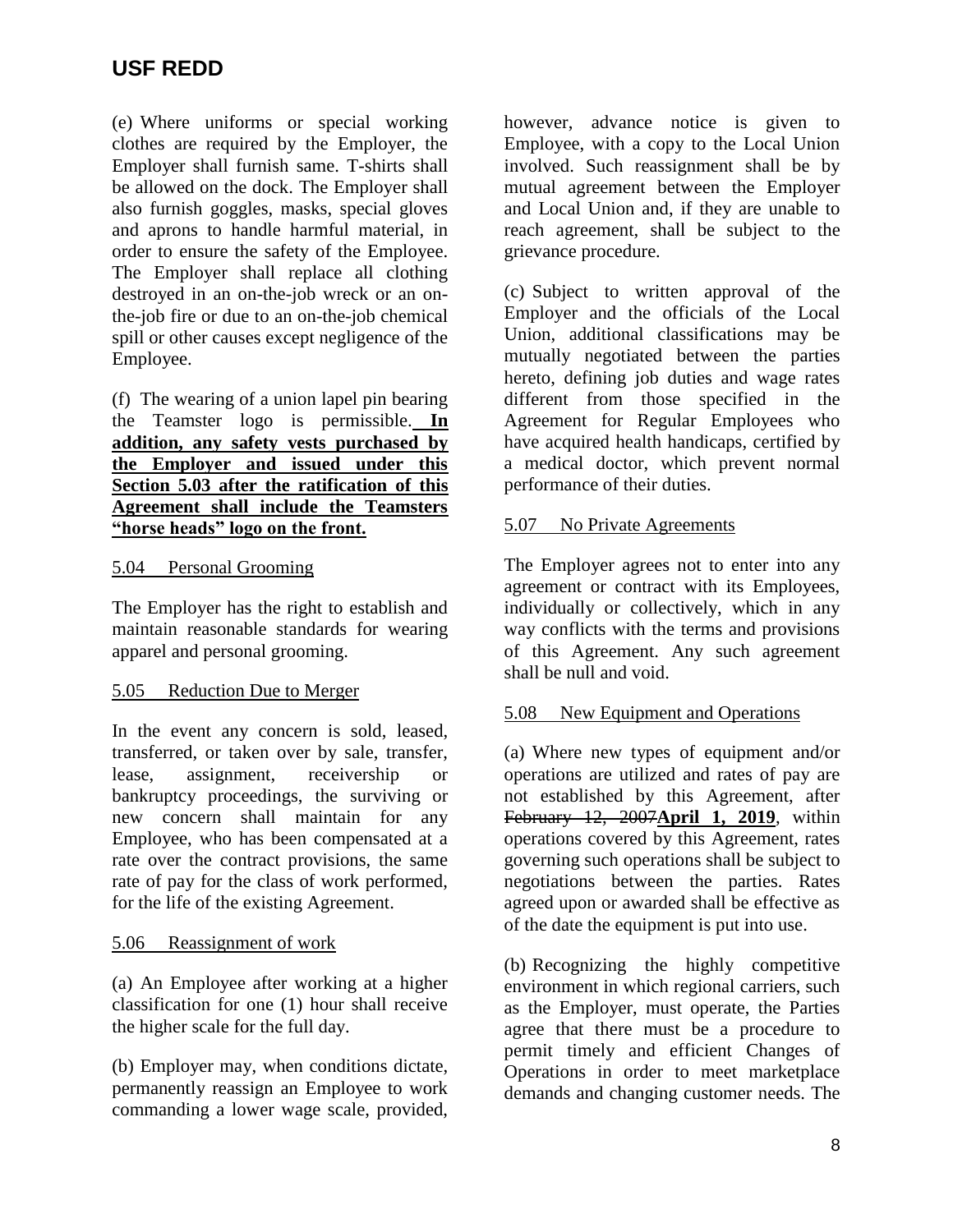Employer agrees that present terminals, breaking points, or domiciles covered by this Agreement shall not be transferred, changed or modified without notification of and discussion with the affected Local Unions **and submission to the Reddaway Change of Operations Committee**.

Unless postponed by mutual agreement of the parties, the Reddaway Change of Operations Committee shall conduct a hearing **(either in person or by telephone)** on the proposed change within 10 working days after the Employer meets with the affected Local Union(s) to discuss the written change of operations proposal. The Reddaway Change of Operations Committee shall consist of an equal number of representatives appointed by the Co-Chairs of the Reddaway Grievance Committee. The Change of Operations Committee shall have the authority to determine the seniority application of the Employees affected by the change and such determination shall be final and binding. The Change of Operations Committee shall issue its **written** decision within 10 working days from the date of the hearing. No proposed change of operations shall be approved which violates the collective bargaining agreement. Any dispute regarding a change of operations must be referred to the two-man Reddaway**Joint** Review Committee **referred to in Article 7 of this Agreement,**  which shall issue its decision within 5 calendar days. In the event that the **Joint**  Review Committee is unable to resolve the matter, the case shall be referred to expedited arbitration**Joint Deadlock Committee** pursuant to Article 7 of this Agreement **and processed in accordance with the remainder of the grievance procedure**.

### 5.09 Redomiciling

In the event the Employer redomiciles a board, in whole or in part in another city, any Employee not desiring to relocate will be placed on furlough status and will have his seniority protected at that location for a period of two (2) years.

Where an Employee is required to transfer to another domicile in order to follow employment as a result of change of operations, the Employer shall move the Employee at the Employer's expense and assume responsibility for proven loss or damage to household goods due to such move, including insurance against loss or damage. Should any Employee possess household items of unusual or extraordinary value which will be included in the move, such items shall be declared and an appraised value determined prior to the move. The Employer shall provide the packaging materials for the Employee's household goods when requested or at the Employee's request pay all costs and expenses of moving such household goods, including packing. These expenses will be limited to actual expenses documented by the Employee and will be reimbursed not to exceed \$3,000 **\$5,000** for any individual Employee move. The Employer shall not be responsible for any other costs associated with an employee move.

The Employer shall not be responsible for moving expenses if the Employee changes his/her residence as a result of voluntary transfer.

None of the Employer obligations set forth in this Subsection (b) shall apply to transfers of domiciles within a forty**-**five (45) mile radius.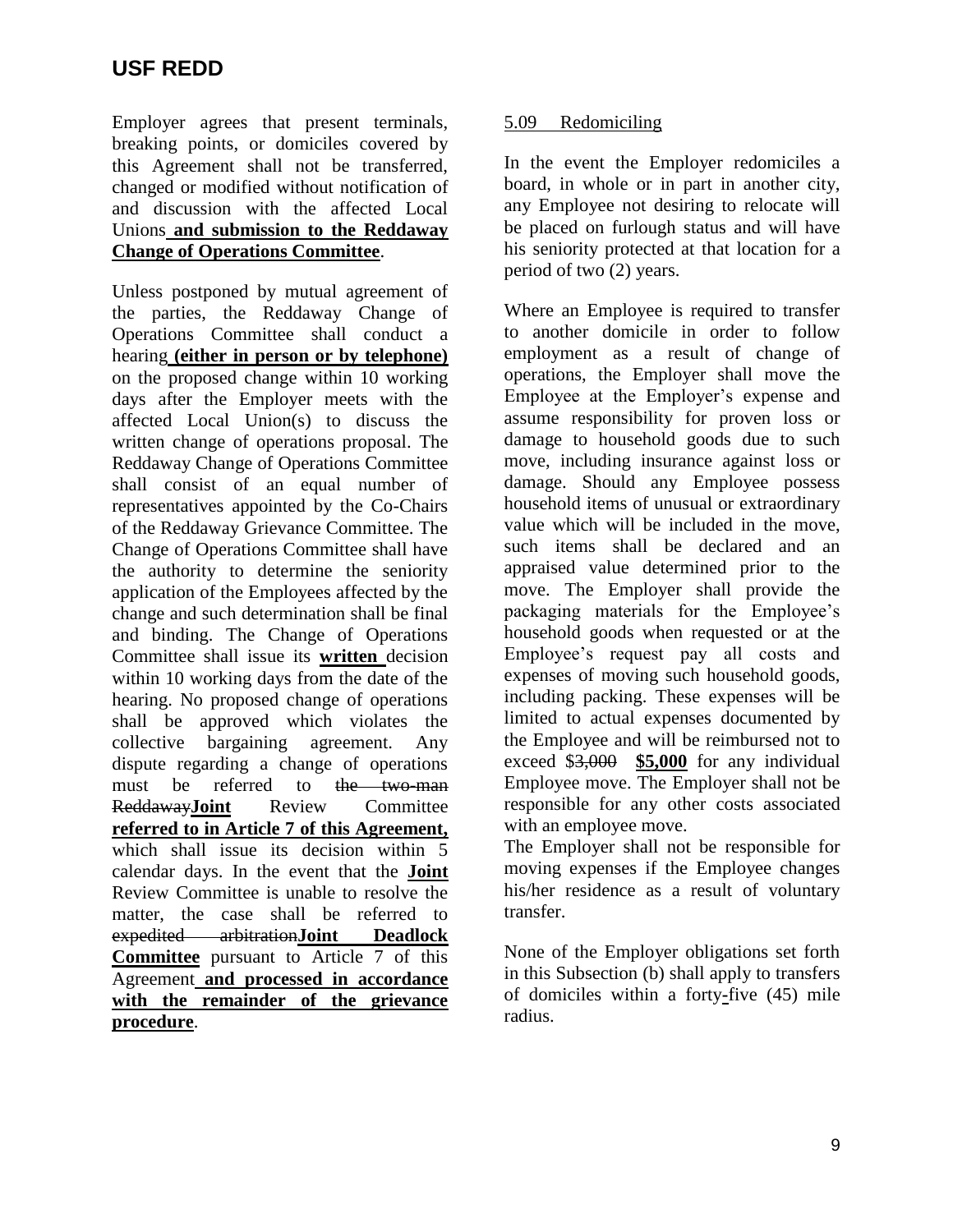### 5.10 Sanitary Conditions

The Company will provide clean sanitary restrooms and provide adequate lunch facilities which will be maintained in a clean and sanitary condition.

### **5.11 In-Cab Technology**

### **The Employer shall not install any inward facing video cameras/recorders in any vehicles.**

### **5.12 Transfer Opportunities**

**Employees shall be given the opportunity, by mutual agreement, to transfer to open positions occurring at other domiciles of the Employer located within the jurisdictions of the Local Union's party to this Agreement, provided they notify the Employer in writing of their interest in a transfer opportunity. The offer of transfer will be made on the basis of continuous Employer seniority and qualifications for the open position. Any Employee accepting such offer shall be employed as a new hire and shall be placed at the bottom of the seniority board for bidding and layoff purposes, but shall retain Employer seniority for fringe benefits and wages. No Employee shall suffer a reduction in pay due to a transfer of domicile. Any Employee who exercises their transfer of domicile rights will be restricted from making any additional moves for a period of six (6) calendar months. Employees who have transferred may return to their last domicile within the first thirty (30) calendar days of the transfer and will be placed in their former seniority position. The Employer shall not unreasonable withhold agreement. Any employee may protest the Employer's decision to deny a transfer request under the provisions of Article 7, Dispute Procedure.**

## **ARTICLE 6 – JOINT LABOR-MANAGEMENT COMMITTEE**

### 6.01 Makeup **& Number** of **Joint Labor-Management** Committee**s**

The Grievance Panel Committee shall consist of designated full**-**time Local Union Employees and full**-**time management representatives.

The Employer's members shall be the Vice President of Operations or the Vice President of Labor Relations and the Division Vice Presidents whose terminals are not a party to the dispute at hand, or their designee(s) who shall have labor relations experience. The Union Committee shall consist of the Union's bargaining committee chairman, or his designee, who shall act as the Co-Chair of the JLM**Joint Labor-Management** Committee **("Joint Committee")**, and full**-**time representatives of the Union who are not from the Local Union directly involved in the case being presented.

In no event shall a representative of either party who is directly involved in a case as a member of the Local Union or Employer be named as a member of the Joint Committee. There shall be a designated Chairman for each scheduled grievance meeting of the Joint Committee. The Union shall serve as chair for the initial Joint Committee Meeting and shall be on a rotating basis thereafter. The respective Co-Chairs shall officiate/conduct the hearings and executive sessions, and may serve as voting members of the Committee. However, voting members shall not exceed two (2) from each side.

### **The two (2) Joint Committees in place as of the ratification of this Agreement shall**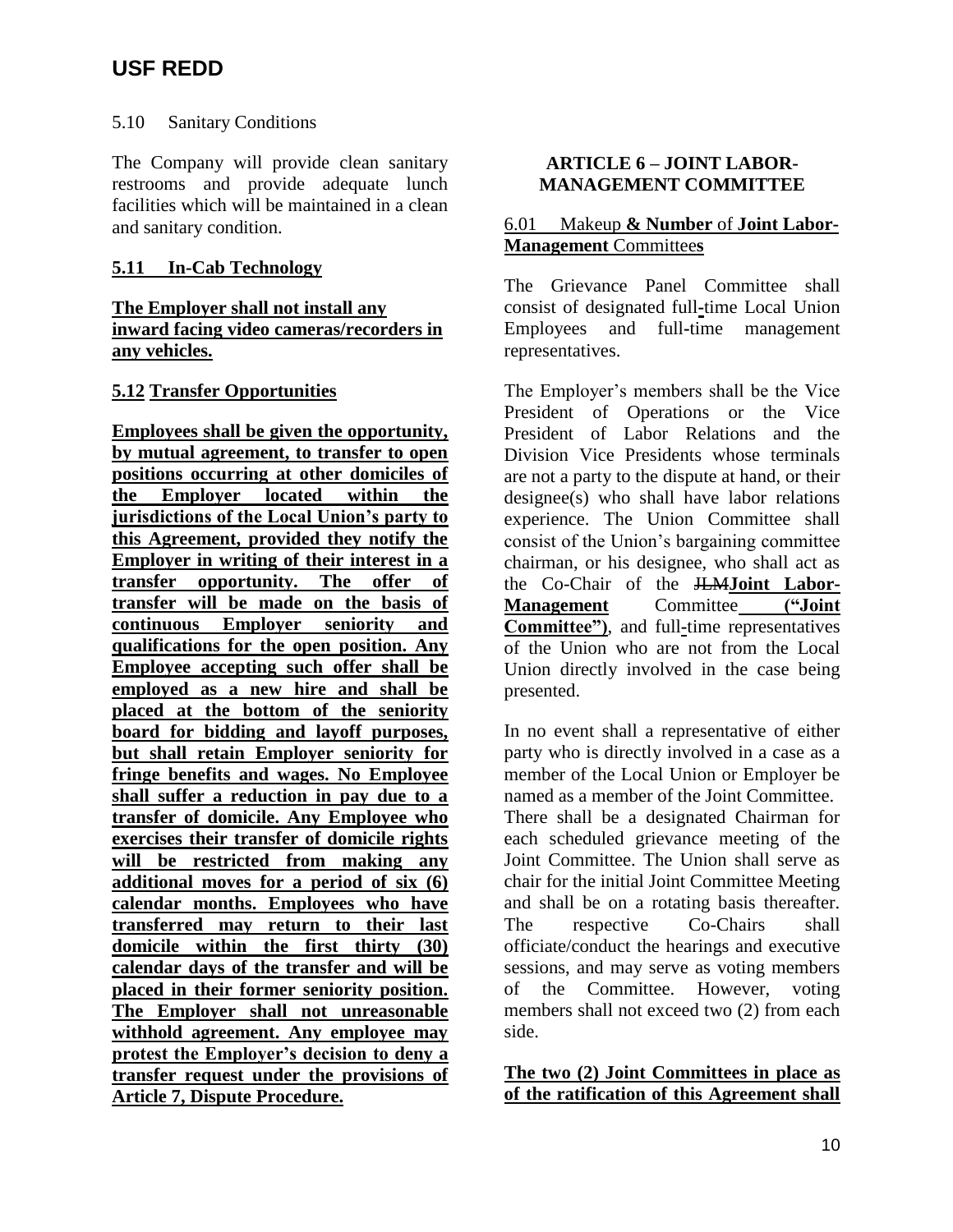### **remain in effect, unless mutually agreed by the parties to this Agreement.**

### 6.02 Function

It shall be the function of the Joint Committee to settle disputes in accordance with the procedure set out in Article 7.

### 6.03 Attendance at Meetings

The regularly scheduled meetings of the Joint Committee shall normally be held on a quarterly basis, with meetings in February, May, August and November. Meeting **dates and** locations shall be determined by the cochairman. An agenda shall be established and furnished to the parties.

All grievances processed by the Local Unions and received by the Employer by the first Thursday prior to the scheduled hearings shall be heard. Grievances received after the cut-off date shall heard at the next scheduled hearing unless otherwise mutually agreed to.

Grievances shall be docketed in order of the date filed.

Grievances shall be reduced to writing by the filing party and contain a statement of the facts, date(s) in question, applicable contract provision(s) and remedy sought. See Article 7.01, step 3.

Local grievance hearings (Step 3 under Section 7.01) will be held at least monthly if there are active cases, unless otherwise mutually agreed. The date and time for local grievance hearings shall be as scheduled by the parties.

### 6.04 Procedure

When a dispute arises involving the mathematical computation of compensation of any Employee under this Agreement,

such dispute shall be reduced to writing, giving the pay period of the alleged error and any other pertinent information needed, and presented to the Employer under the provisions of Article 7.03. Thereupon, the authorized business representative of the Local Union, and the Joint Committee, shall have the right at the respective steps of the disputes procedures set forth in Article 7 to examine time sheets and any records of the affected Employee.

### 6.05 Hearing Procedures

All evidence and documents that are to be presented in a hearing should be reviewed between the parties in a timely manner prior to presentation. An objection may be raised by either party if there is a claim of an alleged failure to comply with this requirement. Arguments from both parties concerning such objections shall be heard by the committee and in executive session the committee will render a decision as to the merit of the objection.

Cross-examination shall only come through the committee members or Chairman.

The Chair shall conduct the meetings and see that each side has an opportunity to represent all the facts. While such meetings are on an informal basis, they shall nevertheless be conducted in a business-like manner. Discussion on the case can be cut off by the Chair.

In the presentation of cases, the moving party shall proceed first. It is mutually agreed the Employer is the moving party in all cases involving discipline, suspension and discharge.

1. The moving party shall present evidence and arguments in support of its position.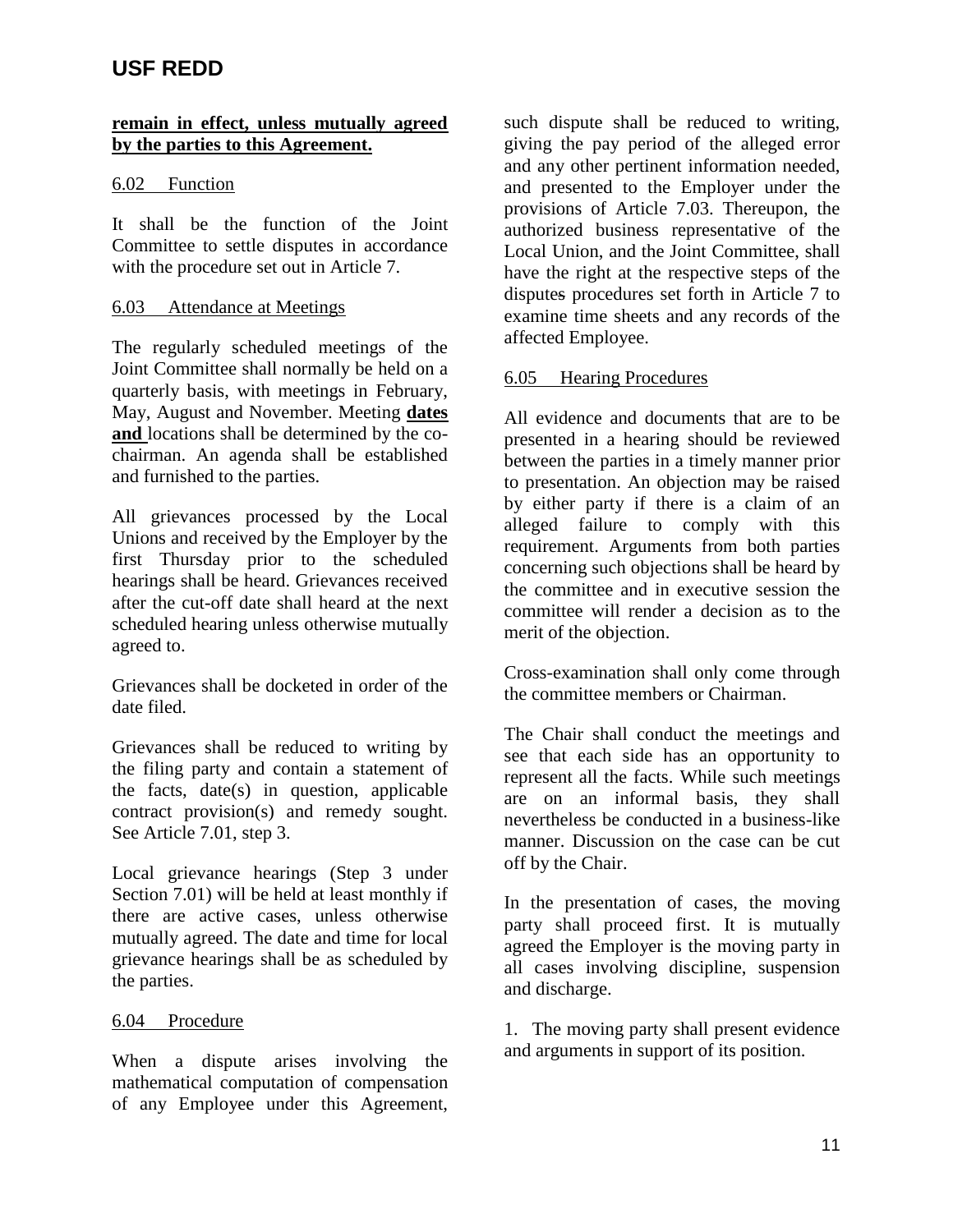2. The responding party shall then present evidence and arguments in support of its position.

3. The presenting party shall then have an opportunity to rebut the responding party's evidence and argument followed by a summation of its case.

4. The responding party shall have an opportunity to rebut the presenting party's evidence and arguments followed by a summation of its case.

5. The Committee shall then have an opportunity to direct questions to both parties.

6. The Committee Chair shall determine when the committee questioning is complete and will call for Executive Session. If a grievant is present for a suspension or discharge case, the Chair will give the grievant an opportunity to make a final statement prior to calling for Executive Session.

Discussion and voting of cases shall be done in Executive Session. Voting shall be voice vote on formally stated motions. The Chair will recall the parties to the grievance case for announcement of the decision. In discharge cases, decisions will be mailed within twenty-four  $(24)$  hours to the parties.

The decision rendered by the Committee shall be final and binding on both parties and all Employees involved.

All non-discharge cases will be heard by the Committee in the order in which they are docketed, except upon reasonable request, the Chair may agree to hear a particular case out of its regular order on the docket.

The Committee may from time to time consider supplemental rules or amendments to these rules.

All warning letters shall be considered grieved and will not be heard by the Committee except that if an Employee later grieves his suspension and/or discharge based upon such letter, the Committee will then hear the merits of the warning letter prior to hearing the case involving the suspension and/or discharge.

### **ARTICLE 7 – DISPUTES PROCEDURE**

### 7.01 Disputes

All questions, disputes and controversies arising under this Agreement shall be adjusted and settled in the manner provided in this Article, unless otherwise expressly provided in this Agreement. A copy of all decisions shall be issued to each Local Union who is party to the dispute. Except as otherwise specifically provided herein all grievances and disputes shall be submitted to the Employer within ten (10) days from the date of the known violation (exclusive of Saturday, Sunday or holidays) upon which the grievance or dispute is based. Any grievance or dispute not submitted within such time frame shall be waived. All grievances and disputes shall be adjusted and settled in the manner provided in this Article unless otherwise expressly provided in this Agreement. The procedure for such adjustment and settlement shall be as follows:

Step 1. Any grievance of an Employee shall first be taken up between such Employee and his immediate supervisor. Failing notification by an Employee, the representatives of the Union may file grievances alleging violation of the Agreement.

Step 2. Failing settlement under Step 1, such grievance shall be taken up between a shop steward, grievant (if requested) and the terminal manager or his/her designee.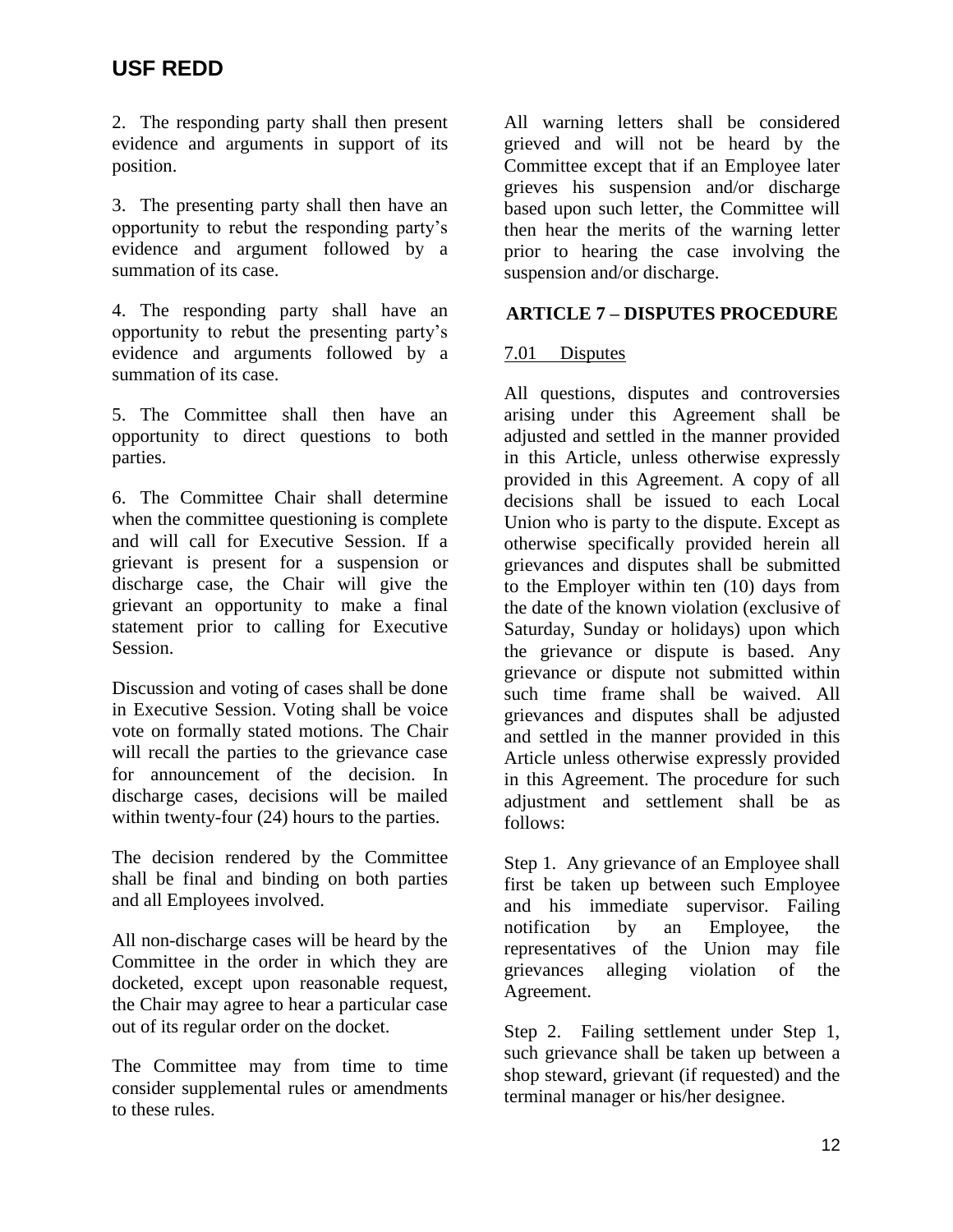Step 3. Failing settlement under Step 2, such grievance, and any question, dispute or controversy that is not of the kind that is subject to Steps 1 and 2 shall be reduced to writing and be referred to and taken up between the authorized representatives of the Local Union and the authorized representative of the Employer.

Step 4. Failing settlement under Step 3, the dispute shall be referred for settlement or decision to the **appropriate** Joint Committee within twenty (20) days. No case may be heard by the**a** Joint Committee if the Step 3 local grievance hearing has not been held, unless otherwise mutually agreed or provided for in this Agreement.

Step 5. If the **applicable** Joint Committee is unable to settle or decide the dispute, it shall, at the written request of the Union or the Employer, be **referred to the Joint Review Committee. The Joint Review Committee shall be comprised of the Union Co-Chairmen of each Joint Committee and the Employer Co-Chairmen of the Joint Committees and the Vice President of Operations, or their respective designees.** appealed to an Arbitrator. The decision of the Arbitrator shall be final and binding on both parties. Notice of intent to appeal to Arbitrator**the Joint Review Committee** shall be given within fifteen (15) days following deadlock of the **applicable** Joint Committee. **The Joint Review Committee shall convene at least quarterly to review deadlocked cases, unless otherwise mutually agreed by the members of the Joint Review Committee, at a time and place mutually agreed. Decisions rendered by the Joint Review Committee shall be final and binding on both parties and all Employees involved.**

**Step 6. If the Joint Review Committee is unable to settle or decide a dispute, it** 

**shall, at the written request of the Union of the Employer, be referred to the Joint Deadlock Committee. The Joint Deadlock Committee shall be comprised of the Teamsters National Freight Director, or his designee, and the President of the Employer, or his designee. Notice of intent to appeal to the Joint Deadlock Committee shall be given within fifteen (15) days following deadlock of the Joint Review Committee. Decisions rendered by the Joint Deadlock Committee shall be final and binding on both parties and all Employees involved.**

**Step 7. If the Joint Deadlock Committee is unable to settle or decide a dispute, it shall, at the written request of the Union or the Employer, be appealed to expedited arbitration before a neutral Arbitrator. The decision of the Arbitrator shall be final and binding on the parties. Notice of intent to appeal to arbitration shall be given within fifteen (15) days following deadlock of the Joint Deadlock Committee.**

(a) In the event the parties are unable to agree on the selection of an Arbitrator, they shall promptly request that the Federal Mediation and Conciliation Service supply a list of seven (7) arbitrators from an area covered by this Agreement, from which list the parties shall select one (1) arbitrator to hear the dispute. The parties also may utilize a mutually agreed upon permanent arbitrator. **The parties also may utilize a mutually agreed upon permanent arbitrator.**

(b) The Arbitrator shall not have the power or authority to add to, subtract from, or modify the terms of this Agreement.

(c) Expenses and compensation of the Arbitrator shall be divided equally between the Employer and the Union.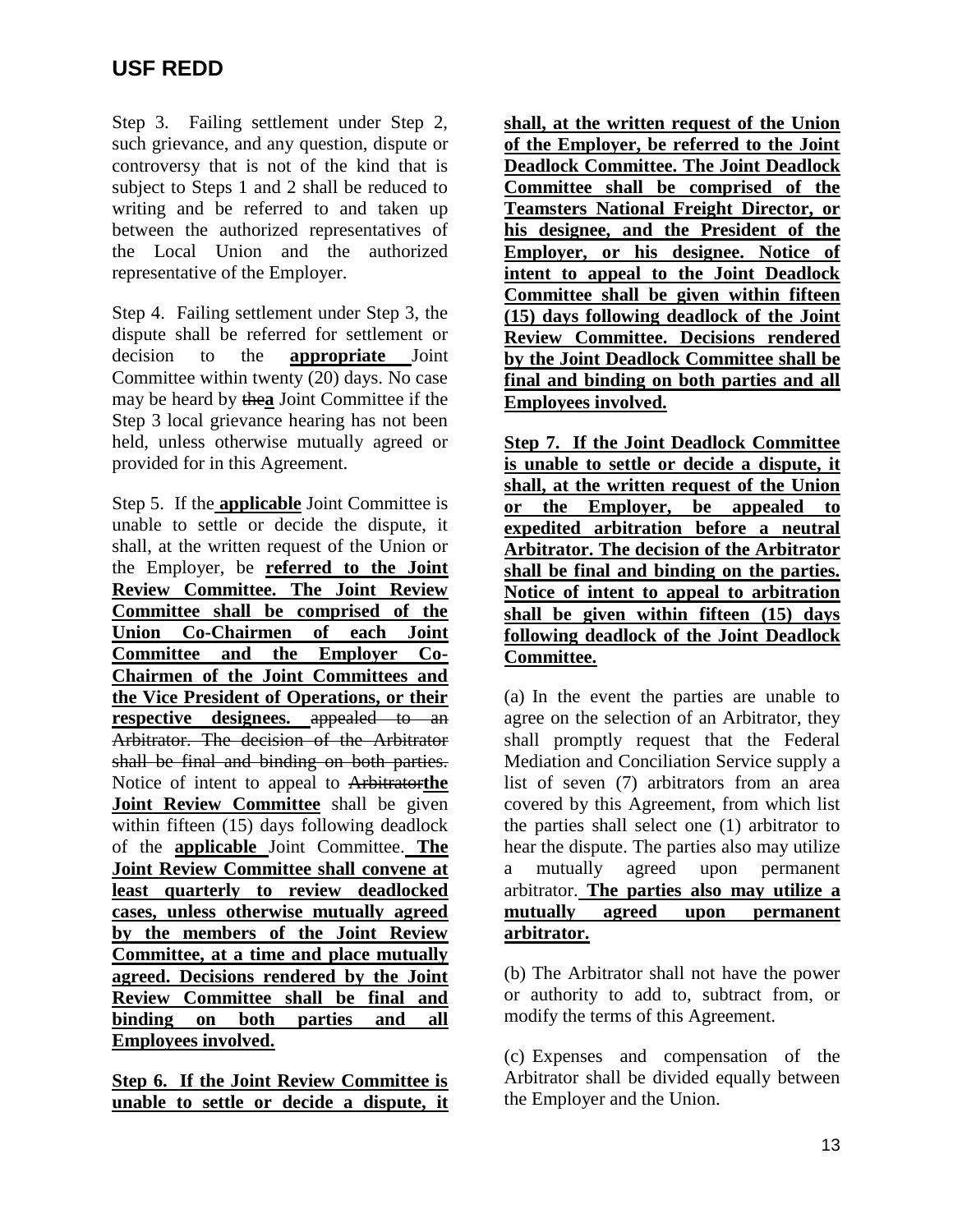Upon the written request of the Union all deadlocked termination cases shall be referred immediately to expedited arbitration. All other deadlocks may be referred to expedited arbitration upon mutual agreement by the parties.

### 7.02 Time Limitations

Except as otherwise specifically provided in this Agreement, all grievances and disputes shall be submitted to the **applicable** Joint Committee within thirty  $\overline{(30)}$  calendar days of the date of the occurrence of the matter upon which the grievance or dispute is based. Any such grievance or dispute not submitted within such time shall be waived, unless the Joint Committee by majority vote for good cause accepts such submission or unless the Employer has intentionally concealed the facts upon which the grievance or dispute is based. The above time limits may be extended in writing by mutual agreement.

## 7.03 Money Disputes

Any claim of payroll error must be presented to the Employer within thirty (30) days from a payday for which the error is claimed. The Employer also has thirty (30) days from a payday in which the Employer claims an over payment has been made to present the Employee and the Union a claim for such overpayment. Failure to meet the time limits mentioned above will result in the Employer, the Union, and the Employee agreeing that the payroll is correct. If the Employee is required to make a reimbursement, the reimbursement schedule shall be reasonable and fair, based upon the circumstances of each case. Any time limits on a money claim due to an alleged contract violation shall be in accordance with the applicable grievance procedure provisions. This Section 7.03 shall not apply in the event an Employee's base rate of pay is

incorrectly calculated. In such event, Section 5.02 shall apply.

### 7.04 Interpretation of Agreement

All matters pertaining to the interpretation of any provision of this Agreement may, at the request of the Union(s), be referred for decision to the Joint **Review** Committee, such request to be in writing. Nothing contained in this Section shall affect the rights of the Union set forth in this Article. The Joint **Review** Committee shall send a copy of any decision rendered by it involving an interpretation of any provision of this Agreement, to all parties to this Agreement.

### 7.05 Failure to Appear or Proceed

If the complaining party in any dispute refuses or fails, without reasonable excuse, to appear or proceed at any stage of the disputes procedure, the complaint shall be deemed to be withdrawn and abandoned, provided that any matter that has reached the Joint Committee may not be withdrawn except with the consent of such Committee.

## 7.06 Continuation of Work

During the consideration and settlement of questions, disputes and controversies as provided in this Article, there shall be no strike, slow down, cessation of work, or lockout.

### 7.07 Health & Welfare and Pension Delinquencies

Notwithstanding anything herein contained, in the event Employer is delinquent at the end of a period in the payment of its contribution to the Health and Welfare or Pension Fund or Funds required to be made under this Agreement, in accordance with the rules and regulations of the Trustees of such Funds, after the proper official of the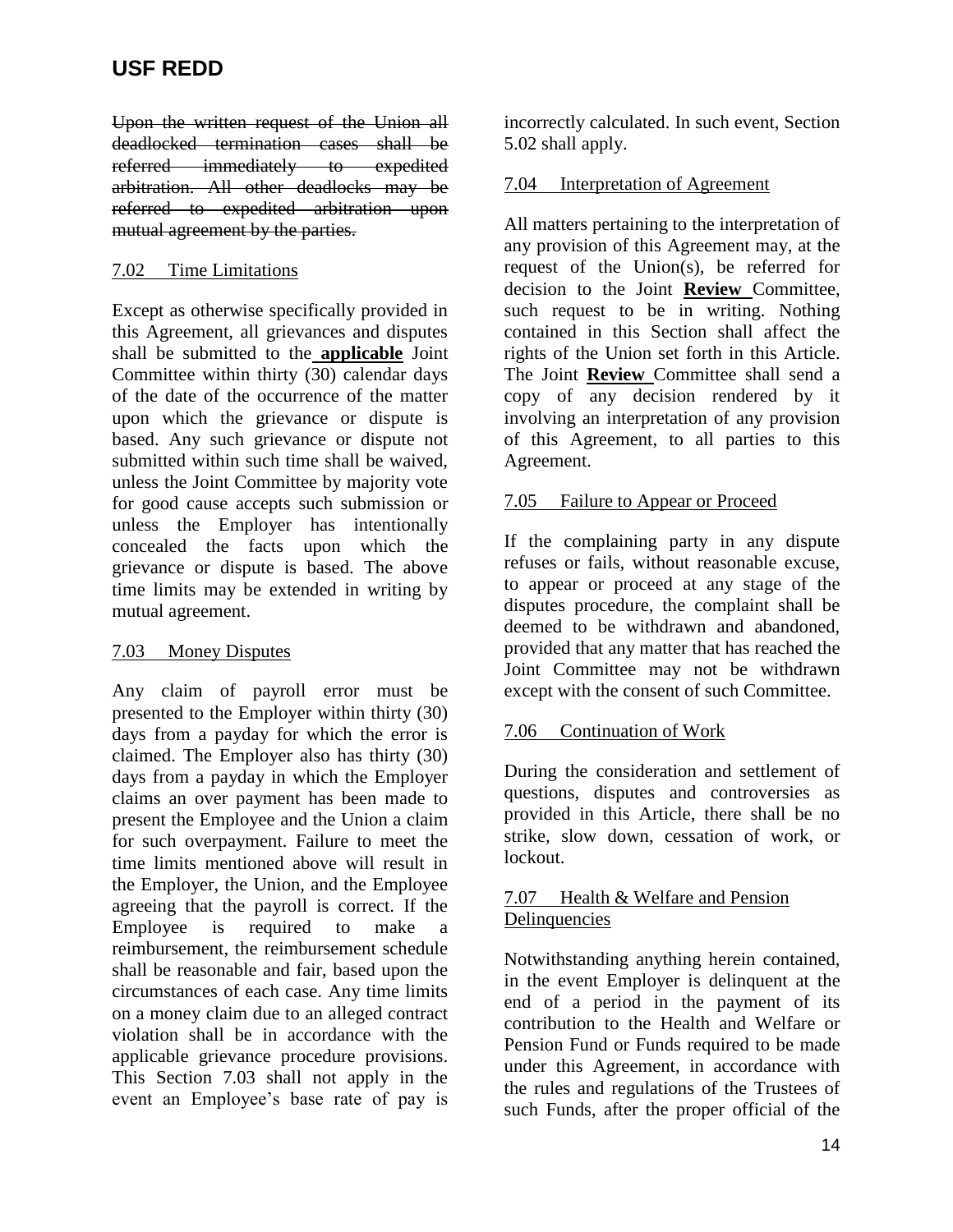Local Union has given seven (7) days' written notice to the Employer of such delinquency in Health and Welfare or Pension payments, the Employees or the Union shall have the right to take any legal or economic action they see fit against such Employer to collect such delinquent amounts. Whether or not any such legal or economic action is taken, the Employer shall be liable to the Employee for any and all benefits under any Health and Welfare plan that the Employee would have received if the Employer had not been delinquent in the payment of said contributions. The Employee shall have the right to bring legal action to obtain payment of such benefits. In any such action the Employer shall pay court costs and reasonable attorneys' fee.

## 7.08 Failure to Comply

In the event any party fails to comply with any final decision rendered pursuant to the provisions of this Article, the party in whose favor said decision has been rendered shall have the right to take any economic or legal action it may see fit against such party so failing to comply.

## 7.09 Relations Pending Decisions

The maintenance of harmonious relations between the Employer and the Union is one of the objectives of this Agreement.

### **ARTICLE 8 – PROTECTION OF RIGHTS**

### 8.01 Picket Line

It shall not be a violation of this Agreement, and it shall not be cause for discharge or disciplinary action, or permanent replacement of any Employee in the event an Employee refuses to enter upon any property involved in a primary labor dispute, or refuses to go through or work behind any

primary picket line, including the primary picket line of Unions party to this Agreement, and including primary picket lines at the Employer's places of business. Prior to establishing a primary picket line at the Employer's places of business, notification shall be given to the Employer by the Union.

### 8.02 Struck Goods

It shall not be a violation of this Agreement, and it shall not be a cause for discharge or disciplinary action if any Employee refuses to perform any service which his Employer undertakes to perform as an ally of an Employer or person whose Employees are on strike, and which service, but for such strike, would be performed by the Employees of the Employer or person on strike.

### 8.03 Continuance of Service

The Employer agrees that it will not cease or refrain from handling, using, transporting, or otherwise dealing in any of the products of any other Employer or cease doing business with any other person, or fail in any obligation imposed by the Motor Carriers' Act or other applicable law, as a result of individual Employees exercising their rights under this Agreement or under law, but the Employer shall, notwithstanding any other provision in this Agreement, when necessary, continue doing such business by other Employees.

### 8.04**3** No Strike /No Lockout

For the duration of this Agreement there shall be no strikes, work stoppages, slowdowns, or other forms of economic pressure engaged in by the Union or the Employees except where specifically authorized by this Agreement. The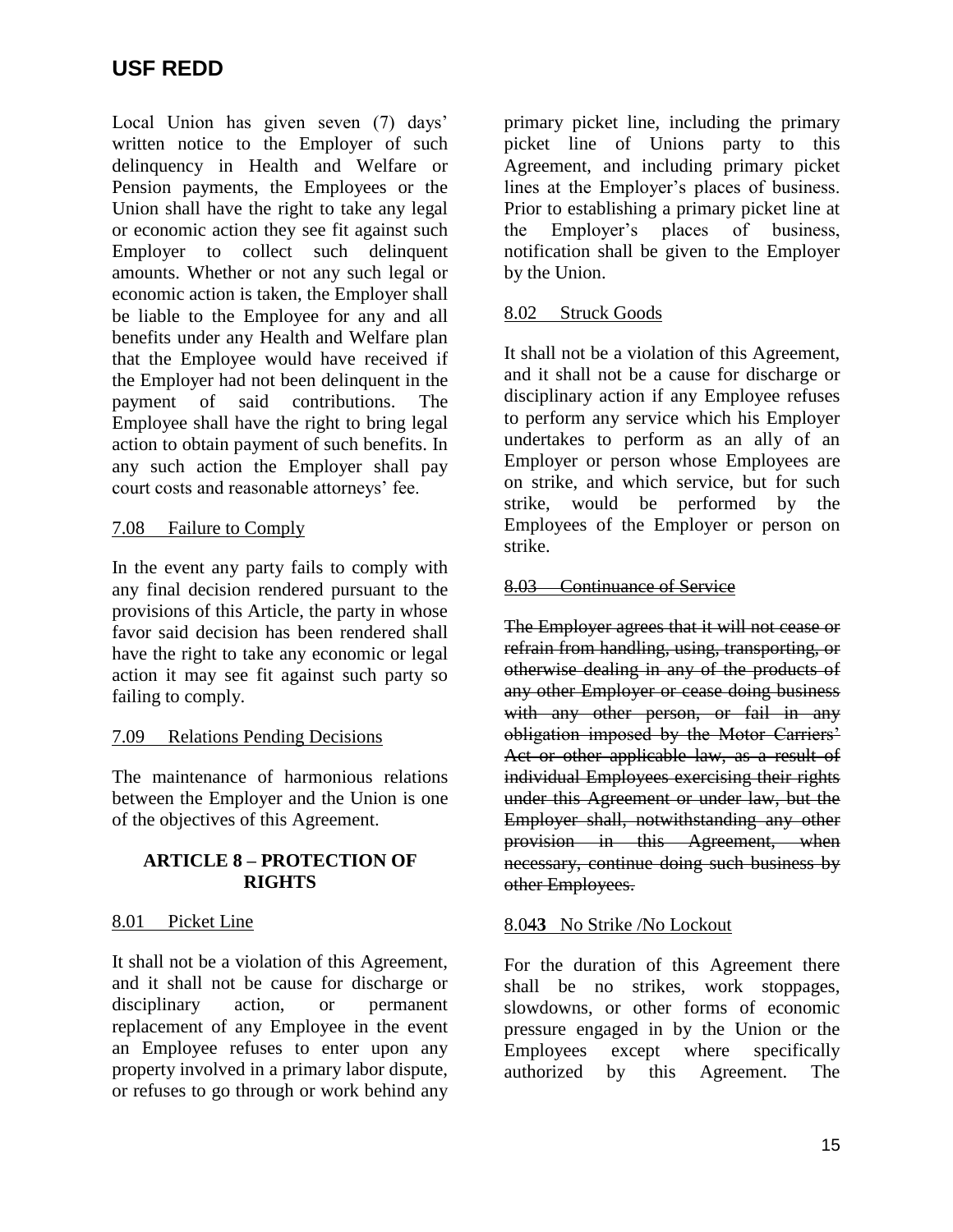Employer shall not lockout the Employees during the term of this Agreement.

## 8.05**4** Limitation of Liability

The Employer agrees that there shall be no liability by suit for damages on the part of the Union or any officers thereof for breach of contract by reason of any strike or work stoppage on the part of the members of the Union contrary to the terms of this Agreement if (1) such strike or work stoppage has not been authorized by the Union, and (2) the Union shall have promptly notified its members involved that such strike or work stoppage was not authorized by the Union, and (3) the Union shall have diligently and in good faith endeavored to terminate such strike or work stoppage as quickly as possible.

## 8.06**5** Grievances

Within five (5) working days of filing a grievance claiming violation of this Article, the parties to this Agreement shall proceed to Step 4 of the grievance procedure, without taking any intermediate steps, any other provision of this Agreement to the contrary notwithstanding.

# **ARTICLE 9 – DISCHARGE OR SUSPENSION**

## 9.01 Warning Notice Requirements

The Employer may discharge or suspend an Employee for just cause, but no Employee shall be discharged or suspended unless a written notice shall previously have been given to such Employee of a complaint against him concerning his work or conduct, except that no such prior warning notice shall be necessary if the cause for discharge or suspension is: Dishonesty; possession, sale or unauthorized use of controlled substances, and/or illegal substances or narcotics, or drinking related to employment; physical altercations with Employees or customers; recklessness; carrying unauthorized passengers while operating Employer vehicles; engaging in business (directly or indirectly) in competition with the Employer; failure to report an accident which caused either damage to equipment or property; causing a serious accident as defined in Section 15.03; any infraction of the Employer's obligation under Federal or State Law to provide a safe, non-hostile work place; or any other misconduct that rises to the same level of a serious nature of the cardinal sins listed above.

# 9.02 Limitations

The complaint specified in such prior warning notice must concern the same type of misconduct as the cause for discharge or suspension. No such warning notice shall remain in effect for a period of more than nine (9) months. A copy of such warning notice shall be given to the Local Union involved.

Warning letters to be considered as valid must be issued within ten (10) calendar days exclusive of Saturdays, Sundays or holidays after the occurrence of the known violation claimed by the Employer in such warning notice. Discharge or suspension must be by proper written notice to the Employee and the Union affected within ten (10) calendar days exclusive of Saturdays, Sundays and holidays after the occurrence of the known violation claimed by the Employer as the basis for discharge or suspension. The day after the occurrence is counted as day one (1). Except as defined in Section 9.01 above, an Employee who is suspended or discharged for a non-cardinal offense, shall be allowed to remain on the job, without loss of pay or loss of benefits unless and until the discharge or suspension is sustained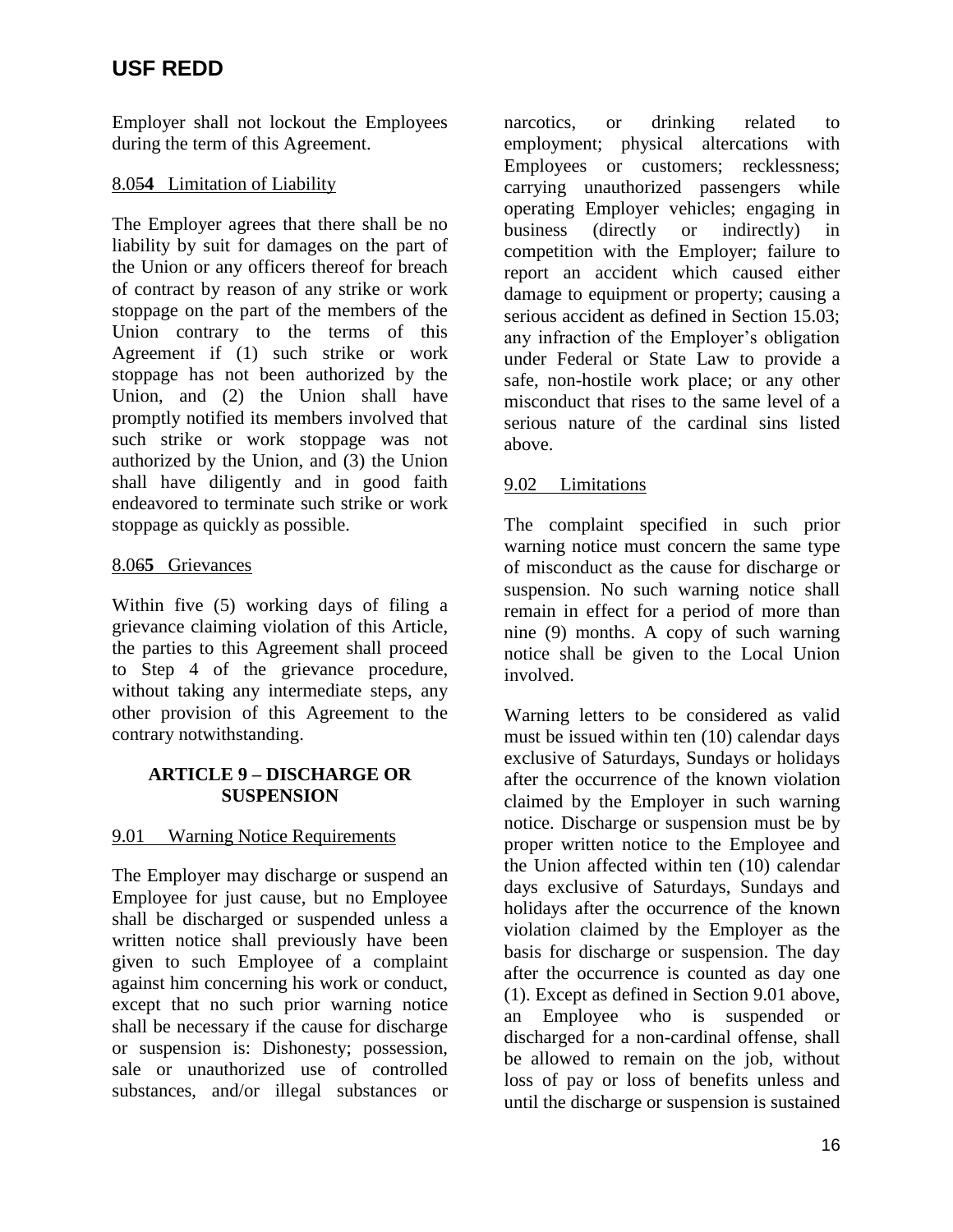under the grievance procedure. The Union agrees it will not delay the processing of such grievances. Any case where the Union fails to appeal through binding arbitration**the Joint Deadlock Committee** shall result in the Employer position being sustained. Letters of Information will not be considered as part of a disciplinary progression. Letters of Reprimand and Suspension will be considered on their merits.

Based on prior Arbitration decisions, the disposition of the Intent to Suspend or Intent to Discharge that have not been grieved by the Local Union will be handled as follows: Commencing the expiration of the ten (10) business day period in which the Local Union has to file a grievance on a disciplinary action, the Company will have fifteen (15) calendar days to put such action into effect. If the Company fails to take action during the fifteen (15) day period, the pending disciplinary action will be considered null and void.

## 9.03 Right to Protest

An Employee may request an investigation of his discharge or suspension or any warning notice and the Union shall have the right to protest any such discharge, suspension or warning notice. Any such protest shall be presented to the Employer in writing within ten (10) days, exclusive of Saturdays, Sundays and holidays, after the discharge, suspension or warning notice, and, if not presented within such period, the right of protest shall be waived. Upon the filing of any such protest to a discharge or suspension, it shall be referred immediately to the Joint Committee for determination in accordance with the disputes procedure, beginning with Step 4, as provided in Article 7 of this Agreement. The Union and Employer agree that warning notices shall be discussed with employees prior to being

issued. Protests of warning notices shall be processed through the Grievance Procedure, but only through Step 3. If not resolved, warning notices shall be automatically protested but shall not be heard until such time as they are used as a basis for suspension or discharge within the effective time period. This practice shall be subject to review and may be grieved thereafter if abused by the Employer.

## 9.04 Written Notice of Discipline

The Employer will give a written notice of discipline to an Employee, with a copy to the Local Union involved, in person or by registered or certified mail with a return receipt.

## 9.05 Discharge Away from Home Terminal

Employees discharged away from their home terminal shall be provided the fastest reasonable means available transportation to their home terminal at the Employer's expense, but without compensation. This transportation shall not be by the Employer's vehicles.

## 9.06 Direct Work Order

The Refusal of a Direct Work Order will be handled in accordance with the procedures followed under the Western States Area Supplemental Agreement to the **YRCW Companies** NMFA. Specifically**,** when it is clear that an employee is refusing a work assignment, he/she will be advised that continued refusal will be considered a voluntary quit and his/her employment will be terminated. The employee will be given a 15- minute cooling off period after which a warning letter will be issued for the initial refusal, and the work order repeated. If the employee continues to refuse the work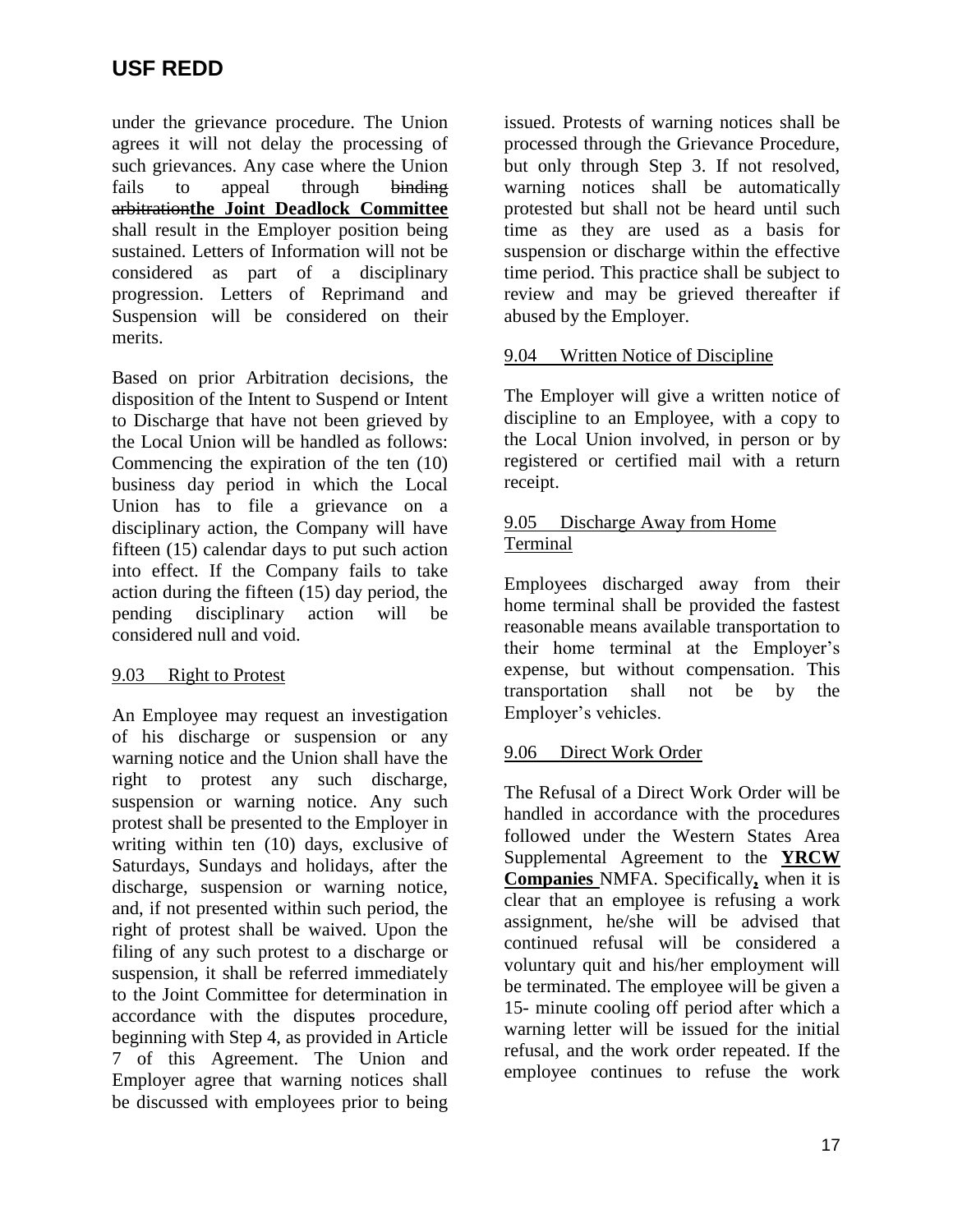order, he/she will be considered as having voluntarily quit his job.

## 9.07 Vacation Pay When Discharged

Vacation pay for which a discharged employee is qualified shall be paid no later than the first day following final determination of the discharge.

### **ARTICLE 10 – TIME SHEETS, PAY PERIODS AND PAY DAYS**

## 10.01 Pay Periods

Employees shall be paid every two (2) weeks. No more than seven (7) days pay shall be held on an Employee, provided, however, that present arrangements shall not be disturbed by this provision, except by mutual agreement. The Union and the Employer may, by mutual agreement, provide for semi-monthly pay periods. Employer shall not be held responsible for delay in payment when due to severe weather and other acts of god, as long as every effort is made to deliver the checks in a timely manner.

## 10.02 Pay Upon Termination

Upon discharge the Employer shall pay all money due the Employee not later than the end of the next regular working day. Upon quitting, the Employer shall pay all money due the Employee on the payday in the week following such quitting, unless governed by more restrictive requirements of State law.

## 10.03 Time Sheets

Employees in line operations shall be required to complete Employer's time sheet showing the arrival and departure at terminal and intermediate stops and the cause and duration of all delays, time spent loading and unloading, and same shall be turned in at their original domicile before leaving the

facility. Employees in local operations will record their time as required by the Employer.

### 10.04 Rejected Claims

Pay sheets shall not be modified without a discussion with the Employee prior to payroll being issued. The Employer shall continue to provide each Employee weekly with a summary of pay prior to the check being issued. Disputes are subject to the grievance process.

### 10.05 Tax Withholding

Federal and State income tax shall be withheld per State and Federal law. Vacation pay shall be by separate check.

### 10.06 Time Cards

Employees shall punch their own time cards when time clocks are utilized.

## 10.07 Work Week Definition

For the purpose of compliance with the Fair Labor Standards Act, the work week shall be defined as the seven (7) day period starting at 00:00 on Sunday and continuing through 24:00 the following Saturday.

## 10.08 Payroll Errors

Bona fide payroll errors greater than fifty (50) dollars, shall be paid by separate check, within four (4) working days (Monday through Friday) of the shortage being brought to management's attention. Errors less than fifty (50) dollars shall be corrected no later than the next payday.

## **ARTICLE 11 – BONDS**

Should the Employer require any Employee to give bond, cash bond shall not be compulsory, and any premium involved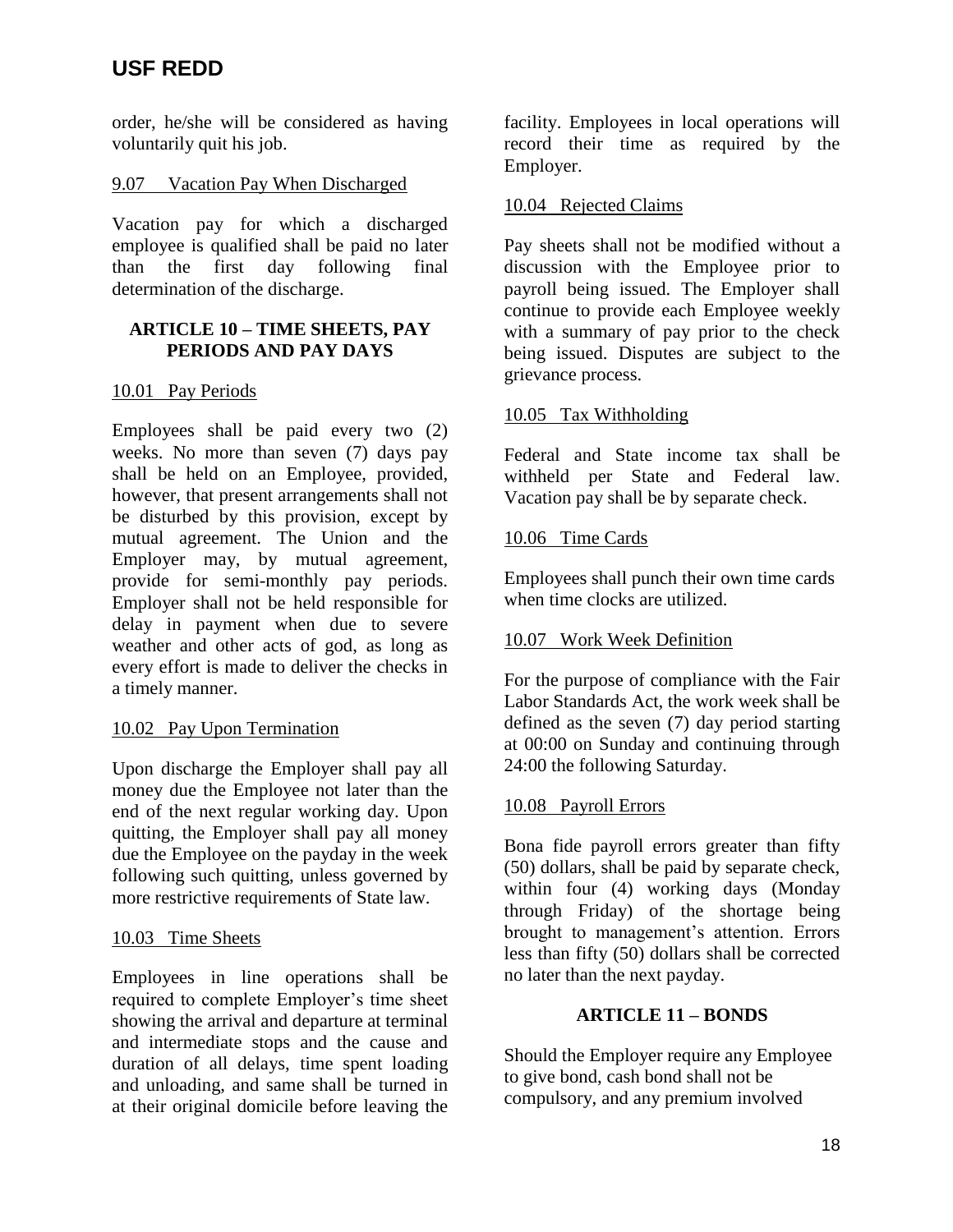shall be paid by the Employer. The primary obligation to procure the bond shall be on the Employer. If the Employer cannot arrange for a bond within ninety (90) calendar days, he must so notify the Employee in writing. Failure to so notify shall relieve the Employee of the bonding requirement. If proper notice is given, the Employee shall be allowed thirty (30) calendar days from the date of such notice to make his own bonding requirements, standard premiums only on said bond to be paid by the Employer. A standard premium shall be that premium paid by Employer for bonds applicable to all other of its Employees in similar classifications. Any excess premium is to be paid by the Employee. Cancellation of a bond after once issued shall not be cause for discharge, unless the bond is canceled for cause which occurs during working hours or due to the Employee having given a fraudulent statement in obtaining said bond.

## **ARTICLE 12 – PASSENGERS**

No driver shall allow anyone, other than Employees of the Employer who are on duty, to ride on his truck except by written authorization of the Employer except in cases of emergency arising out of disabled commercial equipment or an Act of God. This shall not prohibit drivers from picking up other drivers, helpers, or others in wrecked or broken down motor equipment and transporting them to the first available point of communication, repair, lodging or available medical attention, nor shall this prohibit the transportation of other drivers from the driver's own company at a remote delivery point or terminal when restaurant or lodging facilities are not readily available nearby.

### **ARTICLE 13 – COMPENSATION CLAIMS**

## 13.01 Coverage

The Employer agrees to cooperate toward the prompt settlement of Employee on-thejob injury claims when such claims are due and owing, as required by law. The Employer shall provide Workers' Compensation protection for all Employees as required by state law.

# 13.02 Pay for Balance of Day

An Employee who is injured on the job, and is sent home, or to a hospital, or who must obtain medical attention, shall still receive pay at the applicable hourly rate for the balance of his regular shift on that day or until released for duty if the Employee elects not to return; and shall be compensated for any time lost after his return to duty if required to visit his doctor for further consultation and/or treatment during working hours.

## 13.03 Transportation to Home Terminal

In the event that an Employee sustains an occupational illness or injury while on a run away from his home terminal, the Employer shall provide transportation by bus, train, plane or automobile to his home terminal if and when directed by a doctor. Transportation shall not be by the Employer's vehicles, except by mutual agreement. The Employer agrees to provide any Employee injured locally, transportation at the time of injury from the job to the medical facility and return to the job, or to his home if required. In the event of a fatality, arising in the course of employment, while away from the home terminal, the Employer shall return the deceased to his home at the point of domicile.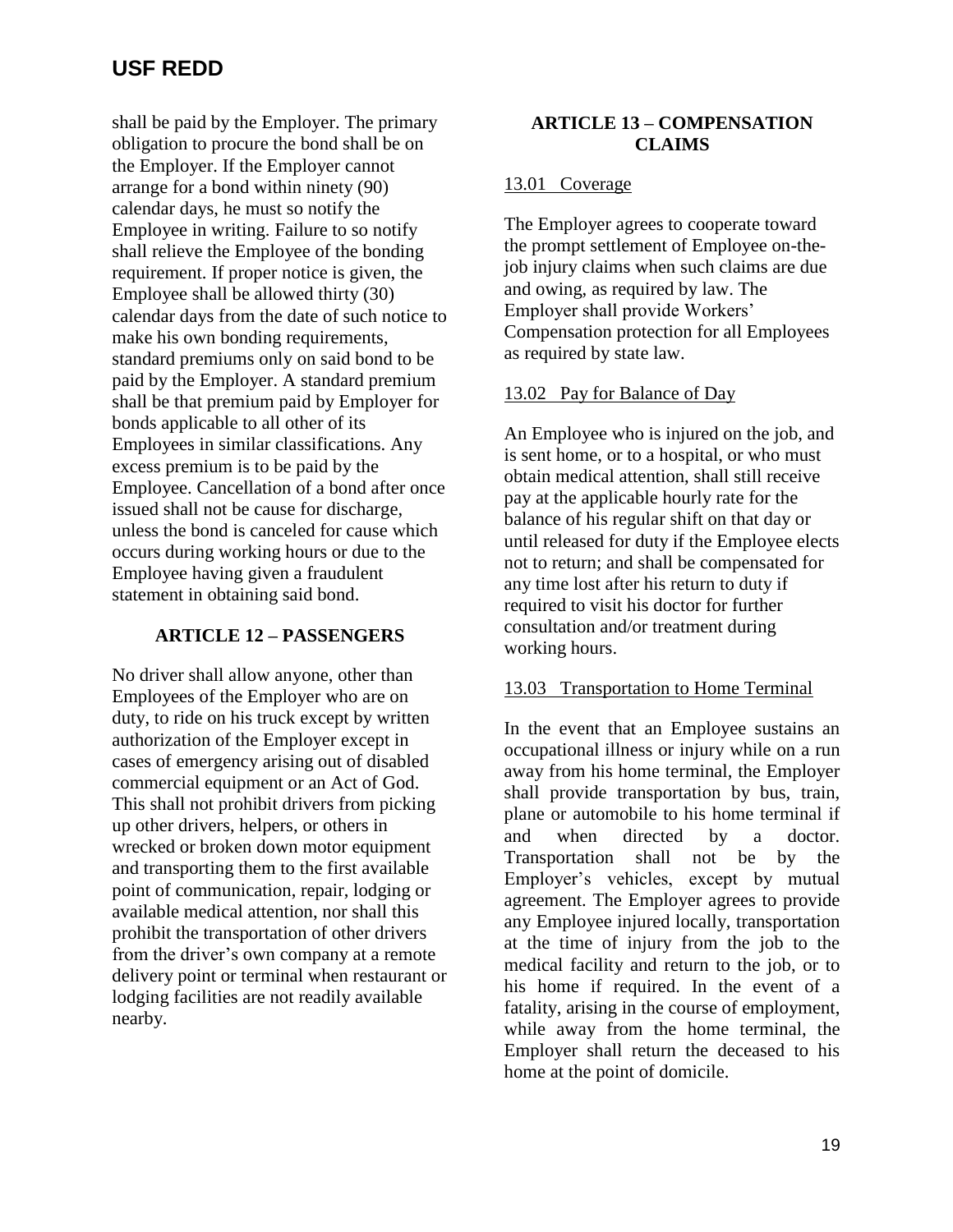## 13.04 Light Duty Assignments

No bid Employee shall be asked to work light duty assignment that does not generally conform to bid start times (i.e. Day, Swing, and/or Graveyard) except by mutual agreement.

# **13.05 Medications**

**Employees who have been prescribed medications by a doctor where such medications prevent them from driving to and from work or where the treating physician certifies that the injury itself prevents the employee from driving to and from work, shall not be scheduled for modified duty.**

# **ARTICLE 14 – MILITARY CLAUSE**

Employees enlisting or entering the military service of the United States of America, pursuant to the provisions of the USERRA of 1994, as amended, shall be granted all rights and privileges provided by the Act. **In addition to any contribution required under USERRA, the Employer shall continue to pay health & welfare contributions for regular active employees involuntarily called to active duty status from the military reserves or the National Guard for military-related service, excluding civil domestic disturbances or emergencies. Such contributions shall only be paid for a maximum period of eighteen (18) months. Furthermore, the employee shall continue to accrue vacation time (at the normal rate he would otherwise have accrued it had he been actively working) and be able to cash out vacation in full week increments while deployed. Amounts shall be paid in accordance with the contract but in no event shall it be less than fortyfive (45) hours per week at the proper rate. Vacation cash-out requests must be** 

**submitted in writing or by e-mail and shall be processed within fourteen (14) days. Accrued vacation that has not been used or paid out by the conclusion of the employee's vacation year shall be paid out within thirty (30) days.**

## **ARTICLE 15 – EQUIPMENT, ACCIDENTS, REPORTS**

## 15.01

The Employer shall not require Employees to take out on the streets or highways any vehicle that is not in safe operating condition or equipped with the safety appliances prescribed by law. It shall not be a violation of this Agreement where Employees refuse to operate such equipment unless such refusal is unjustified. All equipment which is refused because not mechanically sound or properly equipped shall be appropriately tagged so that it cannot be used by other drivers until the maintenance department has adjusted the complaint.

# 15.02

Under no circumstances will an Employee be required or assigned to engage in any activity involving dangerous conditions of work or danger to person or property or in violation of any applicable statute or court order, or in violation of a Government regulation relating to safety of person or equipment.

## 15.03

Any Employee involved in any accident shall immediately report said accident and any physical injury sustained to his immediate supervisor. The Employee shall make an accident report in writing on forms furnished by the Employer including state and federal reports when required and shall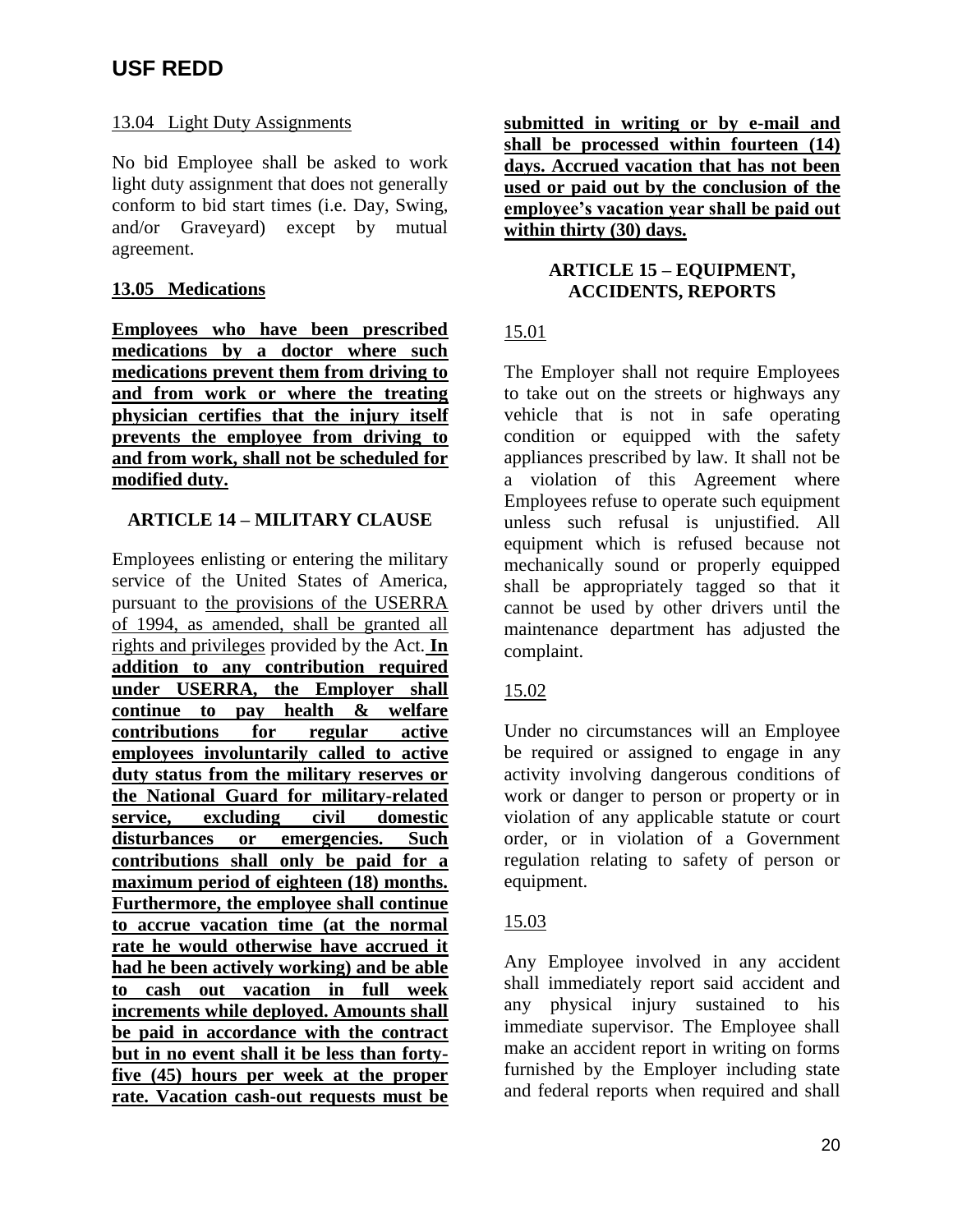turn in all available names and addresses of witnesses to the accident. Failure to comply with this provision shall subject each Employee to disciplinary action by the Employer up to and including discharge, per Article 9.01.

A serious accident is defined as one in which:

1. There is a fatality, or;

2. There is bodily injury to a person who, as a result of the injury, receives immediate treatment away from the scene of the accident, or;

3. One or more pieces of equipment incur disabling damage as a result of the accident requiring the equipment to be transported away from the scene.

Any Employee engaging in the following shall be subject to suspension without pay of up to two (2) workdays:

(a) Speeding 15 miles per hour or more over the posted speed limit;

(b) Failure to maintain control of the vehicle;

(c) Vehicle rollaway.

## 15.04

Employees shall immediately, or at the end of their shift, report all defects of equipment. Such reports shall be made on a suitable form furnished by the Employer and shall be made in multiple copies, one copy to be retained in the vehicle. The Employer shall not ask or require any Employee to take out equipment that has been reported by any other Employee as being in an unsafe operating condition until same has been approved as being safe by the mechanical department.

### **ARTICLE 16 – LEAVE OF ABSENCE**

### 16.01 Time off for Union Activities

The Employer agrees to grant necessary and reasonable time off, without discrimination or loss of seniority rights and without pay, to any Employee designated by the Local Union to attend a labor convention or serve in any capacity or other official Union business, for a period which shall not exceed a maximum of ten (10) days, provided fortyeight (48) hours' prior written notice is given to the Employer from Local Union, specifying the length of time off. The Local Union agrees that, in making its request for time off for Union activities, due consideration shall be given to the number of Employees affected in order that there shall be no disruption of the Employer's operation due to lack of available Employees. With two (2) weeks' notice or by mutual agreement, leave shall be extended up to six (6) months, without fringe benefits paid by the Employer.

A Union member elected or appointed to serve as a full-time Union official shall be granted a leave of absence during the period of such employment, without loss of seniority rights and without pay, provided the official exercises such right within thirty (30) days following the loss of his/her employment with the Union.

### 16.02 Leave of Absence

(a) Any Employee desiring leave of absence from his employment shall secure written permission from both the Local Union and the Employer. Except as otherwise provided in this Article, the maximum leave of absence shall be six (6) months. During an approved leave of absence**,** the Employee shall not engage in gainful employment in the same industry.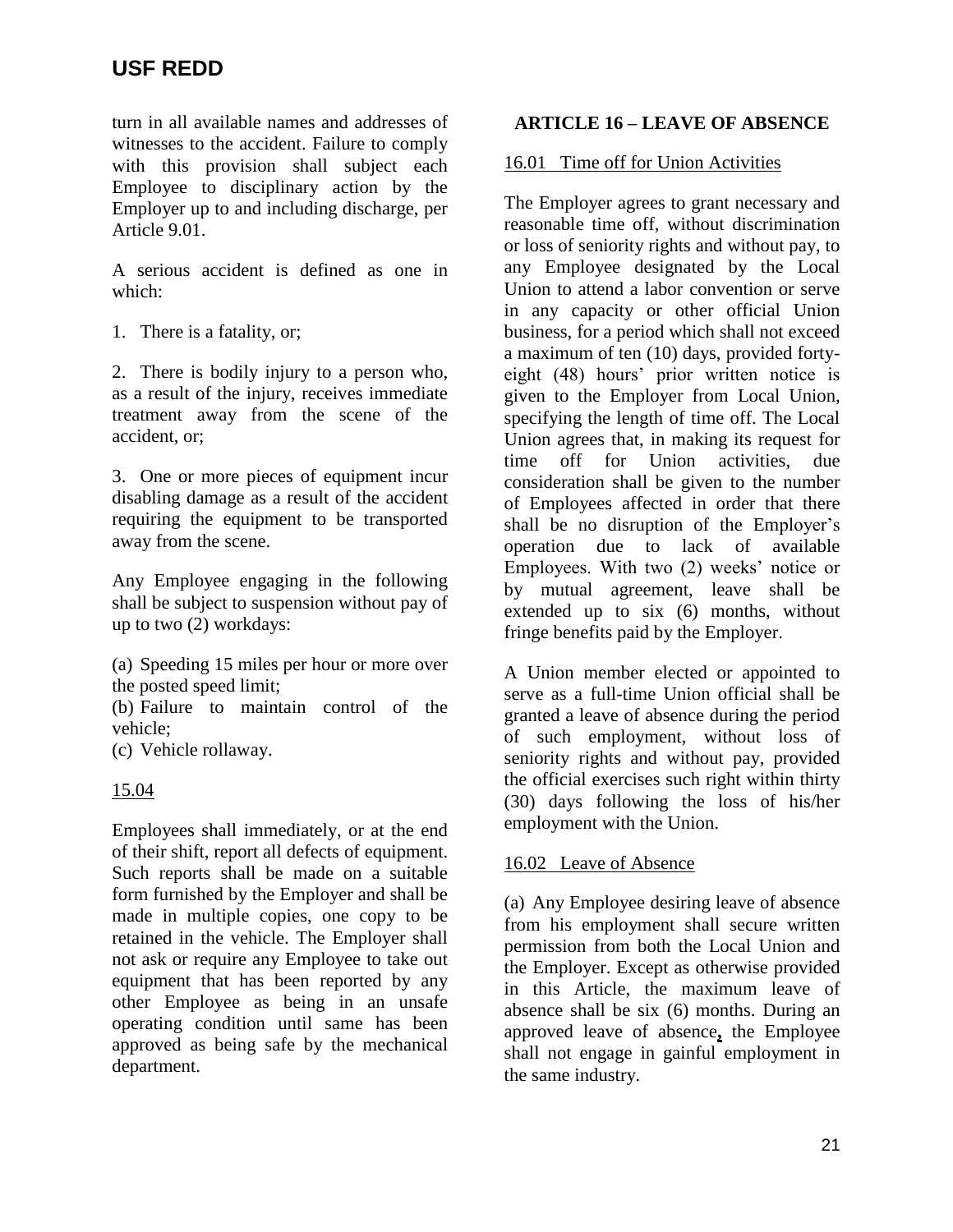(b) An Employee who is unable to work because of sickness or injury shall be deemed to be on leave of absence.

(c) A leave of absence as provided in this Section shall not result in the loss of seniority rights.

(d) Employee requests for brief periods of time off from service shall not be subject to Section 16.02 (a) and (b) if approved by the Employer provided, however, that such time off shall not exceed a maximum of two (2) consecutive trips or five (5) days, whichever is greater.

(e) Time off in excess of thirty (30) days during an Employee's anniversary year due to an approved leave of absence shall not be accumulated for vacation purposes. Any Employee on leave of absence shall be entitled to pro rata vacation if he so requests from the Employer.

(f) Any Employee on leave of absence shall not be considered to be on the payroll of the Employer during the period of leave. It is understood that the obligation to make Health and Welfare contributions during leave of absence are between the Employee and the Trust/Union.

## 16.03 Furlough

Any Employee not fully utilized may request and shall receive temporary furlough without loss of seniority up to twenty**-** four (24) months, as specified in Article 4, Section 4.11. No Employee will be subject to recall from furlough, involuntarily, when junior Employees in the same classification are in either layoff status and/or furlough status. Recall from furlough shall be in accordance with Article 4.06. For the purpose of this Section, a junior Employee is not in layoff status or furlough status if they are recalled pursuant to Article 4.06.

### 16.04 Holiday Pay While on Leave of Absence

Probationary Employees are not entitled to holiday pay for holidays falling within their probationary period. Regular Employees are entitled to holiday pay if the holiday falls within the first thirty (30) calendar days of absence due to illness or non-occupational injury, or within sixty (60) calendar days of absence due to an occupational injury. This does not apply to Employees taking leave of absence for full-time employment with the Union. If during a leave of absence, due to sickness or injury an Employee becomes gainfully employed, the Employer will be relieved of responsibility for holiday pay.

### 16.05 Family Leave

Child care, pregnancy, and family leaves shall be granted in compliance with state and federal laws.

## **ARTICLE 17 – COMPANY RULES**

## 17.01 Company Rules

The Union recognizes the right of the Employer to establish such written company rules, as it may deem necessary provided that such rules are not in conflict with the terms and provisions of this Agreement, and further provided that no such company rules shall become effective without notification to the Local Union involved. Application of company rules shall apply equally to all members of the Local Union employed by the Company making said rules. Any controversy between the Employer and each Local Union as to whether or not a company rule is in conflict with the terms and provisions of this Agreement shall be considered a dispute subject to the disputes procedure set out in Article 7 of this Agreement.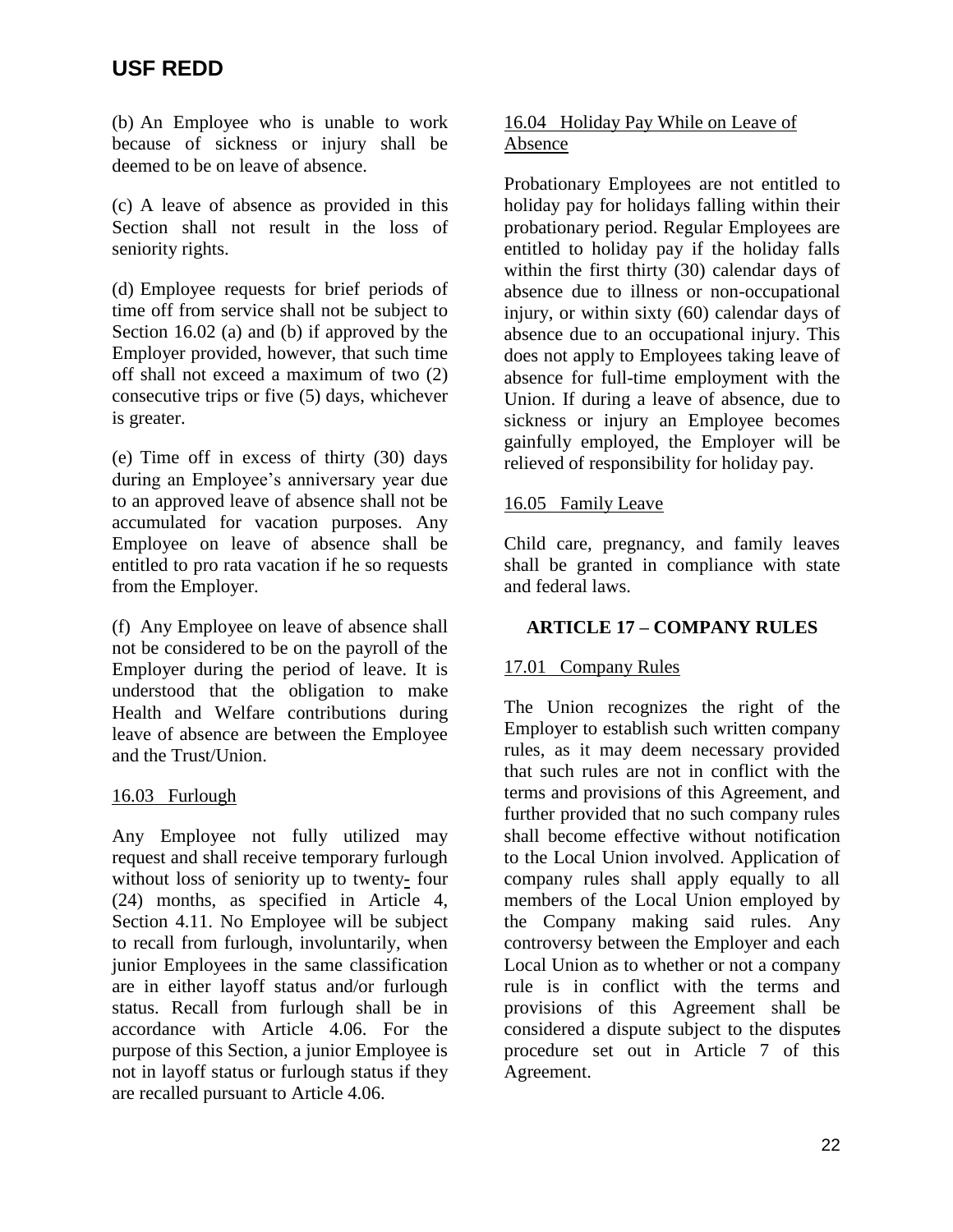### 17.02 Bulletin Boards

The Employer will provide locking bulletin boards. Postings by the Union on such boards are to be confined to official business of the Union.

### **ARTICLE 18 – HEALTH AND WELFARE**

### **[SEE COMPREHENSIVE ECONOMIC SETTLEMENT]**

### 18.01 Eligibility and Benefit Plans

(a) The Employer shall participate for the term of this Agreement in a Trust Fund designated as the Western Teamsters Welfare Trust ("WTWT") for the purpose of providing the following Health and Welfare benefits to eligible Employees in dockworker/hostler, city driver, road driver and office clerical, mechanics and shop classifications covered by this Agreement: Vision, Prescription, Dental, Medical and Hospital.

(b) The Employer and Union agree to be bound by all the terms and provisions of the "Subscribers Agreement and Declaration of Trust providing for "Western Teamsters Welfare Trust," dated March 1, 1995, as amended (the "Declaration of Trust").

(c) The Employer and Union agree that the foregoing Declaration of Trust may be amended from time-to-time as hereinafter provided. All amendments to such Declaration of Trust shall be in writing, shall fix the effective date thereof, and shall bear the written approval of all Company and Union Trustees.

(d) As soon as practicable following ratification of this Agreement, the Employer shall pay the WTWT for every regular, nonprobationary Employee in a dockworker/hostler, city driver, road driver, office clerical, mechanic and shop classification who was compensated for at least one-hundred (100) hours in the previous month the sum of \$1,140.24 per month. The Company shall pay contribution rate increases of up to \$0.35 per hour (paid on forty (40) hours) on August 1, 2013 and August 1, 2014.

(e) The Company shall pay into the WTWT up to the amounts set forth for each eligible regular, non-probationary Employee covered by this Agreement. Such payments shall be due on the first of the calendar month and shall become delinquent the twentieth  $(20<sup>th</sup>)$ day of each such month. Contribution requirements shall be determined by the Board of Trustees of the WTWT.

### **ARTICLE 19 – PENSION**

### **[SEE COMPREHENSIVE ECONOMIC SETTLEMENT]**

### 19.01 Basic Contribution

The Employer shall pay to the Western Conference of Teamsters Pension Trust on behalf of each eligible bargaining unit member at the rates set forth below.

### 19.02 Pension Dates and Rates

The Effective dates and pension rates shall be as follows:

| $6/1/2009$ $.25 + 1.25 = 1.50$ |  |  |  |
|--------------------------------|--|--|--|
| $6/1/2010$ $.25 + 1.50 = 1.75$ |  |  |  |
| $6/1/2011$ $.25 + 1.75 = 2.00$ |  |  |  |
| $6/1/2012$ .25 + 2.00 = 2.25   |  |  |  |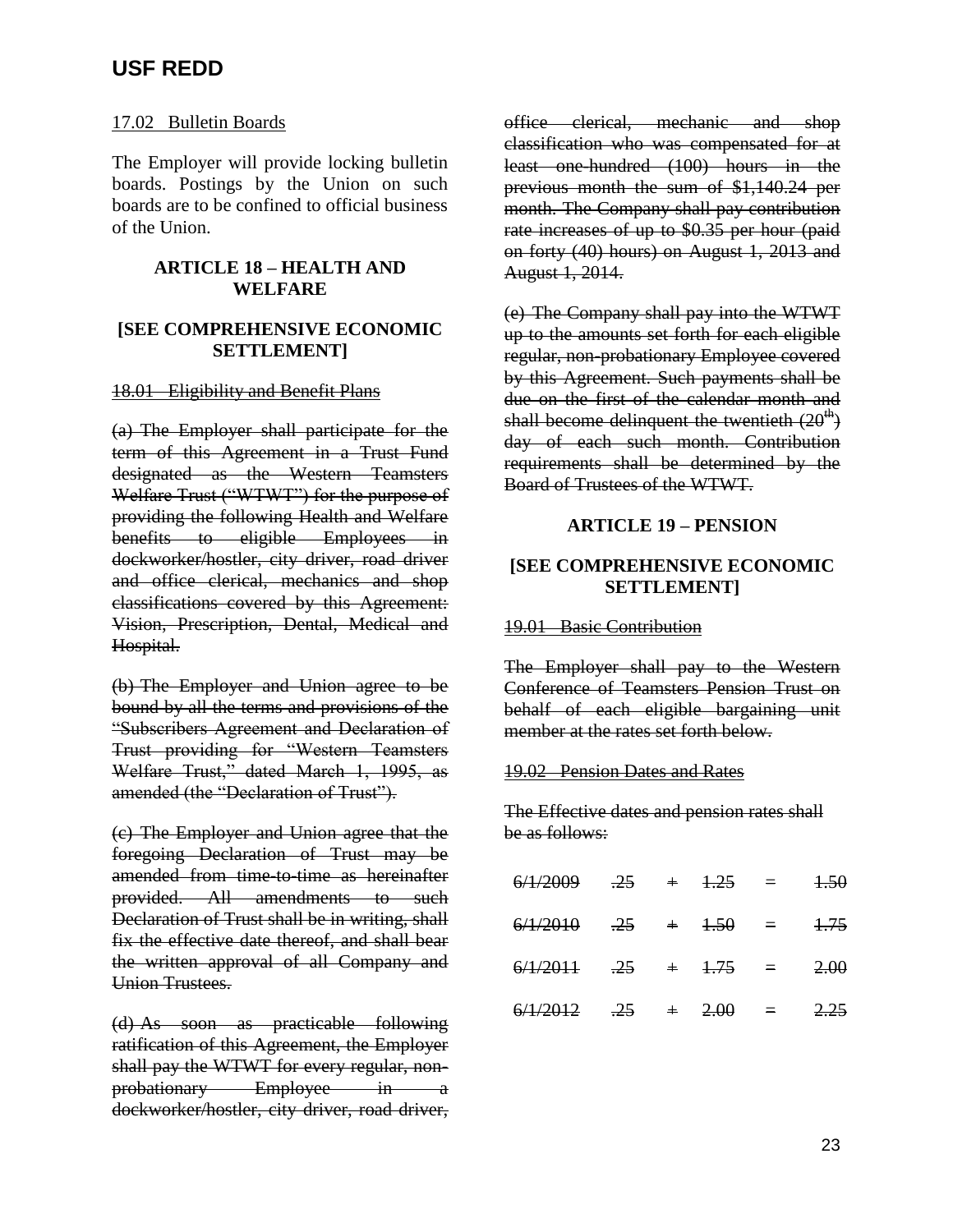### 19.03 Pension Calculation and Annual **Maximum**

The Employer shall pay the appropriate pension contributions for all compensable hours up to a maximum of two thousand eighty (2,080) hours in each calendar year.

In order to calculate such contributions, forty (40) miles equal one (1) hour for the line haul drivers, up to the applicable maximums defined in this Agreement. For an Employees first ninety (90) calendar days of employment with the Employer as a Probationary Employee or otherwise, the Employer shall pay to the Western Conference of Teamsters Pension Trust ten cents (\$.10) for each compensable hour worked by that Employee.

### **ARTICLE 20 – VACATIONS**

### 20.01 Eligibility for Vacation

Employees covered by this Agreement, upon completion of anniversary years of employment, shall be entitled to weeks of vacation as follows:

| Years of | <b>Weeks of Vacation</b>    |
|----------|-----------------------------|
| Service  |                             |
|          |                             |
| 3        | $\mathcal{D}_{\mathcal{L}}$ |
| 9        | 3                           |
| 15       |                             |
| 20       |                             |

### 20.02 Pro Rata Vacation

An Employee who has been continuously in the employ of the Employer for nine (9) months or more and is terminated or quits shall be entitled to all vacation pay earned, including prorated vacation earned after his/her anniversary date. The formula for

proration shall be the total number of days worked divided into the earnings for the same.

Vacation pay shall be based upon 1/52 of the Employee's previous year earnings for each week of vacation. In the event an employee is off work for either a leave of absence as described elsewhere or on injury they will receive vacation pay based on 1/52 of the previous year's earnings or forty (40) hours whichever is greater, provided in the year in question the Employee had a minimum of one thousand five hundred sixty (1560) compensated hours. In those cases where the Employee fails to work the above minimum the Employee's vacation shall be prorated at 1/52 of the previous year's earnings.

### 20.03 Holiday During Vacation

If an Employee's vacation period includes a holiday as specified in Article 21, he shall receive the specified holiday pay in addition to his vacation pay.

### 20.04 No Gainful Employment

Employees on vacation shall not engage in gainful employment in this industry.

### 20.05**4** Unemployment Compensation

If an Employee's paid vacation period accrues or is payable during a period in which he is otherwise entitled to unemployment compensation, the Employee's right to and payment for such vacation shall be deferred until after the termination of the unemployment benefit period.

The Employer waives the privilege of allocating vacation pay to past, present or future weeks of unemployment.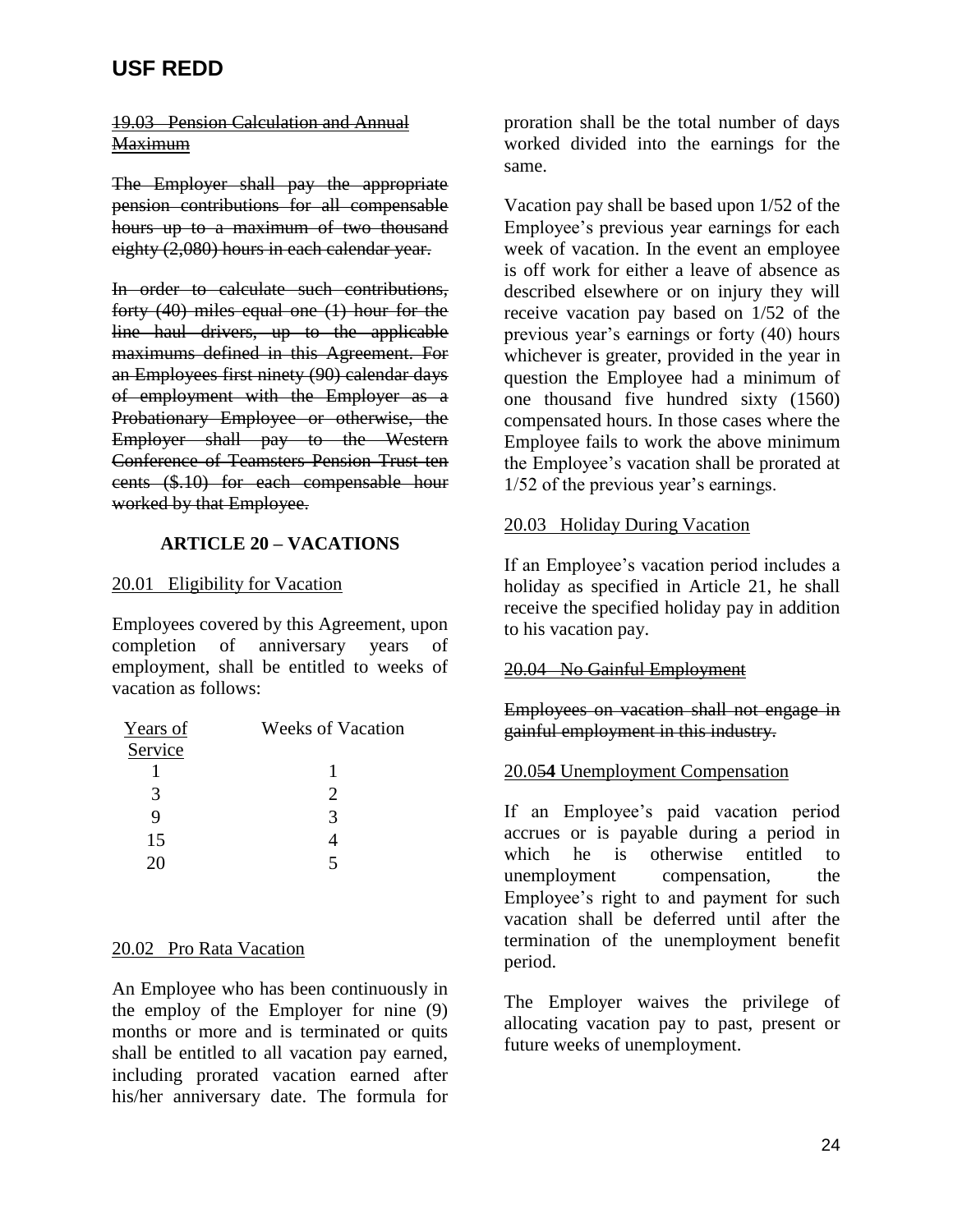## 20.06**5** Schedule

Vacation schedules shall be posted by January  $31<sup>st</sup>$ ; vacations shall be selected, according to seniority, by March  $1<sup>st</sup>$ . **Effective for vacation after January 1, 2020, vacation schedules shall be posted by the third (3rd) Monday in February of each year; vacations shall be selected, according to seniority, by the first**  $(1^{st})$ **Sunday in April.** Employees failing to so select shall be passed. Upon mutual agreement, an Employee's vacation may be carried over one (1) year, but no more, and may be taken in conjunction with the following year's vacation. Employees may take no more than three (3) contiguous weeks except by mutual agreement. Ten percent (10%) of each bargaining unit classification, by terminal, may be on vacation at one time. Those locations that have historically bid vacation schedules from a common seniority roster (i.e., city; dock & yard) shall maintain this practice. At those locations where the vacation bid is conducted at the same time as the annual bid, such practice shall continue.

Vacation may be taken in single days; however, no one who has scheduled a full week of vacation may be "bumped" by an Employee taking only one (1) or more days of vacation. An Employee may only take the amount of vacation due per the vacation schedule in Article 20.01 above. Employees may take all vacation in less than one**-**week increments.

If the vacation schedule is filled by Employees taking vacation increments of one (1) week, Employees requesting less than one (1) week must be approved at the Employer's option. An Employee who requests less than one (1) week of vacation may not bump a junior Employee taking less than one (1) week of vacation within fourteen (14) days of the vacation.

Employees working a five/eight work week and taking less than one (1) week of vacation shall be paid 1/5 of 1/52 per day taken and will be paid on their next pay period, on their regular pay check just as if they had worked on the days taken. Hours paid for vacation taken in less than one (1) week increments shall be counted as hours worked for purposes of health and welfare, pension and vacation accrual.

Employees working a four/ten work week and taking less than one (1) week of vacation shall be paid ten (10) hours of straight time per day taken at their current hourly rate and will be paid on their next pay period, on their regular pay check just as if they had worked on the days taken. Hours paid for vacation taken in less than one (1) week increments shall be counted as hours worked for purposes of health and welfare, pension and vacation accrual.

For purposes of computing vacation pay for line-haul drivers forty (40)**thirty-eight and a half (38.5)** miles shall equal one (1) hour.

**For employees hired after ratification of the Agreement, vacation shall be paid at forty (40) hours for the first three (3) years of employment.**

## 20.07**6**

Where permissible by law, Employees have the option of taking all vacation earned and receiving forty (40) hours of vacation pay for each week, or working and receiving pay for forty (40) hours straight time in addition to hours worked according to the following schedule:

| <b>Earned Vacation</b> | <b>Payment Options</b> |
|------------------------|------------------------|
| Weeks                  | Weeks                  |
| 2 or 3                 |                        |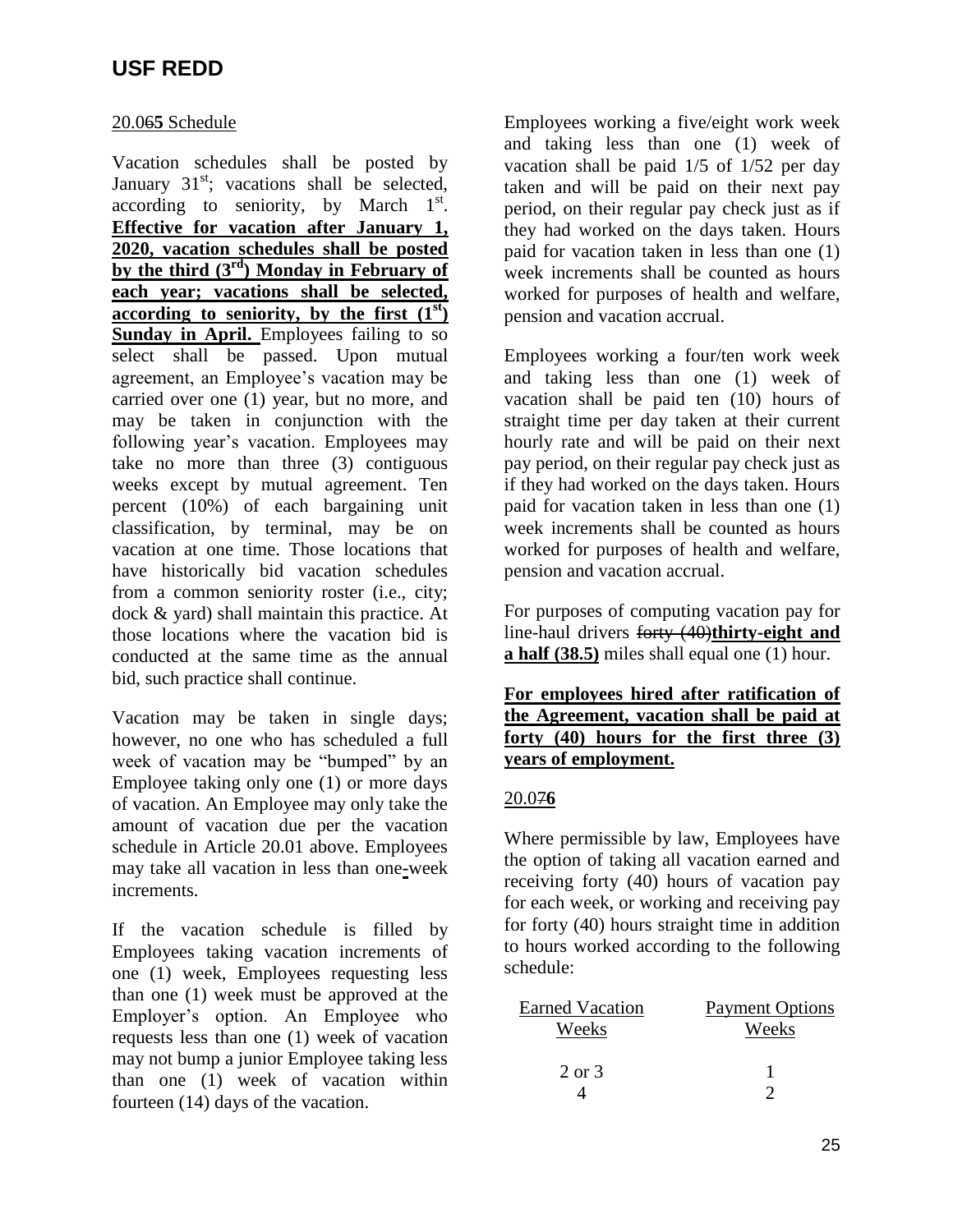**Practices with respect to pay in lieu of vacation in effect as of the ratification of this Agreement shall, however, remain in place.**

# **ARTICLE 21 – HOLIDAYS**

### 21.01

The following shall be considered as holidays under this Agreement, unless changed by State or Federal laws:

New Year's Day (Jan. 1) Memorial Day (Last Monday/May) Fourth of July Labor Day (First Monday/Sept.) Thanksgiving Day Day after Thanksgiving Christmas Eve Christmas Day

## 21.02

Holiday pay shall be eight (8) hours at the Employee's normal straight-time rate. If the holidays fall on a day the Employee is not normally scheduled to work, holiday pay shall be eight (8) hours.

## 21.03

All regular Employees who have worked within five (5) days prior to a holiday or five (5) days after a holiday shall be entitled to the aforementioned holidays. However, Employees must work their last scheduled day before a holiday **or** and their first scheduled day after a holiday to receive holiday pay. This shall not apply to Employees who are on approved leave (e.g. vacation or other holidays or to Employees who are on illness or injury leave verified by a doctor's statement or other approved absences.)

21.04

Resignation or termination shall terminate all subsequent holiday benefits.

### **ARTICLE 22 – INSPECTION PRIVILEGES**

Authorized agents of the Union shall have access to the Employer's establishment during working hours for the purpose of adjusting disputes, investigating working conditions and collection of dues; provided however, there is no interruption of the firm's working schedule. Terminal managers or supervisors shall be notified upon arrival if they are available.

# **ARTICLE 23 – MANAGEMENT RIGHTS**

The management of the Company and the direction of the work force are rights vested with the Employer except as modified by the terms of this Agreement, any Addendum, or established past practice.

## **ARTICLE 24 – SEPARABILITY AND SAVINGS CLAUSE**

## 24.01

Should any Article, Section, or provision of this Agreement or any Letter(s) of Understanding be rendered invalid or compliance therewith restrained, the application of other Articles, Sections, provisions or Letters shall not be affected. In such event, the parties shall enter into immediate negotiations seeking a satisfactory replacement.

## 24.02

If the parties, within sixty (60) days of the beginning of the period of invalidity or restraint, fail to agree, either party, without liability therefore, may, thereafter,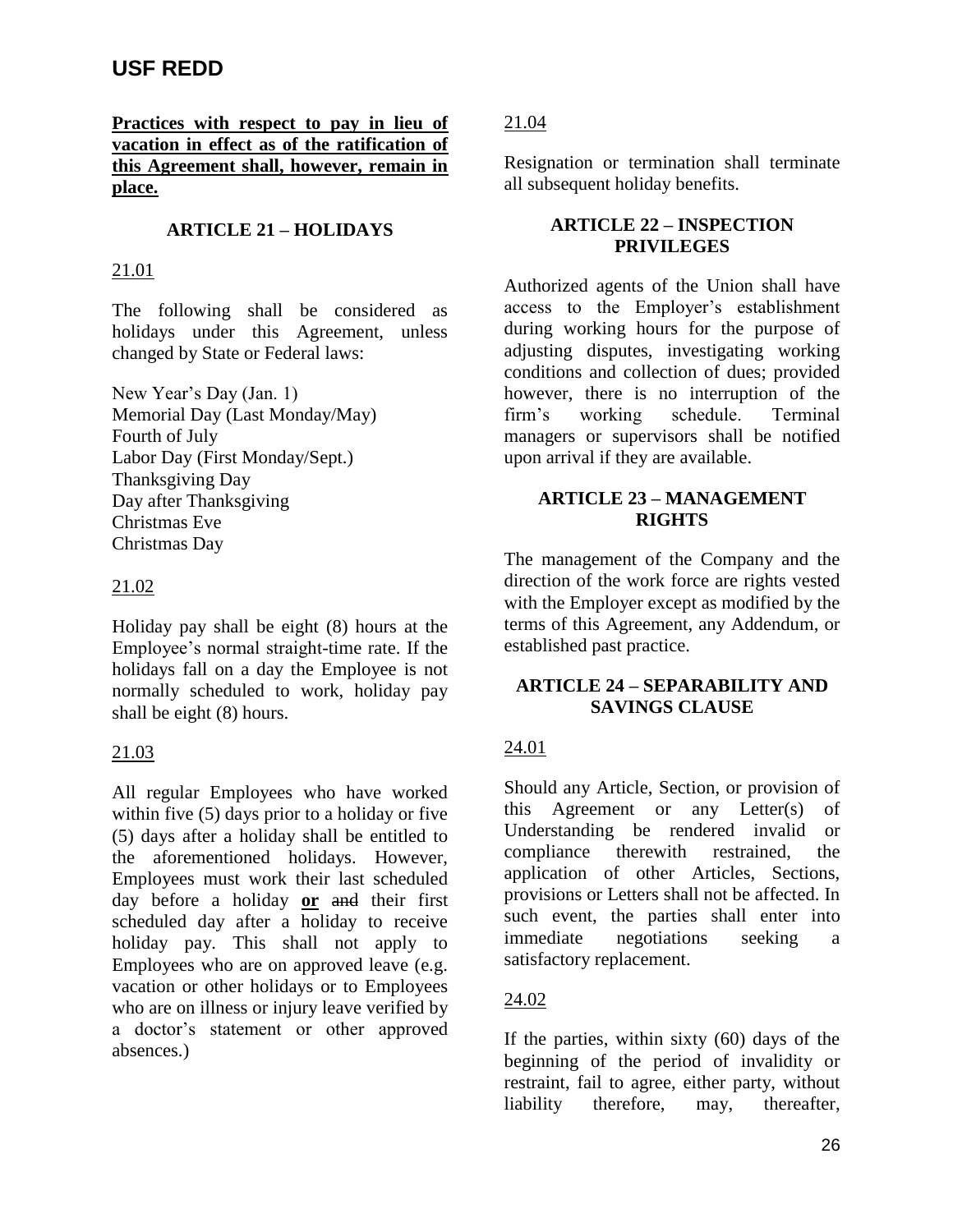implement economic persuasion, notwithstanding any other provisions of this Agreement and such shall not be a violation of this Agreement.

### **ARTICLE 25 – UNIT WORK PRESERVATION/SUBCONTRACTING**

**The protection and preservation of bargaining unit work is central to this Agreement.** The Employer agrees that it will not subcontract or divert work for the purpose of subverting the provisions of this Agreement **or to avoid hiring employees**. This provision shall not be construed to restrict the Employer's current practices and methods of operation. **Such practices and methods of operation shall be reduced to writing for any facility that either is or becomes covered by this Agreement.**

The Employer shall not use purchased transportation within the Reddaway Service Area, defined below, except in the case of (a) overflow freight when all regular Employees are working; or (b) imbalanced lanes of traffic. The Employer may**, however,** use purchased transportation from the point of origin inside the Reddaway Service Area for freight destined to points outside the Reddaway Service Area, **provided such purchased transportation may**and it will not be used to circumvent the hiring of drivers. In addition, the Employer may use purchased transportation to the point of destination inside the Reddaway Service Area for freight originating outside the Reddaway Service Area. The Employer shall not be required to move such freight to or from the end of its terminal network. As an example, purchased transportation can be used for loads destined from Los Angeles to Chicago or from Chicago to Los Angeles. Violations of this paragraph will be subject to the Grievance Procedure.

For purposes of this Agreement, the Reddaway Service Area shall consist of the entire

Reddaway terminal service network. Nothing in this Agreement shall impact the Employer's right to use purchased transportation under existing agreements covering the Pacific Northwest.

## 25.01. Overflow**Purchased Transportation Records**

The Employer shall be permitted to use purchased transportation only to haul loads in the Reddaway Service Area after the loads have first been offered through dispatch. For example, in Los Angeles, there are 6 available drivers and 7 loads which have been offered for dispatch. The Employer is then permitted to use purchased transportation to deliver the  $7<sup>th</sup>$ -load in order to meet service requirements.

All drivers, including purchased transportation drivers, must sign-in and signout on sheets maintained at the terminals which include their name, company name, home domicile, origin, destination, and arrival and/or departure times**, and trailer number**. The sheets will be made available to the Local Union daily and maintained for six (6) months. The Employer shall make available upon the written request of a Local Union information regarding the destination of loads and/or where loads were loaded within the time limits set forth in the Grievance Machinery. The Union shall have access to all Employer records related to purchased transportation within or outside of the Reddaway Service Area.

The Employer must provide each affected Local Union a report on the utilization of purchased transportation on a quarterly basis and send a copy to the **Western** Regional Freight Coordinator **and the International**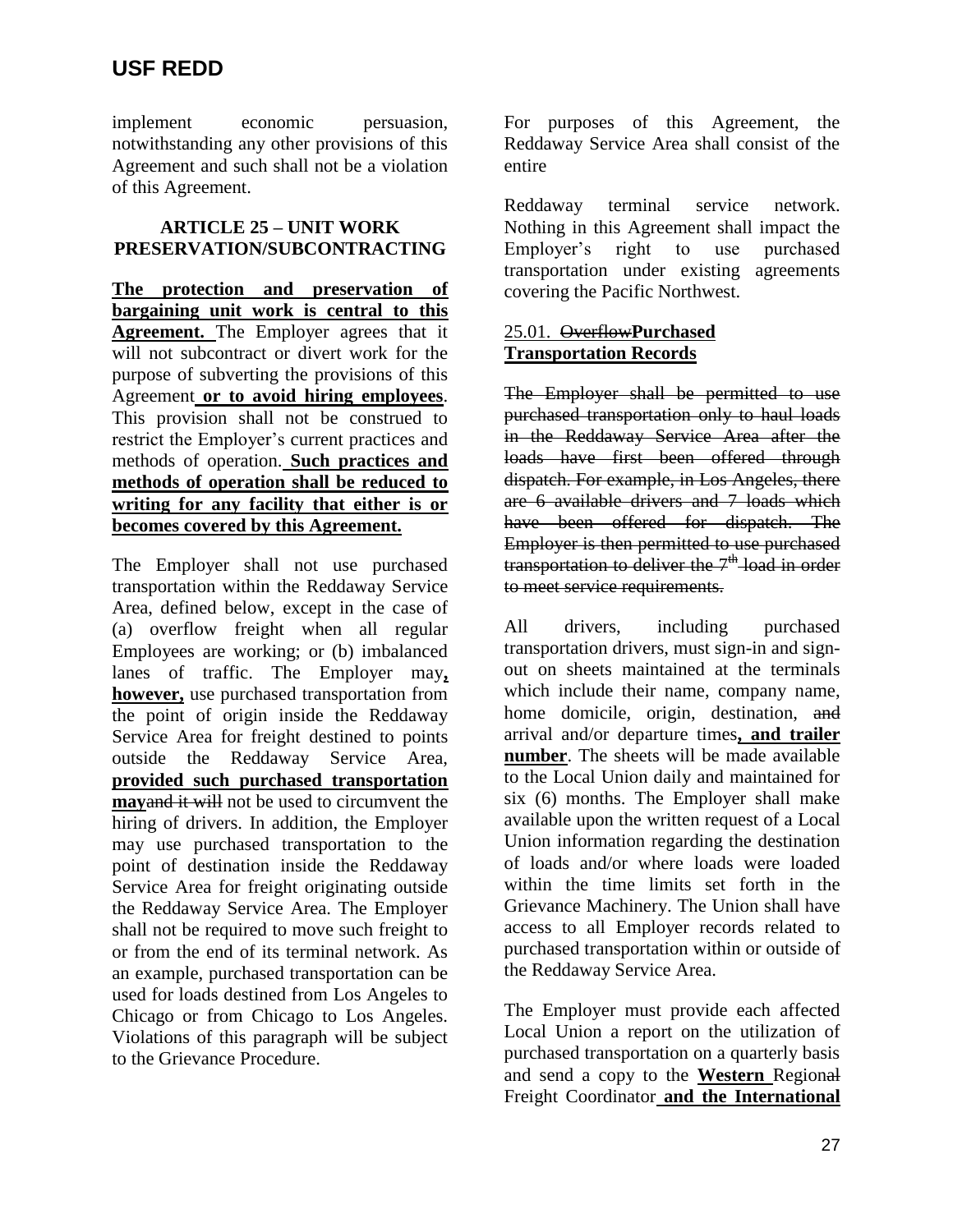**Brotherhood of Teamsters**. The report shall be provided within thirty (30) days of the end of the quarter.

### 25.02 Imbalanced Lanes

The Employer is committed to the use of its Employee drivers before it resorts to the use of purchased transportation. However, the parties recognize that it may be necessary to utilize purchased transportation because of imbalanced lanes of traffic. In such circumstances, the Employer may use purchased transportation to meet the service needs.

Violations of this paragraph shall be subject to the Grievance Machinery.

## 25.03**02** Driver Protections

**Purchased transportation usage should be engineered to the fullest extent possible to minimize its use and to maximize the use of bargaining unit employees. Line drivers shall be protected in connection with the use of purchased transportation for overflow or imbalanced lanes, in accordance with the terms of this Article 25.02.**

- **(a) All active line drivers at origin terminals from which purchased transportation is dispatched shall be protected in that dispatch day on a one-for-one basis as follows:**
	- **i. Bid drivers domiciled at that location shall have their bid protected. If an employee's bid run is cancelled (or a driver is "short-stopped"), he or she shall be paid the difference between his or her bid run and any alternate work opportunity that, in**

**accordance with current practice is offered. If an alternate work opportunity would allow the employee to protect his or her next bid run, earnings from that alternate work opportunity will be used to offset payment for the cancelled bid run regardless of whether it is accepted by the employee.**

**ii. Extra board drivers domiciled at that location who are not dispatched in a day shall be offered shuttle work or other hourly-paid driving work opportunities. In no event, however, shall that extra board driver receive less than eight (8) hours for the day provided he or she accepts the shuttle or other hourly-paid work offered.**

**(b**) In the event that the use of purchased transportation occurs on a consistent basis within the geographic region of Local Unions party to this Agreement, which means that at least forty-(40) matched loads (meaning loads moving both ways within a reasonable period of time, and not including the movement of empty trailers) are dispatched to purchased transportation within a sixty (60) day period, the Employer will be required to add a regular driver to the seniority list.

Allegations concerning seniority/run-around claims under Article 25.01 of this Agreement, **disputes over the use of purchased transportation in overflow situations,** disputes over the existence of an imbalance lane in cases where the Employer used purchased transportation under Article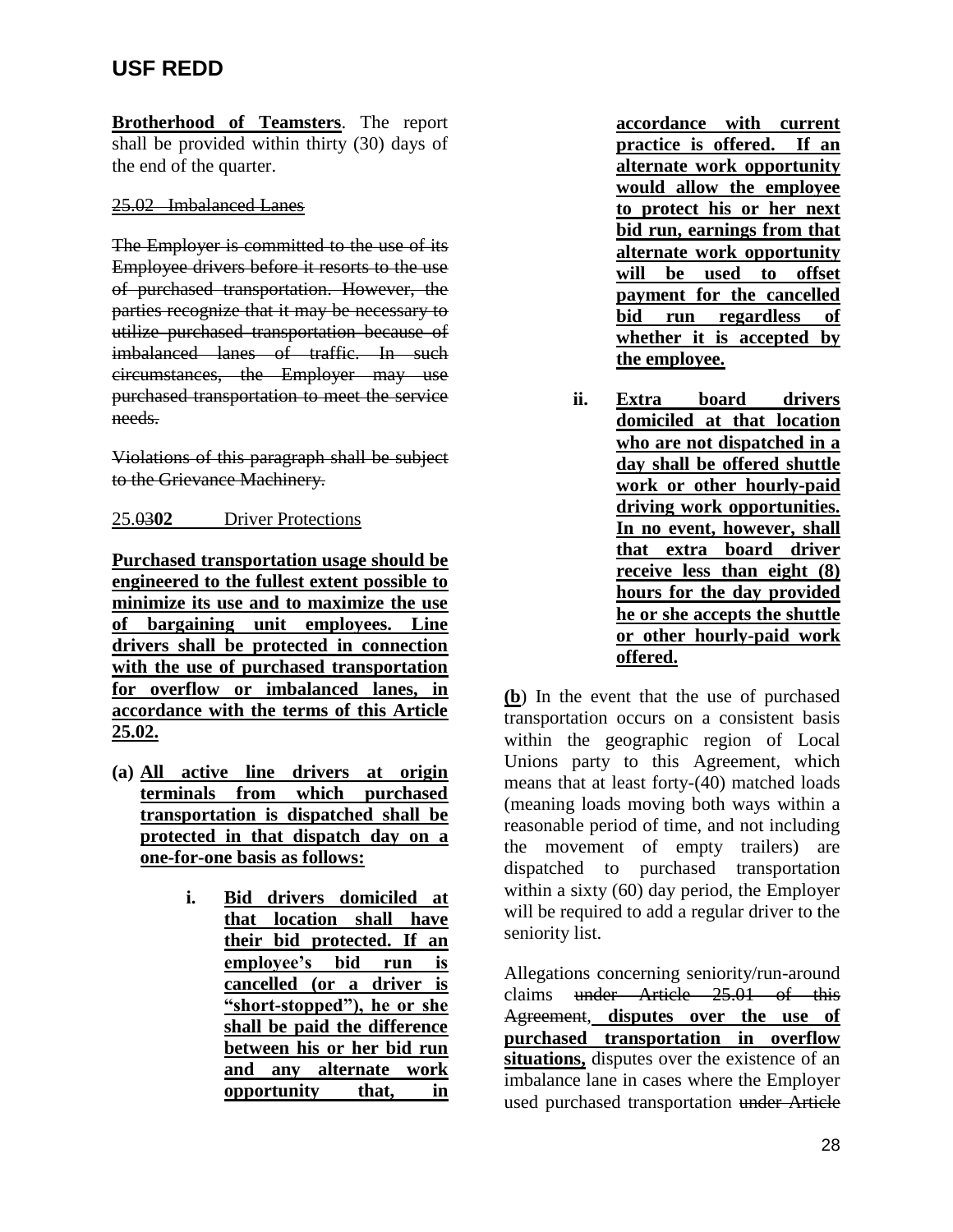25.02 of this Agreement, or disputes over the addition of drivers under Article 25.03 of this Agreement shall be subject to the Grievance Machinery.

The parties agree that nothing in this Agreement shall alter the Employer's ability to engage in layoffs as provided for under this Agreement.

### 25.04**03** Purchased Transportation Review Committee

The parties to this Agreement shall establish a Purchased Transportation Review Committee (the "Committee") comprised of the Teamsters Western Region Freight Director (Union Co-Chairman) and the Employer's Vice President of Labor Relations (Employer Co-Chairman). In the event there are alleged abuses of purchased transportation raised by the Union Co-Chairman, the issues shall initially be referred to the Committee for resolution. The Committee, in appropriate circumstances, may require the Employer to hire more drivers in situations where there are sufficient and balanced freight levels to support such hiring at a particular terminal.

The Committee also shall have the authority, in appropriate situations **and in accordance with Article 25.02**, to award lost earnings on a one-for-one, man-for-load basis in seniority order to active drivers on the seniority list at the affected domiciles where the drivers were available for work, but did not receive work because of the abuse of purchased transportation. To the extent the Committee determines that the award of lost earnings is appropriate, the following shall not be credited for purposes of computing lost earnings: where a driver is offered a work opportunity that the driver has a contractual obligation to accept **or involves other driving duties**, and the driver elects not to accept such work, the driver shall

have an amount equal to the wages such work would have generated credited to such driver for purposes of determining his weekly earnings.

In disputes over the alleged abuse of purchased transportation, the Committee shall review the amount of purchased transportation utilized by the Employer, business and/or freight levels, the number of positions at particular terminals and any special circumstances, such as storms, earthquakes, tornadoes, impassable highways or other conditions over which the Employer could not control, that caused the Employer's use of purchased transportation. In the event the Committee is unable to reach agreement concerning the resolution of alleged abuses of purchased transportation, the matter will be referred to expedited arbitration**the Joint Deadlock Committee.** which must be conducted**convene** within thirty (30) days of the alleged abuse of purchased transportation, unless the parties mutually agree otherwise**, and processed in accordance with the remainder of the grievance procedure**.

Allegations of subterfuge shall be within the sole jurisdiction of the Committee.

## 25.05**04** Bids

(a) The Employer shall bid a minimum of eighty-five**seventy** percent (85**70**%) of the line haul jobs at each terminal, where it has a line haul seniority list greater than forty (40) drivers. In the event the list is less than forty (40), the minimum bid will be seventyfive**seventy** (75**70**%) of the active line haul jobs.

(b) All bid schedules shall be offered in seniority order to the qualified drivers at each terminal. Any bid schedule that is not selected shall be assigned to the extra boards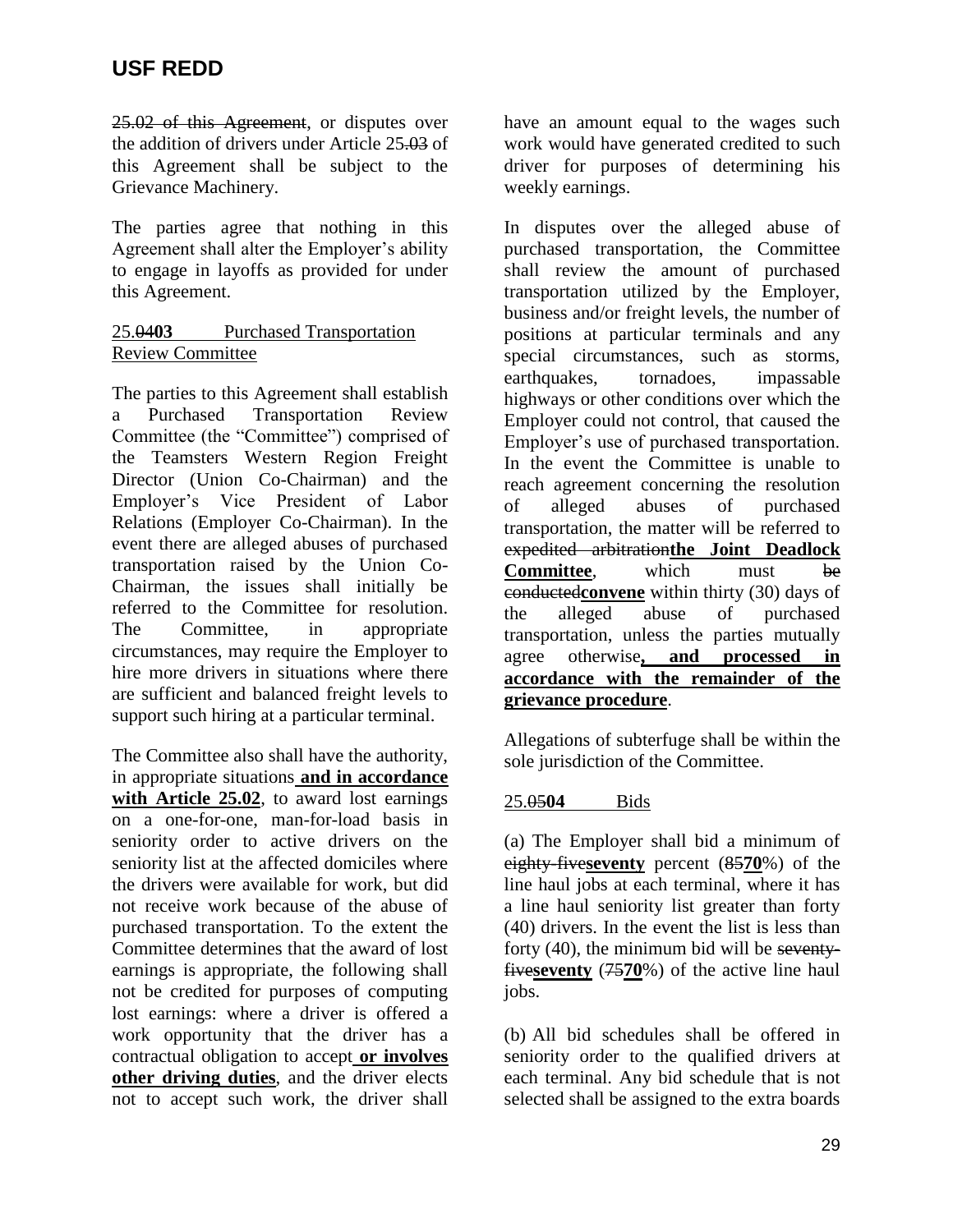in reverse seniority order. The only way a bid will not be filled at any time is if the business volume is not sufficient enough to support the bid.

(c) All bid schedules that are not filled by the bid will be offered to the extra board at the terminal on the basis of seniority. The only way a bid will not be filled at any time is if the business volume is not sufficient enough to support that bid.

(d) Prior to the implementation of any new runs in or out of a covered terminal, the Vice President of Operations, or his designee, shall meet with the Union(s) to achieve a fair number of run(s). Based upon growth the Employer agrees to add additional runs to the service area which has experienced growth in traffic.

# **25.05 No Autonomous Vehicles**

### **The Employer shall not operate driverless trucks, drones, or remotely operated vehicles to move freight over public roads.**

## **ARTICLE 26 – STEWARDS**

Stewards shall be permitted reasonable time to investigate, present and process grievances on Employer property, without loss of time or pay during their regular working hours and shall have full access to all call sheets, sign in and out sheets, and any and all paperwork that is needed to complete the investigation of any claimed contract violations. Time spent at the monthly grievance meetings/hearings between the Union and the Employer shall be paid for by the Employer provided the Steward is an active participant; and considered as hours worked for the purpose of computing daily and weekly overtime if within the regular work schedule of the Steward.

# 26.01

The Employer recognizes the right of the Union to designate job stewards and alternates from the Employer's seniority list. The authority of job stewards and alternates so designated by the Union shall be limited to, and shall not exceed, the following duties and activities:

(a) The investigation and presentation of grievances with the Employer or the designated Employer representative in accordance with the provisions of the collective bargaining agreement; and

(b) The transmission of such messages and information, which shall originate with, and is authorized by the Local Union or its officers.

## 26.02

Job stewards and alternates have no authority to take strike action, or any other action interrupting the Employer's business, except as authorized by official action of the Union. The Employer recognizes these limitations upon the authority of job stewards and their alternates, and shall not hold the Union liable for any unauthorized acts. The Employer in so recognizing such limitations shall have the authority to impose proper discipline, including discharge, in the event the shop steward has taken unauthorized strike action, slow down or work stoppage in violation of this Agreement.

## 26.03

Stewards shall be permitted reasonable time to investigate, present and process grievances on the Employer property, without loss of time or pay during their regular working hours. Such time spent in handling grievances shall be considered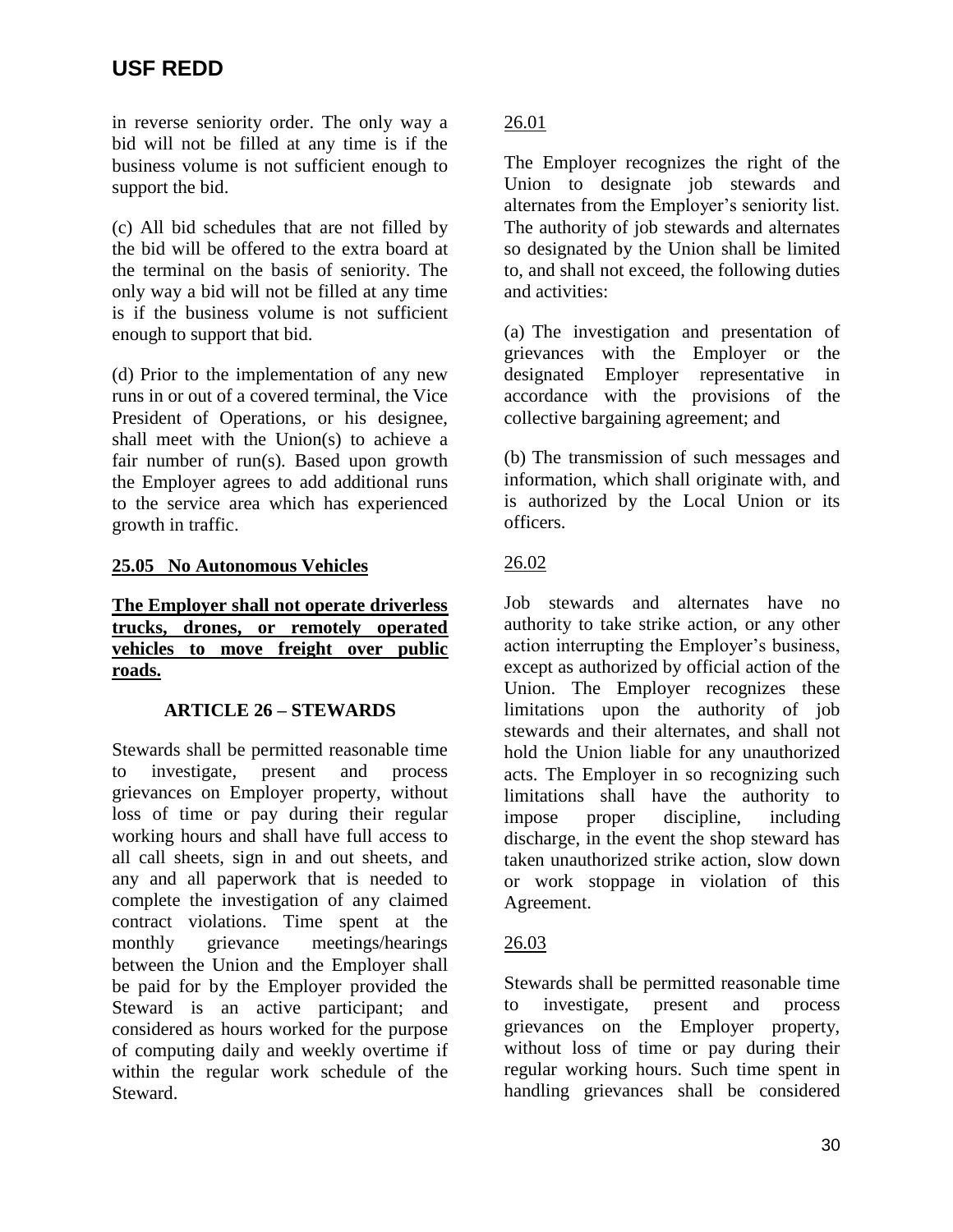working hours in computing daily and/or weekly overtime if within the regular work schedule of the steward.

# 26.04

When the Union designates a job steward at an individual warehouse of the Employer, the job steward shall be assigned to the same warehouse in which he was designated as a steward unless it is necessary for the job steward to exercise his seniority to retain his employment. The Union shall advise the Employer in writing and by terminals of those persons designated as stewards or alternates. The term Employer shall be deemed to mean the Director of Human Resources and the applicable Terminal Manager.

### **ARTICLE 27 – FUNERALBEREAVEMENT LEAVE**

# 27.01

Regular Employees suffering a death in the family shall receive three (3) days off with pay for missed work. Additional unpaid time off may be granted under warranting circumstances. The Employee must claim such funeral**bereavement** leave within two (2)**six (6)** calendar weeks of the death within the immediate family as defined below. Proof of death may be required for payment. **It is understood that the leave contemplated under this Article is not limited to a formal funeral but shall also encompass cremations and celebrations of life.**

# 27.02

Immediate family means: Current spouse, son, daughter, mother, father, mother-inlaw, father-in-law, brother, sister, Grandparents, Grandchildren and Grandparents-in-law. Stepparents and halfbrothers and sisters shall be included provided the Employee resided with them prior to reaching his/her eighteenth (18th) birthday. The Employer may require verification.

# **ARTICLE 28 – LAYOVER**

# 28.01

When an Employee is required to be held over at a point away from his home terminal (except if Employee is unable to work because of depletion of hours of work, injury or sickness), he shall be compensated as follows:

(a) For the first fourteen (14) hours of each layover period after pay for the day or shift end – No pay.

(b) For the next eight (8) hours beginning with the start of the fifteenth  $(15<sup>th</sup>)$  hour after arrival at the layover point, at the regular hourly rate of pay. Layover pay shall cease at commencement of regular work.

(c) For the next ten  $(10)$  hours – No pay.

(d) For the next eight (8) hours at the regular hourly rate of pay.

(e) And continuing on the same basis for each eighteen (18) hours of continuing layover.

# 28.02

If the Employer uses road drivers on road trips where they are held away from home for a period of time, but put on the clock at the same time each day as though they were home, no layover provisions are applicable. When road drivers are used for the purpose of delivering loads, getting new loads, and proceeding to some other destination or returning home, that are held on layover for any reason where the Employer calculates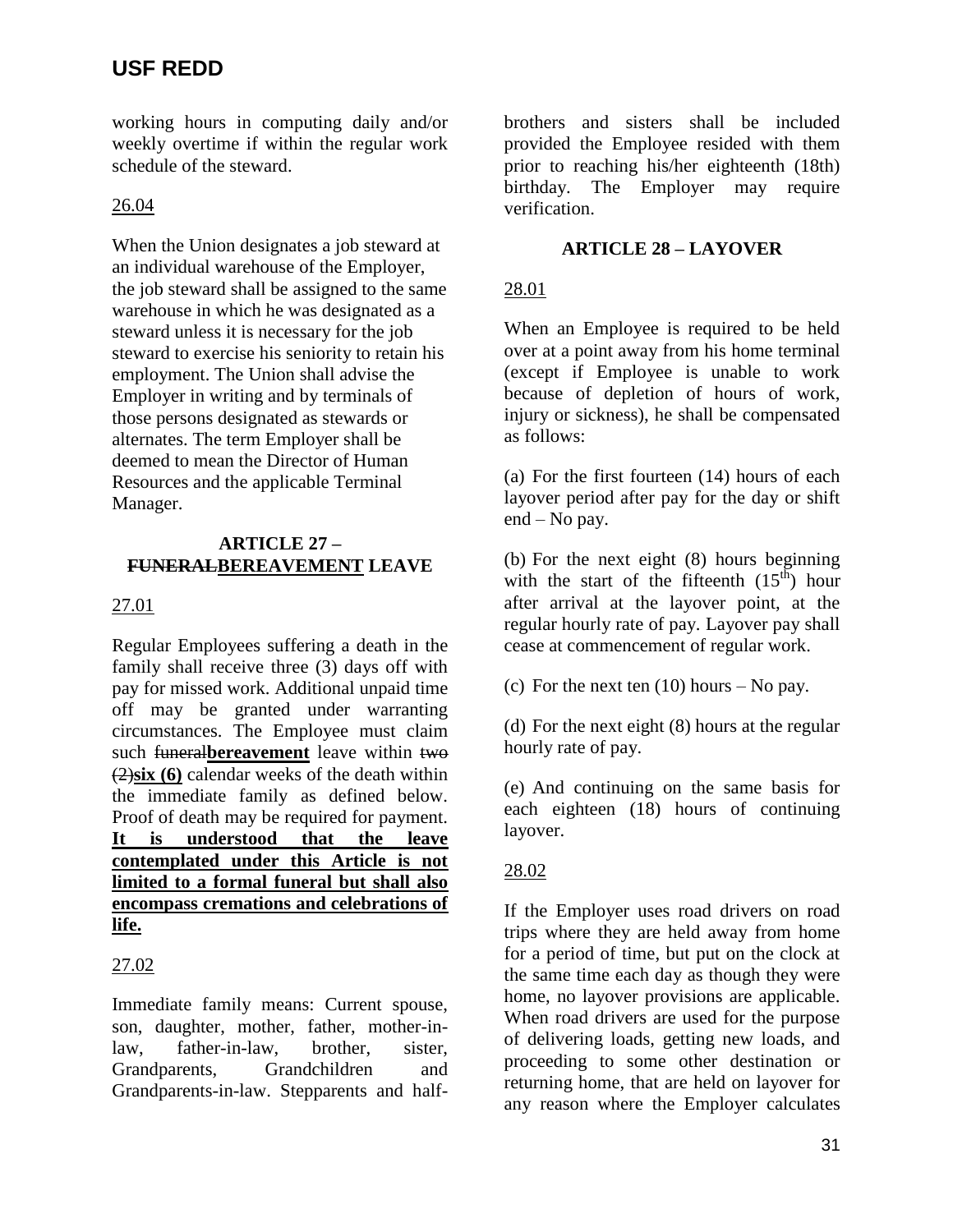free time, the full layover provisions shall apply.

# 28.03

The layover provisions shall apply when the Employer knowingly dispatches a road driver to a terminal at which a primary picket line has been posted.

# 28.04

In the event the Employer dispatches a driver to deplete his hours away from his home terminal, the driver shall be compensated at his full hourly rate (beginning with the  $15<sup>th</sup>$  hour of layover). and continuing under the normal layover provisions of Section 1 herein until driver has hours available to work.

# **ARTICLE 29 – SUBSISTENCE**

Effective upon ratification, when an Employee is held away from his home terminal for the convenience of his Employer during a rest period before continuing a trip or returning to his home terminal, he shall receive an allowance of \$14.00 (Fourteen and 00/100 dollars) **\$16.00 (Sixteen and 00/100 dollars)** for meals, plus reasonable motel charges, with verifiable receipts per rest period. Additional subsistence allowance will be negotiated for periods in excess of three (3) days where lodging under unusual conditions is required.

The Employee is to be reimbursed on the next regularly scheduled payday after submission in writing of an expense for per diem request.

## **ARTICLE 30 – EXAMINATIONS AND IDENTIFICATION FEES**

# 30.01 Examinations

(a) Physical, mental or other examinations required by a government body or the Employer shall be promptly complied with by all such Employees, provided, however, the Employer shall pay for such examinations after the first qualifying examination. Employee to pay the minimum D.O.T. physical fee only. If Employee does not attain seniority then the Employer shall reimburse Employee for such costs. This does not apply to drivers or chauffeur's license examinations. Routine examinations are to be taken at the Employee's home terminal. Employees will not be required to take examinations during their working hours, without pay for time so consumed. The Employer shall post a list of Employees with expiring D.O.T. Medical Cards. The list shall be posted in the month prior to expiration. Any Employee(s) who fails to get a new card for any reason, shall not be subject to discipline, but will not be allowed to work until such time as they have a valid card. **At those locations where the Employer pays for time spent and/or fees beyond what is outlined above, such practices shall continue.**

(b) The Employer reserves the right to select its own medical examiner or physician, and the Union may, if it believes an injustice has been done an Employee, have said Employee re-examined at the Union's expense.

(c) In the event of disagreements between the doctor selected by the Employer and the doctor selected by the Union, the Company and Union doctors shall together select a third doctor within thirty (30) days whose opinion shall be final.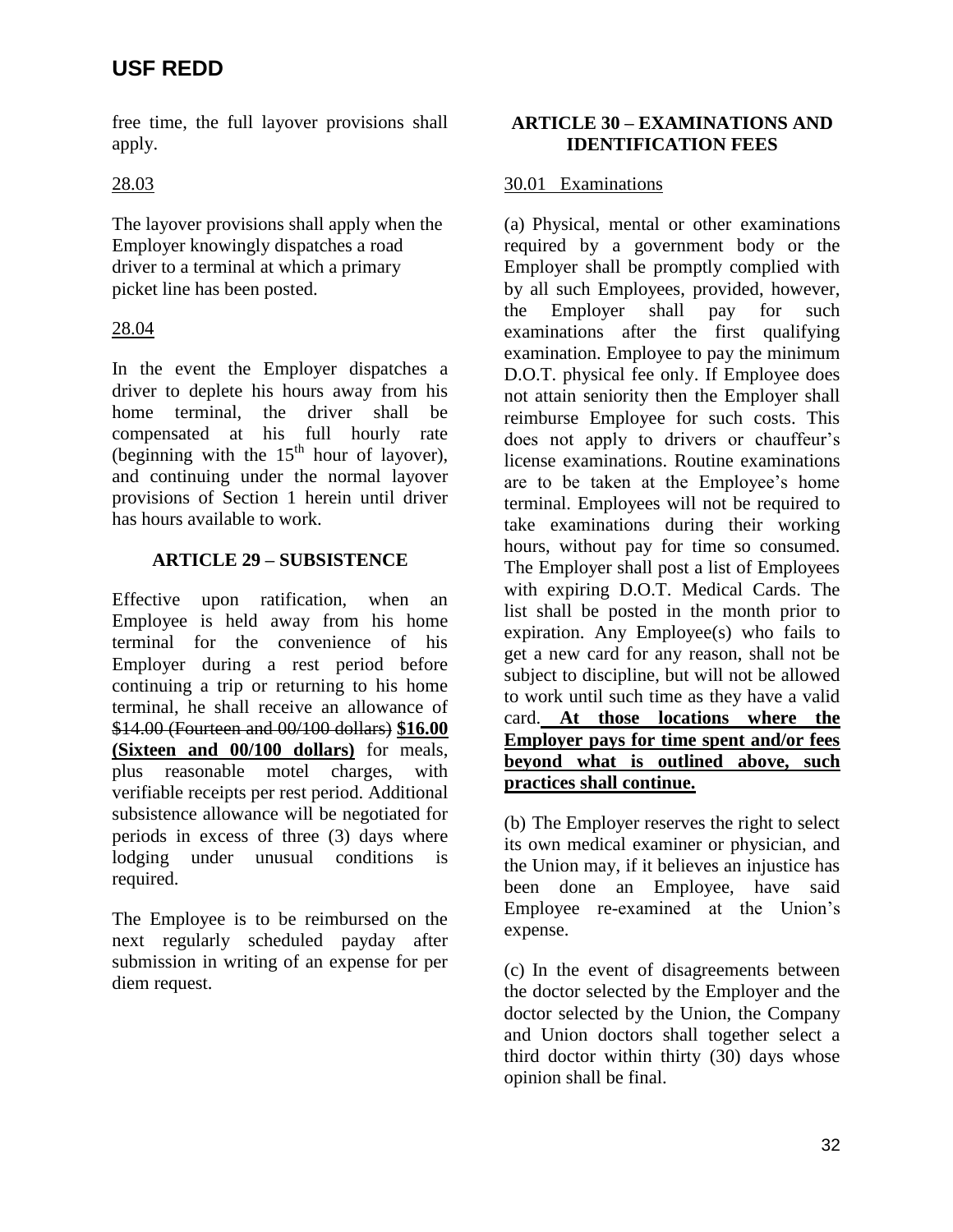### 30.02 Identification

Should the Employer find it necessary to require Employees to carry or record full personal identification, such requirement shall be complied with by the Employees. The cost of such personal identification shall be borne by the Employer to include the replacement of two (2) lost additional badges within a twenty-four (24) month period. Thereafter, the Employee shall be responsible for reimbursing the Employer for same.

The Employer shall pay for all time spent, including necessary travel, and any fees involved in gaining any and all identification and or documents required by the Employer or the Employer's customers for the Employee to have access to any job location that Employee is dispatched to.

Further, no Employee shall be required to surrender any document or personal information to a customer of the Employer in the performance of their daily assignment.

### **ARTICLE 31 – JURISDICTIONAL DISPUTES**

In the event that any dispute should arise between any Local Unions, parties to this Agreement, relating to jurisdiction over Employees or operations covered by this Agreement, the Employer agrees to accept and comply with the decision or settlement of the Unions or Union Tribunals which have the authority to determine such dispute.

## **ARTICLE 32 – EMPLOYEE'S BAIL**

### 32.01 Employee's Bail

Employees will be bailed out of jail if accused of any offense in connection with the faithful discharge of their duties in accordance with instructions of the Employer, and any Employee forced to

spend time in jail or in courts shall be compensated at his regular rate of pay. In addition, he shall be entitled to reimbursement for his meals, transportation, court costs, etc. Provided, however, that faithful discharge of duties shall in no case include compliance with any order involving commission of a felony. In case an Employee shall be subpoenaed as an Employer witness he shall be reimbursed for all time lost and expenses incurred.

### 32.02 Suspension or Revocation of License

In the event an Employee shall suffer a suspension or revocation of his or her commercial driver's license because of a succession of size and weight penalties, caused by the Employee complying with his Employer's instructions to him, the Employer shall provide employment for such Employee at not less than his regular earnings at the time of such suspension for the entire period thereof, subject, however, to the seniority and layoff provision applicable to him at the time of such suspension. In the event a driver, either P&D or Road, shall suffer a suspension or revocation of his or her commercial drivers' license for ninety (90) days or less as a result of conduct off the job, the Employee shall be placed at the bottom of the seniority list during the period of suspension. He or she shall be offered available dock work after all employees on the P&D seniority list (including probationary employees) have had a work opportunity, and shall be paid at the Dock/Hostler rate. Upon restoration of the Employee's license and resumption of driving duties, the Employee shall return to his or her prior position on the appropriate seniority list. In all other cases the Employee may be discharged.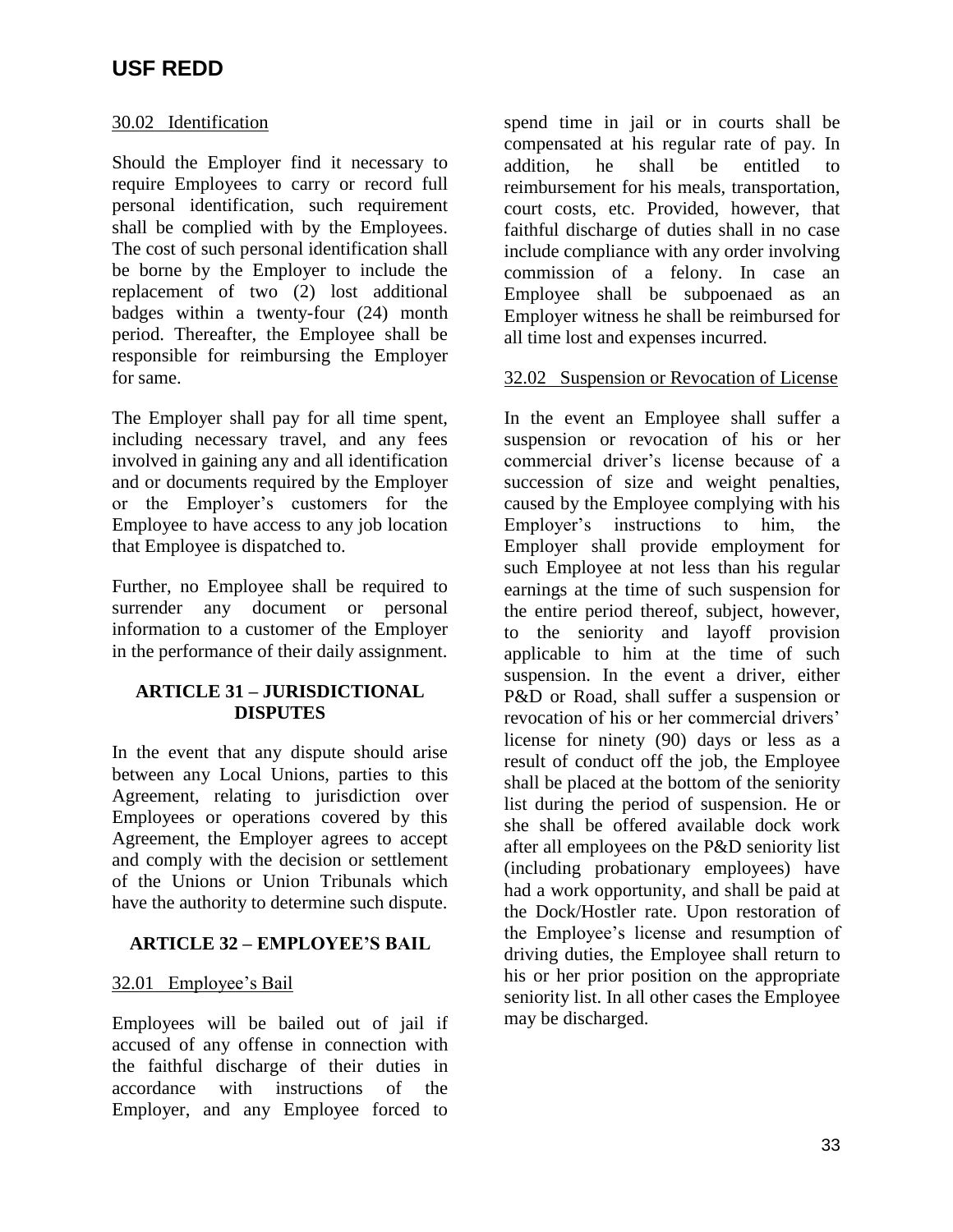### **ARTICLE 33 – WORKING CONDITIONS**

### **33.01 – P&D, DOCK & HOSTLERS**

Qualified Employees shall be allowed the annual right to bid shifts according to seniority. **Posted bids will include the work day, work week, and start time. For informational purposes only, posted P&D bids will also include if the bid is solo work or lift gate. At those locations where bids have been for a certain geographic area or included other similar information such practices shall continue.** Ninety Percent (90%) of the seniority list shall be allowed to bid start times on a**n** annual basis at all terminals or more often if mutually agreed to by Union and Employer **(Eugene and Salem, for example, shall maintain their current practices).** It is understood that one hundred percent (100%) of hosteling work shall be bid. Bidding shall begin inon the third  $(3<sup>rd</sup>)$  Monday in February **January** of each year and become effective the first  $(1<sup>st</sup>)$  **Monday Sunday** in April **March and the bidding shall be conducted with a shop steward present**. Seniority Employees may pass the bid. Bids shall be locked for a minimum of sixty (60) days, except for bid House Accounts; however, Employees may drop a bid during this period. If a bid start time is eliminated by the Employer, any displaced Employee may bump through to the end of the seniority list. Any additional non-bid start time that is run with regularity for a sixty (60) **forty-five (45)** day period shall be placed for bid. Bid levels shall be reviewed and adjusted at the quarterly Joint Committee Meetings. Meetings for this purpose may be scheduled more frequently if necessary.

It is recognized between the parties that the Employer shall have the ability to temporarily change bid start-times when causes arise beyond the control of the Employer (weather conditions, other acts of God, power failures etc.)

- (a) Dispatching of percenters shall be by seniority according to the following: On a daily basis, qualified percenters will be offered known available start times for the next workday as soon as possible. The Employer may fill any start time by reversed seniority, if necessary.
- (b) Qualified Drivers shall bid line or local depending on which seniority list they are on. **Non-CDL Drivers shall be bid from the local list.**
- **(c) Permanent vacancies and new schedules that become available subsequent to the bids shall be posted within five (5) days for five (5) working days, during which time employees shall be afforded the opportunity to bid such vacated or new schedules. A posted vacancy or new schedule shall include a brief description as provided above. The successful bidder shall be awarded the posted vacancy or new schedule the Sunday following the expiration of the five (5) day posting period. Any cancelled bid(s) will not take effect without five (5) business days' notice to the displaced employee. The five (5) day notification shall only apply to the initial cancellation, not the bump and roll process.**

### **33.02 – Dock Workers/Hostlers**

Dockworkers/hostlers shall bid start-times in accordance with seniority. Start-times on such bids may be adjusted up to two (2)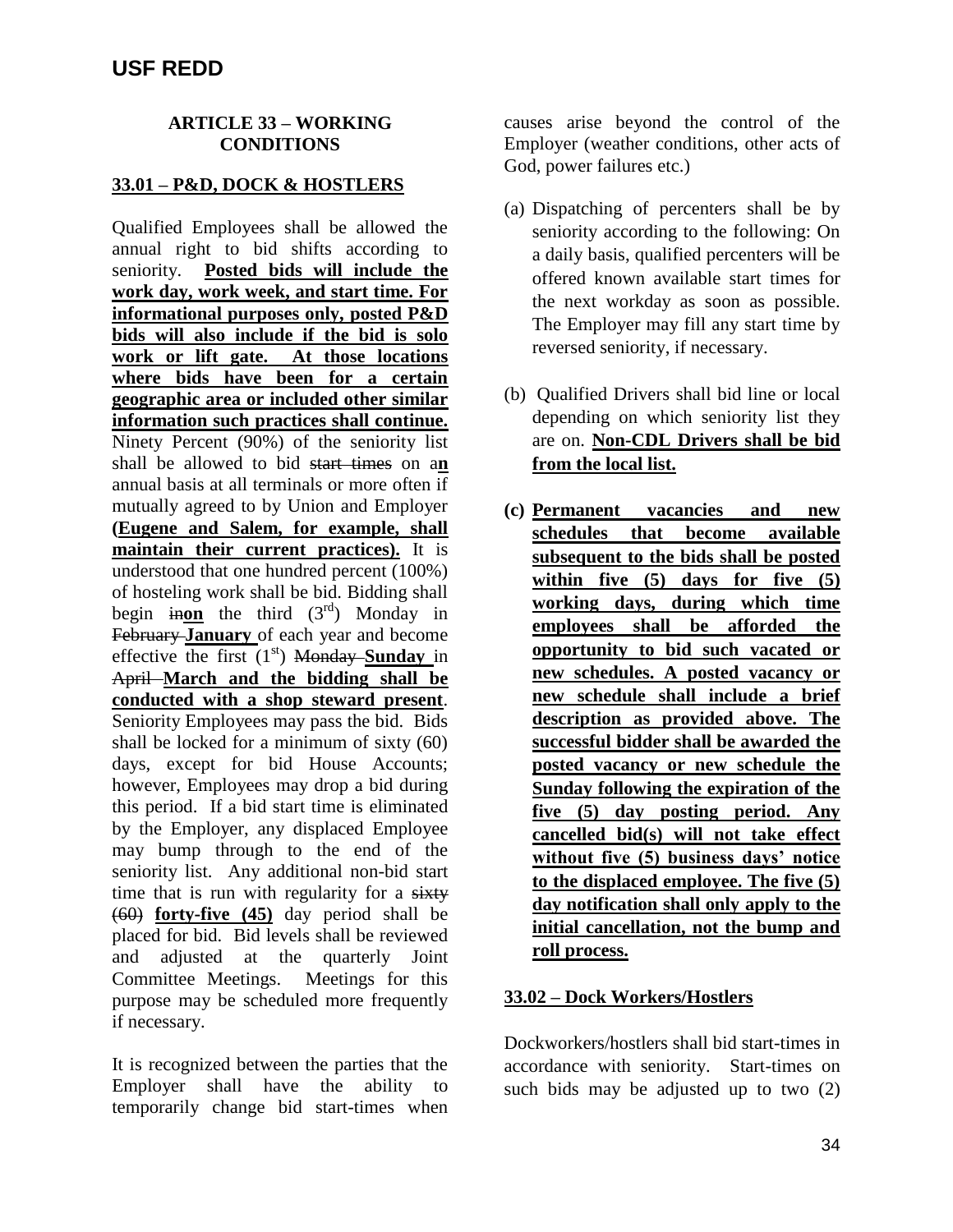hours either before or after the bid start-time without rebidding. Thereafter, Employees will be called to work by seniority on a daily basis.

# **33.03 – VACATION REPLACEMENT AND OTHER ABSENCES**

The Employer shall post all vacation hold downs to be bid by qualified non-bid Employees. The Employer shall post all hold down bids for Employee(s) that are going to be off for thirty (30) days or more due to OJI, FMLA, or leave of absence.

# **33.04 – QUALIFICATION LANGUAGE**

It is management's right and responsibility to establish the requirements to operate as a City P&D and an Over-the Road Driver**, as well as a Non-CDL Driver.** The Employer will maintain two separate seniority lists; namely, a City P&D/**Non-CDL Driver/**Dock/Hostler list and Over-the-Road seniority list, **unless contrary to practice in which case the practice shall prevail. Any disagreements about employee's qualification shall be subject to the grievance procedure.** 

Those qualifications for City P&D **and Non-CDL Drivers** are:

- a. Know city and service areas well
- b. Possess pleasant sales personality
- c. Be well groomed and neat in appearance
- d. Be able to handle general freight in an expedited manner
- e. Be able to count**,** check**,** and document bad order freight
- **f.** Have accident free record and **Be qualified** approved by Safety

Department. **No employee shall be disqualified without notification to the Local Union.**

**g. For City P&D – possession of a CDL license with doubles/triples, hazmat and tanker endorsements; For Non-CDL Drivers – possession of a Class C license, successful passage of a medical exam, successful passage of a drug screening, and successful completion of Employer training.**

Line requirements**qualifications** are:

- a. Must hole one (1) year minimum doubles current experience
- a. Be familiar with U.S. D.O.T. logging rules and paperwork
- **b.** Have accident free record and be **Be qualified** approved by the Safety Department. **No employee shall be disqualified without notification to the Local Union.**

Any Driver who wishes to move to the line and has one (1) year combination vehicle (doubles experience) and who completes a satisfactory student trip shall be automatically qualified to either board.

Dock employees who obtain their CDL may bid an open driving position. They shall be allowed to bid in their terminal seniority position. **Similarly, dock employees who possess a Class C license may bid into Non-CDL Driving positions. The Employer shall establish a list of hostler qualified employees. The list shall be posted in seniority order including each employee's qualifications and updated as needed.**

## **33.05 – Call-Back Pay**

Any Employee required to report back to work after more than one (1) hour's intermission after completion of his day's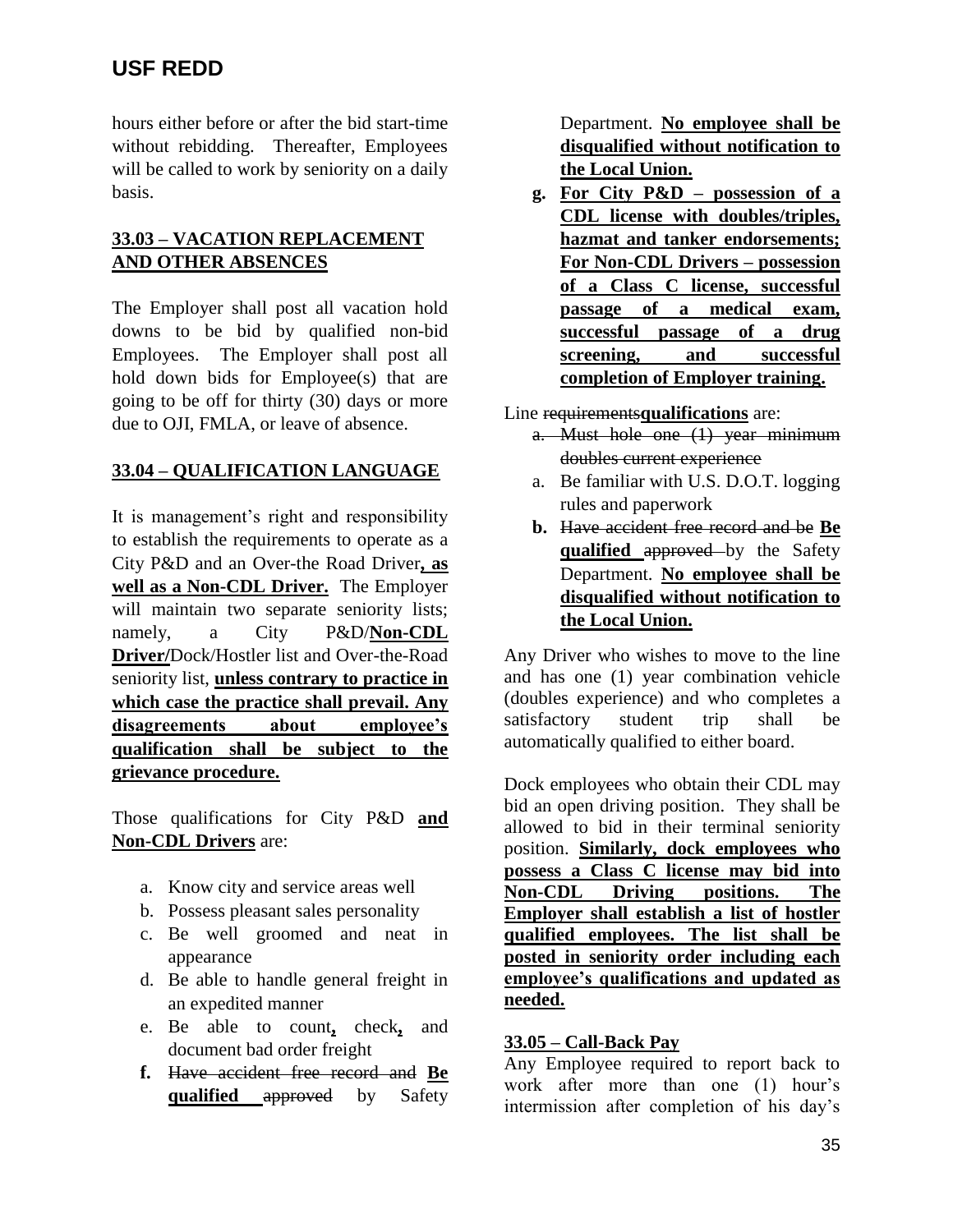work or shift shall be guaranteed pay at the rate of time and one-half (1 ½) for all additional hours worked with a minimum guarantee of four (4) hours per call-back.

## **33.06 – HOURS OF WORK (DOCK, HOSTLERS, AND LOCAL CARTAGEP&D AND NON-CDL DRIVERS)**

Eight (8) consecutive hours of work with intervals for meals of not less than one-half  $(½)$  hour nor more than one  $(1)$  hour shall constitute a day's work. Any regular Employee shall receive a full day's pay if put to work, or if not put to work, after reporting shall be allowed one half (1/2) day's pay, unless notified the previous day that there would be no work.

- (a.) It is understood and agreed that the workweek shall be five (5) consecutive days of eight (8) hours, Monday through Friday. **However local practice shall prevail.**
- (b.) Qualified Employees shall have the right to bid their workweek in conjunction with the bidding procedures described in Section 33.01.
- (c.) Failure to comply with the order of call shall subject the Employer to runaround claims. Employees should be worked in the following order.
	- 1. Bid Employees working their regular bid day at straight time
	- 2. Unassigned Employees not yet offered five days in the workweek (at straight time).
	- 3. Employees replacing a bid Employee (#1 above) or an unassigned

Employee (#2 above) who is absent, provided the Employee is working on the absent Employee's shift and is qualified and performing the work of the absent Employee (at straight time).

- 4. Regular employees who have worked their forty (40) hours including those who missed only **four (4)** days for which they were compensated for by contract (at premium time).
- 5. Those Employees with a broken guarantee working a make-up day (at straight time).
- 6. All other Employees, including laid off Employees called in seniority order (at straight time).
- **7. Employees worked on an involuntary basis in reverse seniority order.**
- (d.) Any driver who bids a combination driver/dock bid shall receive the driver rate for hours worked. The parties agree that the primary job function of any such combination bid shall be driving work.
- (e.)The Employer will file a change of operations, consistent with Article 5, in order to establish a seven (7) day operation in terminals which do not currently have such an operation. Such changes shall be on an expedited basis.
- (f.) The first shift of a Monday-Friday work week shall commence at 10 p.m. on Sunday. Locations that have preexisting Sunday evening shifts that start prior to 10 p.m. will be allowed to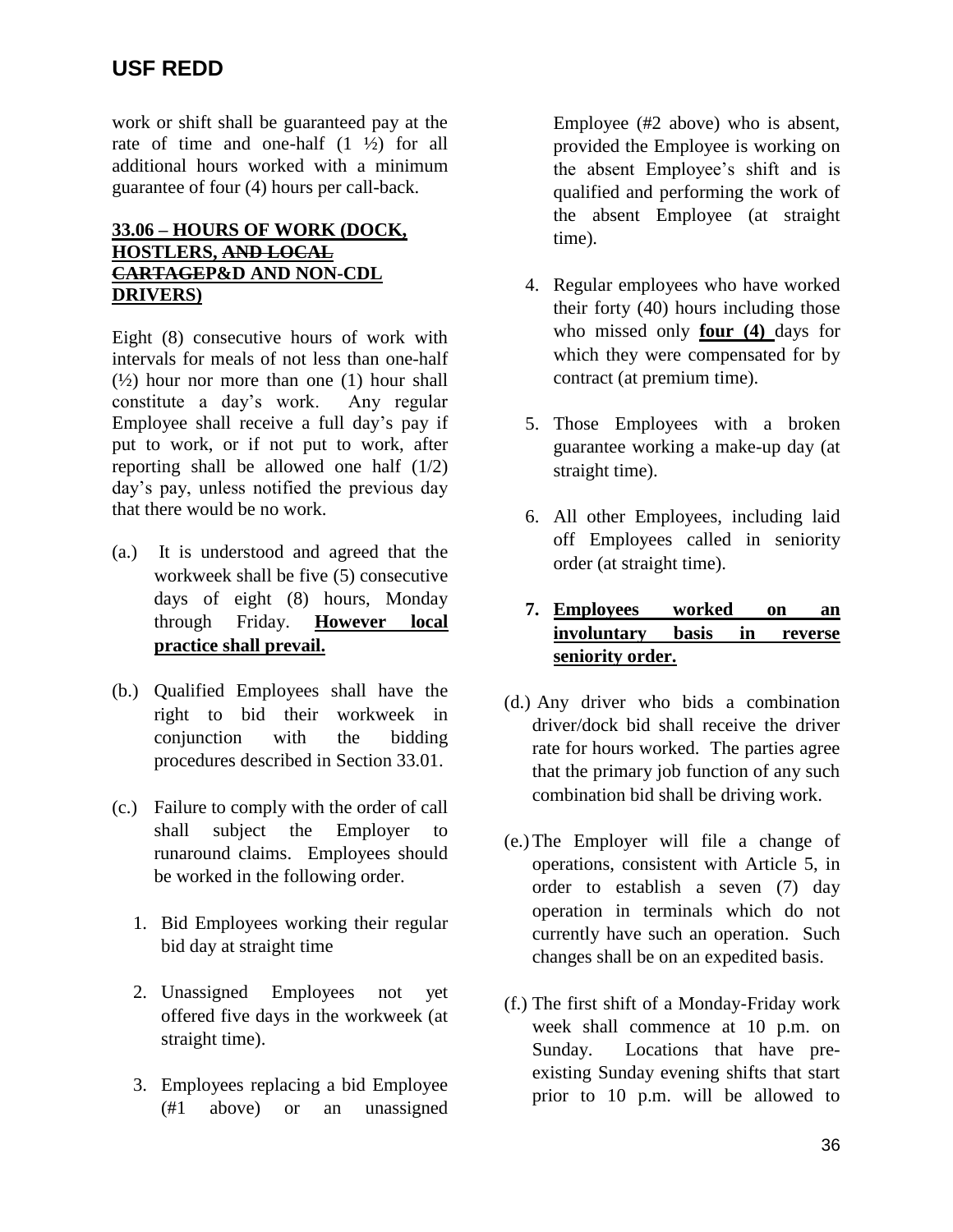maintain those shifts and they will be considered as Monday shifts. All other Saturday or Sunday shifts will be considered as outside the work week, but may be bid as a regular straight time shifts with agreement of the Local Union and the parties' notification to the Joint Labor-Management Committee. Without agreement, the Company must apply for a work week change through the grievance procedure.

# **33.07 – OUT-OF-TOWN HOURS OF WORK**

When an Employee is required to take at least an eight (8) a **ten (10)** hour rest period after an original full work period, for the next period of work a guarantee of eight (8) hours shall be at the straight-time rate even though it may be in the same calendar day.

## **33.08 Split Shifts**

## **There shall be no split shifts.**

## **33.09 – OVERTIME**

Applicable to P&D/Dock Employees only. All work after either eight (8) or ten (10) consecutive hours of duty shall be at time and one-half  $(1 \frac{1}{2})$ . Work performed by local Employees on their scheduled days off shall be paid at one and one-half  $(1 \frac{1}{2})$  times their normal straight time rate, except as provided in Section 33.06 (c). Holiday work is time and one-half  $(1 \frac{1}{2})$  with either an eight (8) or ten (10) hour guarantee, depending on the Employee's workweek plus holiday pay.

If a specified holiday falls on the Employee(s) bid workday, it will be counted as a day worked for purposes of computing overtime in that Employee(s) workweek.

Subject to customer needs, Employee absences, and the number of requests, It shall be the policy of the Employer to cooperate with an employee who desires to be relieved of overtime. **The Employer shall reasonably accommodate an Employee's request not to work excessive overtime.** An Employee's request not to work overtime on any particular day shall be made at the start of the Employee's shift. This request shall be made on a daily signup sheet provided by the Employer. **Up to 10% of each day's employees by classification shall be protected to work no more than two (2) hours of overtime; all subsequent hours beyond the two (2) hours will be paid at the double-time rate for that shift.** However, if overtime will be required and the Employee has requested not to work such overtime at the start of their shift, the Employer shall not force the Employee to work more than two (2) hours of overtime on any given day. In those cases where the driver is away from the terminal completing an assignment, the driver may be required to complete the route assignment before returning to the terminal at the end of the two (2) hours of overtime. On so-called "clean up nights," the overtime limitation shall be three (3) hours for the last shift worked in either a four (4) or five (5) day workweek.

**The Employer will maintain daily sign-up sheets for no less than six (6) months and will make them available to the Union upon request.** Any abuse of the intent of this language by the Employer shall be subject to the dispute procedure. In the event the Joint Committee finds a pattern of abuse, it shall develop a remedy it believes to be appropriate. **Upon completion of a shift, a city or dock employee shall have the option of ten (10) hours of undisturbed rest by written request.**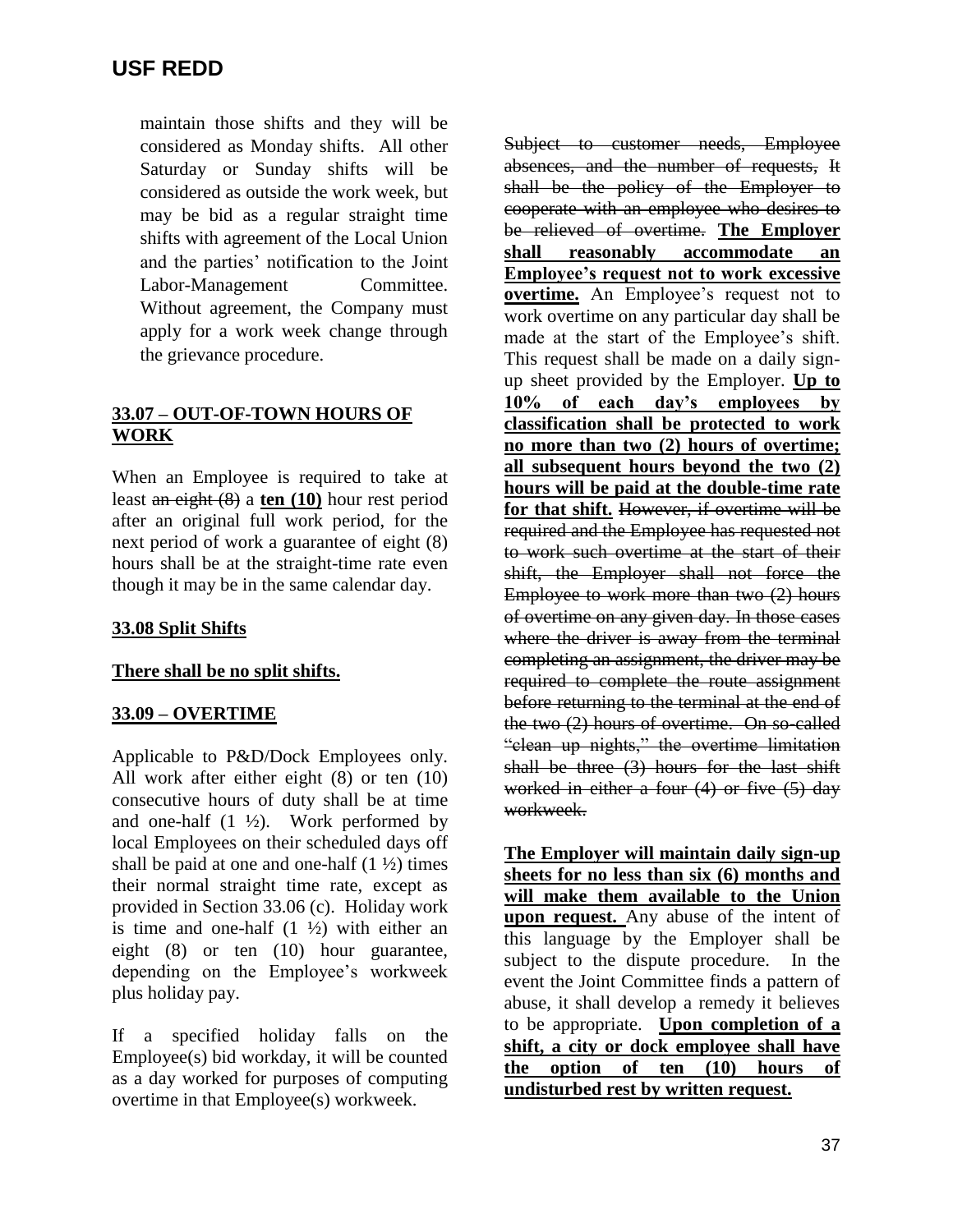### **33.10 – MEALS**

The Employer shall grant and require only one meal period during an eight (8) hour shift. The period shall be of not less than one-half (1/2) hour nor more than one (1) hour duration. The Employer shall not require that the meal period begin less than **four (4) hours and be completed not more than six (6) hours** three (3) hours nor more than five (5) hours after the start of the shift**, unless mandated otherwise by a state or federal law.** The length and beginning time of a meal period may be changed from day to day but not after the meal period has begun.

## **33.11 – REST PERIODS**

All Employees shall be allowed a rest period approximately one half way through the first  $(1<sup>st</sup>)$  half of their shift and another half way through the second  $(2<sup>nd</sup>)$  half of their shift. The time for said rest periods shall be paid for by the Employer and shall not exceed ten (10) minutes each**, unless mandated otherwise by a state or federal law.** There will be occasions when a rest period privilege will not be granted due to customer's demands, job conditions or emergencies. Rest periods missed are not cumulative nor shall they constitute a wage claim.

**Locations that had 15-minute breaks in place prior to the ratification of the contract shall maintain that break schedule.** 

### **33.12 – CALL IN CALL OFF LATE RULE**

(a.) Employees who are scheduled to work are obligated to notify the Company if they are not going to report to work.

(b.) Employees who are placing themselves out of service must do so a minimum of two (2) hours prior to the start of their next scheduled shift. Out of service calls must be placed to the Terminal Manager or a designated supervisor.

(c.) Employees who are late for their shift will be allowed to work if they report within one (1) hour of the designated start time. The Company is under no obligation to work an employee who reports to work more than one (1) hour after the designated start time. Employees who report late will be paid for time worked for the balance of the shift.

(d.) Work calls will be placed to one telephone number only. Employees must provide the company with any changes to their telephone number or address in writing on the proper notification form.

## **33.13 – LEADMAN**

The Company may establish or eliminate leadman positions at its terminals. The pay rate for newly established positions will be \$1.00/hr**. for local leadman, \$10.00/day for a line leadman while on the road, and \$1.00/hr. over the applicable 1/52nd rate for a line leadman for classroom time.** The pay rate for existing lead man positions will remain at \$5.00/day until that position is changed or an existing leadman is added at the facility. In such cases, the existing leadman will also receive the \$1.00/hr rate. The leadman rate is a premium over the employee's regular rate.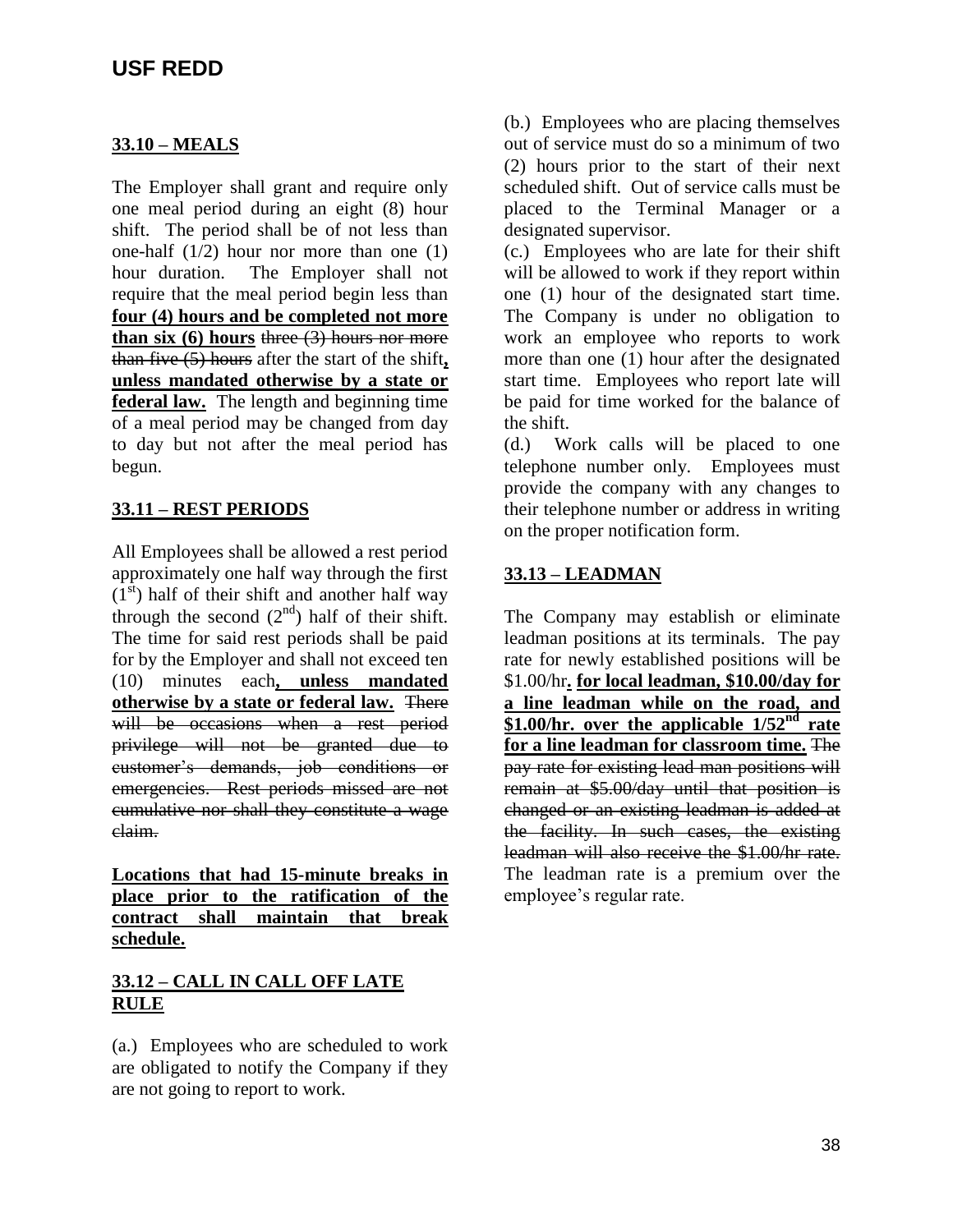**Work or information provided by leadmen shall not be used for disciplinary action. Disputes related to work or information performed/provided by established leadmen shall be subject to the grievance procedure. No additional leadmen shall be created without the consent of the applicable Local Unions.**

### **ARTICLE 34 – SCALE OF WAGES**

### **[SEE COMPREHENSIVE ECONOMIC SETTLEMENT]**

#### 34.01 Minimum Wages

(a) Hourly **Job Classification** 

| <b>Eff. Dates</b>   | Wage              | <b>Dockwor</b>   | City               |
|---------------------|-------------------|------------------|--------------------|
|                     | <b>Tier</b>       | ker/             | Driver             |
|                     |                   | Hostler          |                    |
|                     |                   | Hourly           | <u>Hourly</u>      |
| $\frac{1}{7}{2013}$ | <del>Tier 1</del> | \$20.77          | \$24.13            |
| 1/7/2014            |                   | \$21.17          | \$24.53            |
| <del>1/7/2015</del> |                   | \$21.42          | <del>\$24.78</del> |
|                     |                   |                  |                    |
|                     |                   | Straight         | Road               |
|                     |                   | <del>Truck</del> | Driver-            |
|                     |                   | Hourly           | <u>Hourly</u>      |
| 1/7/2013            | <del>Tier 1</del> | <u>\$22.62</u>   | \$24.13            |
| 1/7/2014            |                   | \$23.02          | \$24.53            |
| 1/7/2015            |                   | \$23.27          | \$24.78            |
|                     |                   |                  |                    |
|                     |                   |                  |                    |
|                     |                   | <b>Dockwor</b>   | City               |
|                     |                   | ker/             | <b>Driver</b>      |
|                     |                   | Hostler          |                    |
|                     |                   | Hourly           | <u>Hourly</u>      |
| 1/7/2013            | <del>Tier 2</del> | \$20.55          | \$23.60            |
| <del>1/7/2014</del> |                   | \$20.95          | \$24.00            |
| $\frac{1}{7}{2015}$ |                   | \$21.20          | \$24.25            |

|                     |                   | <b>Straight</b>    | Road               |
|---------------------|-------------------|--------------------|--------------------|
|                     |                   | <del>Truck</del>   | Driver-            |
|                     |                   | Hourly             | Hourly             |
| 1/7/2013            | Tier 2            | \$22.57            | \$23.60            |
| 1/7/2014            |                   | \$22.97            | \$24.00            |
| 1/7/2015            |                   | \$23.22            | \$24.25            |
|                     |                   | <b>Dockwo</b>      | City               |
|                     |                   | rker/              | <b>Driver</b>      |
|                     |                   | Hostler            |                    |
|                     |                   | <del>Hourly</del>  | Hourly             |
| 1/7/2013            | <del>Tier 3</del> | \$18.29            | <u>\$22.95</u>     |
| 1/7/2014            |                   | \$18.69            | \$23.35            |
| $\frac{1}{7}{2015}$ |                   | \$18.94            | \$23.60            |
|                     |                   |                    |                    |
|                     |                   | <b>Straight</b>    | Road               |
|                     |                   | <del>Truck</del>   | Driver-            |
|                     |                   | <u>Hourly</u>      | <u>Hourly</u>      |
| 1/7/2013            | <del>Tier 3</del> | \$21.00            | \$22.95            |
| <del>1/7/2014</del> |                   | \$21.40            | <del>\$23.35</del> |
| <del>1/7/2015</del> |                   | <del>\$21.65</del> | \$23.60            |

| Tier 1             | Tier 2                | Tier <sub>3</sub>  |
|--------------------|-----------------------|--------------------|
| <b>Bakersfield</b> | Phoenix               | <b>Billings</b>    |
| Las Vegas          | <b>Bend</b>           | Yakima             |
| <b>Eureka</b>      | <b>Burlington</b>     | Grand              |
|                    |                       | <b>Junction</b>    |
| <del>Fontana</del> | Colorado Springs      | <b>Great Falls</b> |
| Redding            | Elko                  | Wenatchee          |
| Sacramento         | Lake Havasu City      | <b>Twin Falls</b>  |
| <b>Los Angeles</b> | <b>Denver</b>         | La Grande          |
| <b>Stockton</b>    | <b>Boise</b>          | <b>Twin Falls</b>  |
| <b>Fresno</b>      | <b>Spokane</b>        | <b>Missoula</b>    |
| San Diego          | St. George            | <b>Three Forks</b> |
| <b>Orange</b>      | <b>Salt Lake City</b> | <b>Pasco</b>       |
| Reno               | Tueson, AZ            | Pocatello          |
| San Fernando       | <del>Tacoma</del>     | <b>Three Forks</b> |
| Valley             |                       |                    |

(b) Probationary Employees.

Probationary Employees working in a city driver classification shall receive \$17.45per hour at Tier 1 terminal facilities and \$16.85 per hour at Tier 2 terminal facilities for the duration of the probationary period. And at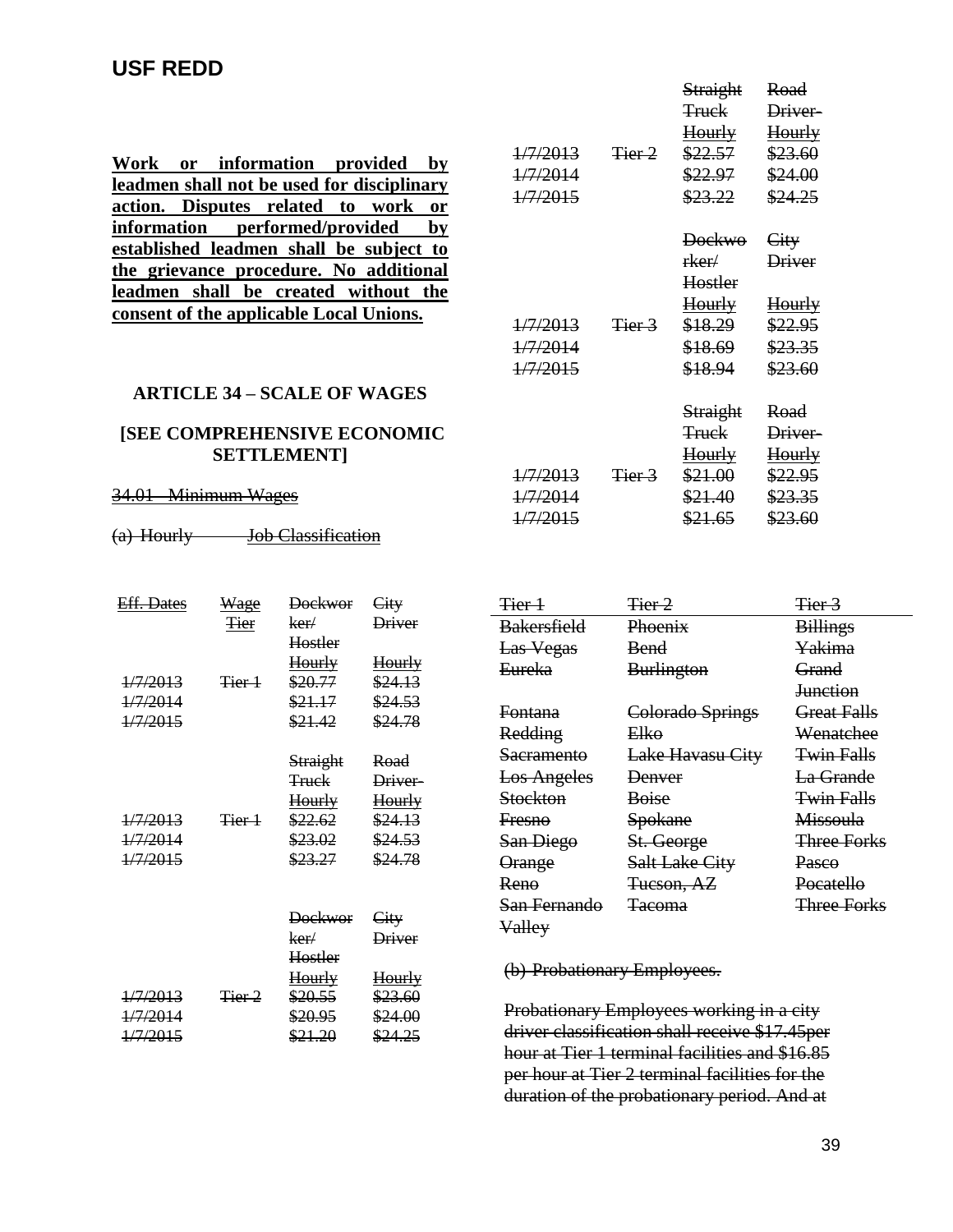tier 3 facilities \$16.40 Freight Handlers see Letter of Understanding

Probationary OTR drivers will be paid \$17.45/hour or \$0.4362/mi.

### (c) Line-Haul – Mileage Rate

| <del>Eff. Dates</del> | Road Driver Mileage<br>(cents per mile) |
|-----------------------|-----------------------------------------|
| 1/7/2013              | \$0.6032                                |
| <del>1/1/2014</del>   | \$0.6132                                |
| <del>1/1/2015</del>   | \$0.6195                                |

Effective on the Sunday immediately preceding or following date listed, whichever is closer.

(d) Swampers**/helpers** will be paid at the Dock/Hostler rate.

### Linehaul – Undisturbed Rest

Upon returning to their home terminal, a driver shall have the option of ten (10) hours undisturbed rest.

A mileage run shall be any trip which has at least an outbound radius of one-hundred (100) miles or a bid line-haul run.

For purposes of hourly computations, the rate shall be the applicable hourly rate. The mileage rates shall include the following activities:

- \* Pre-trip inspection
- \* Haz Mat inspections
- \* Post-trip inspection
- \* All paperwork and breaks
- \* First one-half (1/2) hour of impassable highway

\* Front trailer, tractor, and lead dolly hostled at destination terminal

### Minimum trip guarantee

A driver shall be paid for the actual miles driven and work time at the applicable rate or eight (8) hours at the straight time hourly rate whichever is greater. Show-up time guarantee at four (4) hours if not dispatched. All overtime is included in the mileage rate.

All line drivers are paid a combination of mileage rate and hourly time, except as noted below. Work time must be submitted in minutes during the pay period the work is performed and must be approved by a supervisor to be paid.

Drivers dispatched during a paid holiday will receive two (2) additional hours of pay at the applicable straight time hourly rate.

### Chaining Performed by Driver Pau

Chain-up  $\frac{3}{4}$ hour Unchain  $-$  <sup>1</sup>/4 hour

### Breakdown

All time will be paid at applicable straighttime hourly rate. Note – the Employer has the option of putting the driver to rest in a motel. Layover provisions apply.

### Fueling Performed by Driver

One quarter  $(1/4)$  hour pay when a driver fuels.

### Impassable Highway

First one-half (1/2) hour included in mileage rate. All additional time is to be paid at applicable hourly rate. Note – the Employer has the option of putting the driver to rest in a motel. Layover provisions apply.

## Triple **and Rocky Mountain Doubles**  Premium**s**

Two cents (.02) **Three cents (.03)** per mile. This premium shall be added to the driver's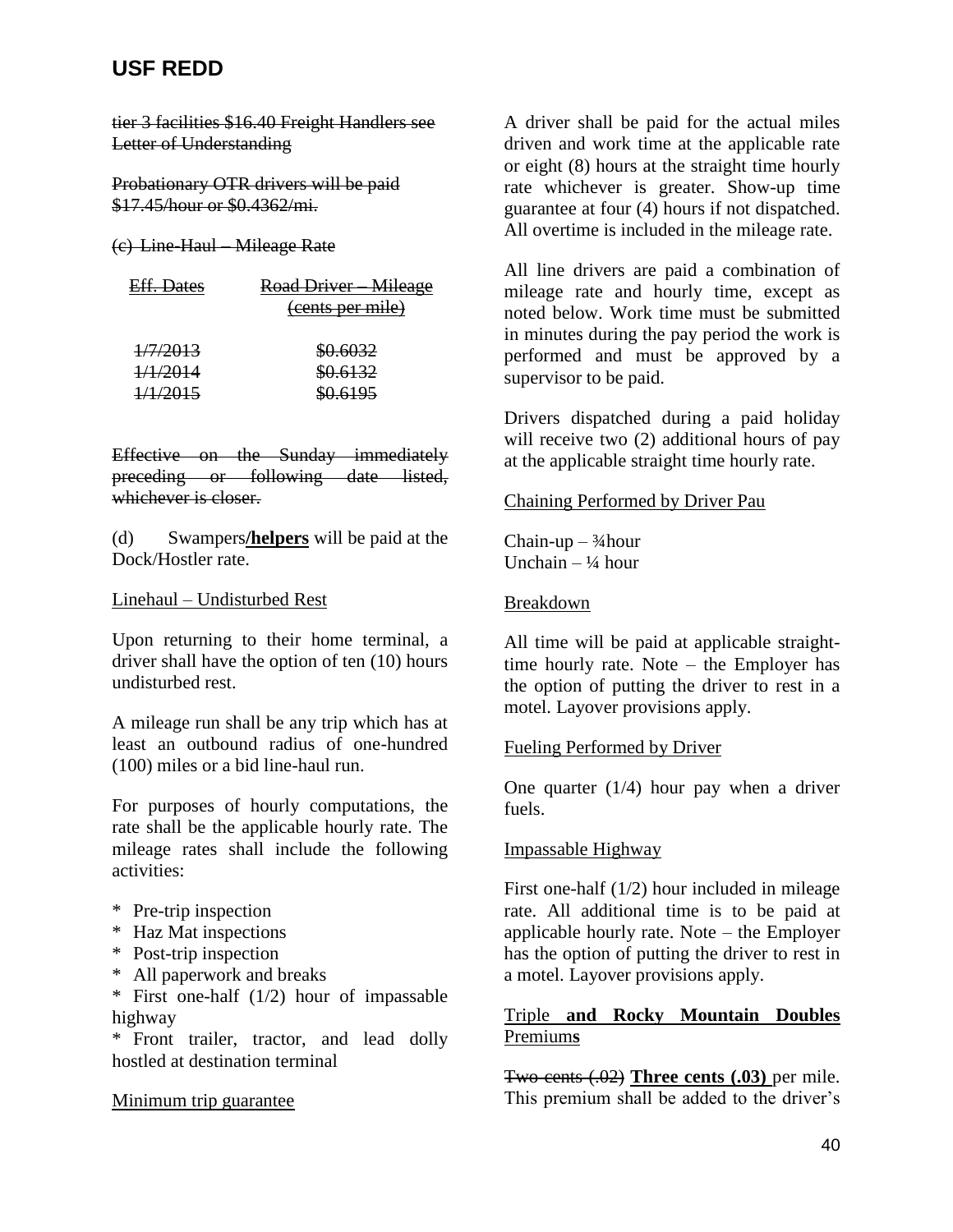mileage rate, irrespective of their position on the wage progression schedule.

### Wait Time

All time paid at applicable hourly rate.

### Work Time

Actual time in handling freight will be paid at the applicable hourly rate.

### Layover

See Article 28.

### Holiday/Vacation/Sick Leave Pay Calculation

Eight (8) hours at applicable straight time hourly rate.

When bid hourly drivers are forced to work a mileage run during the designated work week, they shall be paid one and one-half (1 ½) times the applicable straight time hourly rate on the sixth  $(6<sup>th</sup>)$  or seventh (7th) consecutive day of work.

## Inspection

Inspections by regulatory agencies shall be paid at the applicable hourly rate, unless driver induced.

### 34.02 Wage Progression

|                          | Dock    | City/Lin |
|--------------------------|---------|----------|
|                          | Hostler | e Driver |
| Effective first day of   | 70%     | 80%      |
| fulltime Employment      |         |          |
| First day plus 1 year    | 80%     | 85%      |
| First day plus 2 years   | 90%     | 90%      |
| First day plus 3 years   | 95%     | 100%     |
| First day plus 42 months | 100%    |          |

# 34.03 New Equipment and Operations

Where new types of equipment and/or operations are utilized, for which rates of pay are not established by this Agreement, and which are put into use after **April 1, 2019** February 12, 2007 within operations covered by this Agreement, rates governing such operations shall be subject to negotiations between the parties. Rates agreed upon or awarded shall be effective as of the date the equipment is put into use.

## **Driver Trainer premium: Driver trainers shall receive a minimum of eight dollars (\$8.00) per day above scale for classifications they work with.**

### 34.04 Deadheading

Deadheading shall be paid for and considered as work time in the computation of hours, overtime, or mileage at the appropriate rate of pay.

## 34.05 Reassignment of Work

(a) Employees drawing a lower wage scale may be used temporarily at the option of the Employer for a higher class of work; provided, however, that if any such work exceeds one (1) hour, such Employee shall draw the higher wage scale for all successive work in that classification. Such Employees may be returned to the lower wage scale when returning to the lower class of work.

(b) The Employer may, when conditions dictate, permanently reassign an Employee to work commanding a lower wage scale; provided, however, advance notice is given to Employee, with a copy to the Union. Such reassignment shall be by mutual agreement between the Employer and Local Union and, if they are unable to reach agreement, shall be subject to the grievance procedure.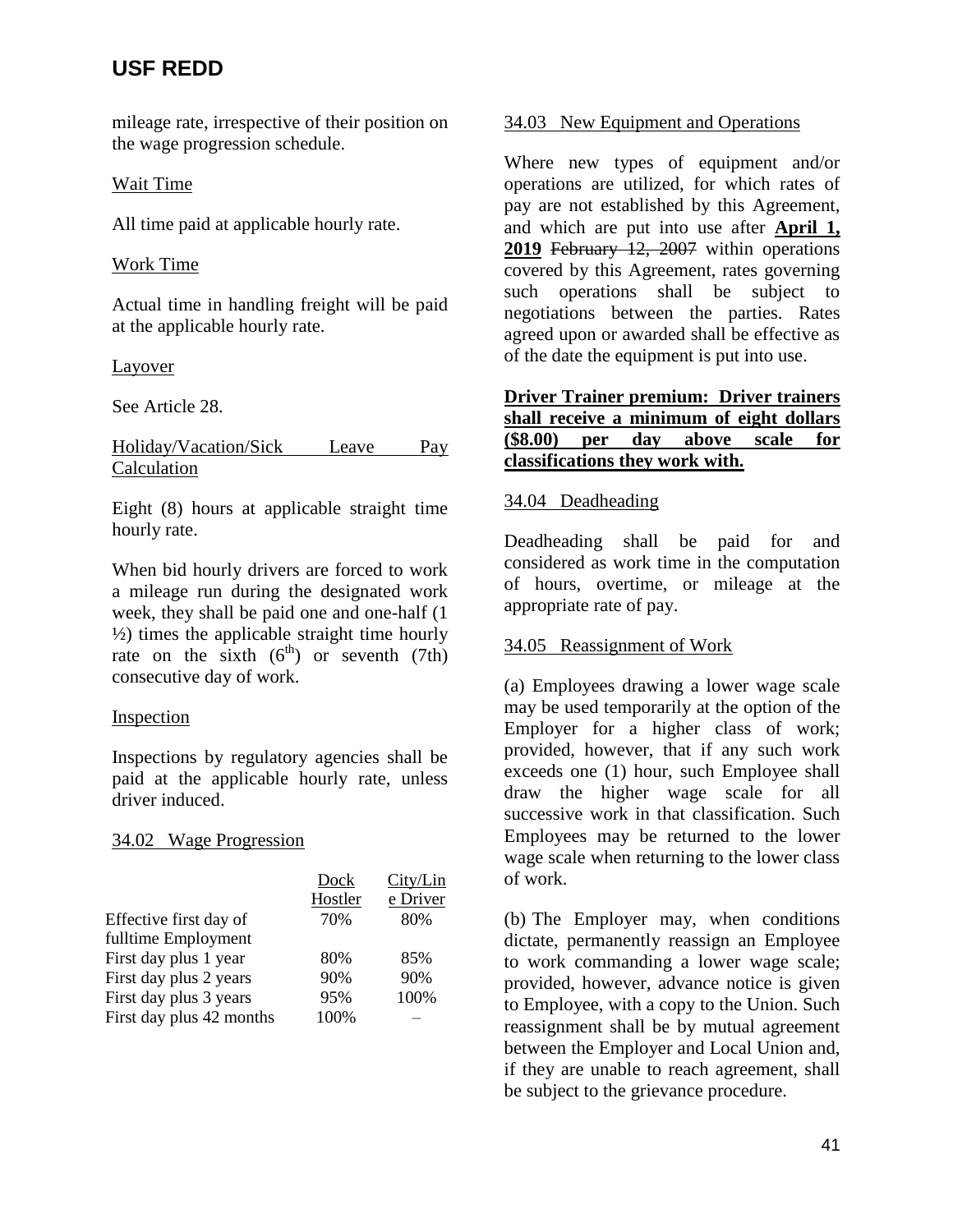(c) Drivers who bid dock/hostling work may be paid at the Dock Worker rate.

### **34.06 Retention Bonus**

**The Employer will pay each regular employee that completes CDL training and certification after April 1, 2019 the sum of two hundred and fifty dollars (\$250.00) upon completion and twohundred and fifty dollars (\$250.00) after one (1) year, provided the employee remains employed by the Employer.**

### **34.07 Past Service Credit**

**Those line-haul drivers with at least three (3) years of verified experience shall be started at ninety percent ( 90%) of the applicable rate.** 

**Effective at date of ratification, CDLqualified employees hired into driving positions who are not currently on the seniority list at the Company but who for two (2) or more years regularly performed CDL-required driving work for USF Reddaway shall be compensated at 100% of the full contract rate provided they have not had a break in service in excess of eighteen (18) months.**

### **ARTICLE 35 – NONDISCRIMINATION**

### 35.01 Laws, Policies, or Regulations

The Employer and the Union shall not discriminate against any Employee with respect to hiring, wages, hours, or other terms and conditions of employment in violation of any governmental law, policy, or regulation.

### 35.02 Union Activities

No Employee shall be discharged or discriminated against for Union activities.

Any Employee acting in any official capacity whatsoever shall not be discriminated against for his acts as such officer of the Union so long as such acts do not interfere with the conduct of the Employer's business, nor shall there be any discrimination against any Employee because of Union membership or activities or for upholding Union principles.

### 35.03 Disabilities

The Employer and the Union agree that they will comply with the provisions of the Americans with Disabilities Act.

### **ARTICLE 36 – MANAGEMENT – EMPLOYEE RELATIONS**

The parties agree that the principle of a fair day's work for a fair day's pay shall be observed at all times and Employees shall perform their duties in a manner that best represents the Employer's interest. It is understood that the Employer shall not overly supervise**, harass** or unfairly coerce Employees in the performance of their duties.

### **ARTICLE 37 – MONTHLY INCENTIVE PLAN**

## **[DELETED – SEE COMPREHENSIVE ECONOMIC SETTLEMENT]**

### **Eligibility Requirements**

To be a participant in the monthly incentive plan ("Incentive Plan"), each employee must meet the following eligibility requirements:

(1) Not be a participant in any other incentive plan.

(2) Be an employee of record as of month end and/or time of calculation based on predominant job class, prorated in the event of job class transfers during the month.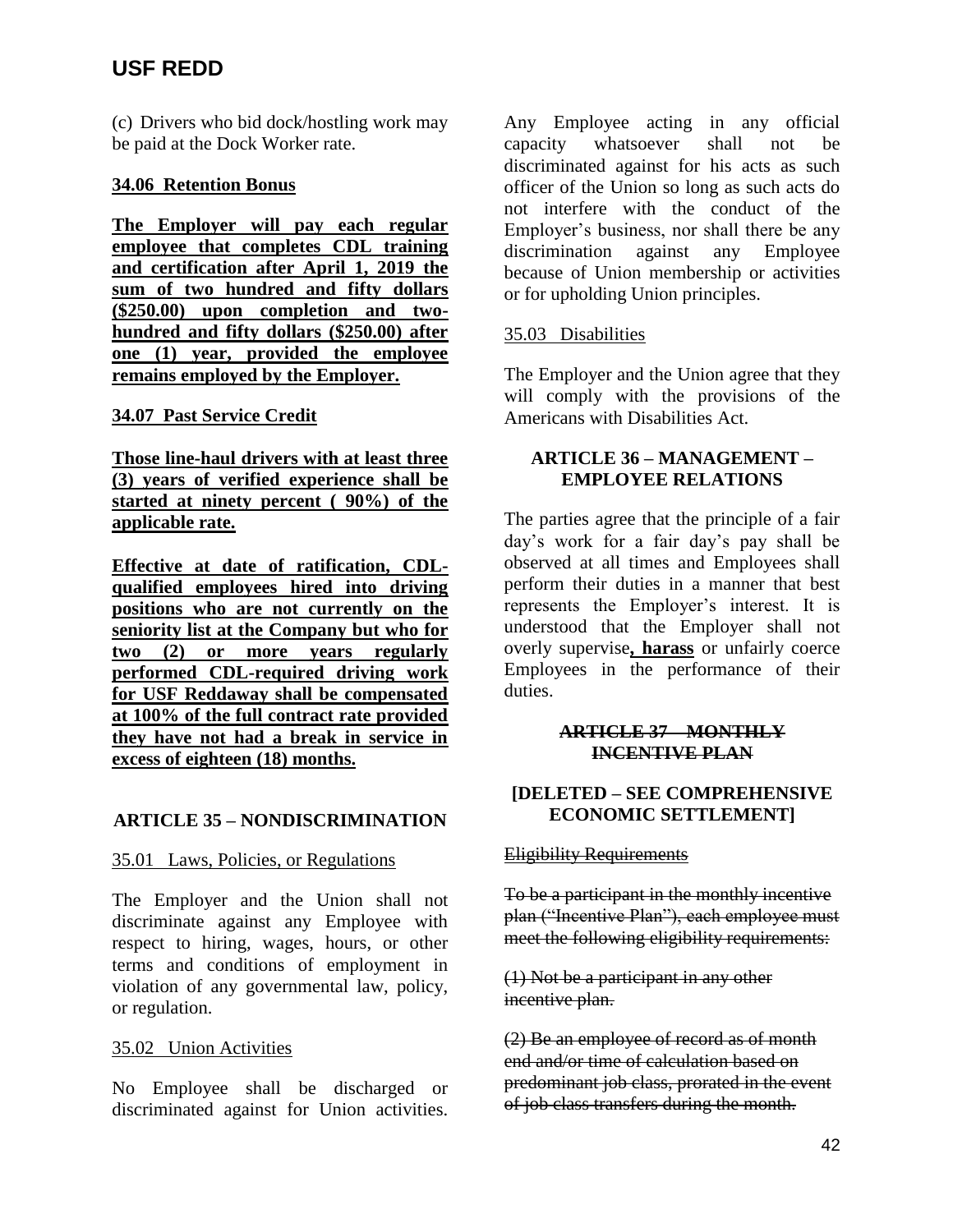(3) Drivers must operate their vehicles safely each calendar month with no vehicular accidents (chargeable) or moving violations/citations.

(4) Must be free of industrial injuries for the month.

(5) Must be free from receipt of any letters of reprimand or suspension issued for any reason.

(6) Must have worked eighty (80) hours in one month, unless on vacation.

(7) If any of the criteria in items 4, 5, 6, or 7 are not met, an employee must wait three (3) consecutive months before he or she can become eligible to participate in the plan.

(8) Incentive payout will be included in employees' regular paychecks.

### Calculation of the Incentive Plan

If the above criteria are met, employees will receive \$85.00 each month. Calculation and distribution will be made on the second pay date of the following month.

### Termination or Change in Incentive Plan

A committee chaired by the Chief Executive Officer of the Company and comprised of other officers and directors shall have the sole authorization to revise, interrupt, or terminate the Incentive Plan at their discretion.

Disputes arising out of or relating to the Incentive Plan, except disputes over whether an employee satisfied the eligibility requirements and over the distribution of payouts, shall not be subject to the grievance procedure.

### **ARTICLE 37 - INCENTIVE COMPENSATION PLAN**

**The Profit Sharing Bonus program outlined in the 2014 Extension Agreement shall be eliminated. In the event bonus payments are triggered under the Incentive Bonus Program outlined in Article 33, Section 6 of the National Master Freight Agreement applicable to the YRC Worldwide companies (NMFA), bonus payments in the same amount shall be made to Reddaway employees. Reddaway employees will not, however, be added to the pool of NMFA-covered employees for purposes of determining the amount of the payout. To be eligible for payment, a Reddaway employee must work or have been paid for at least one thousand (1,000) hours in the prior calendar year and be employed by Reddaway at the time of payout.** 

### **ARTICLE 38 – SLEEPER CAB OPERATION**

There shall be no sleeper cab operation during this contract until and unless conditions and rates for same are mutually agreed upon between the Local Unions involved and the Employer.

### **ARTICLE 39 – SICK LEAVE**

Each full time Employee employed by the Employer for at least one (1) year shall be eligible to receive five (5) days of sick leave each January 1 after eligibility. Any unused sick leave shall be paid out to the Employee at the applicable rate no later than January  $25<sup>th</sup>$  of the following year. An Employee shall be eligible to utilize sick leave on the first day of illness, injury or hospitalization. Upon eligibility after one year the difference in days between the Employee's date of hire and December  $31<sup>st</sup>$  shall be used to determine what percentage of sick days the Employee shall receive in that year. For purposes of this Article, sick leave, five (5) days, shall be interpreted as constituting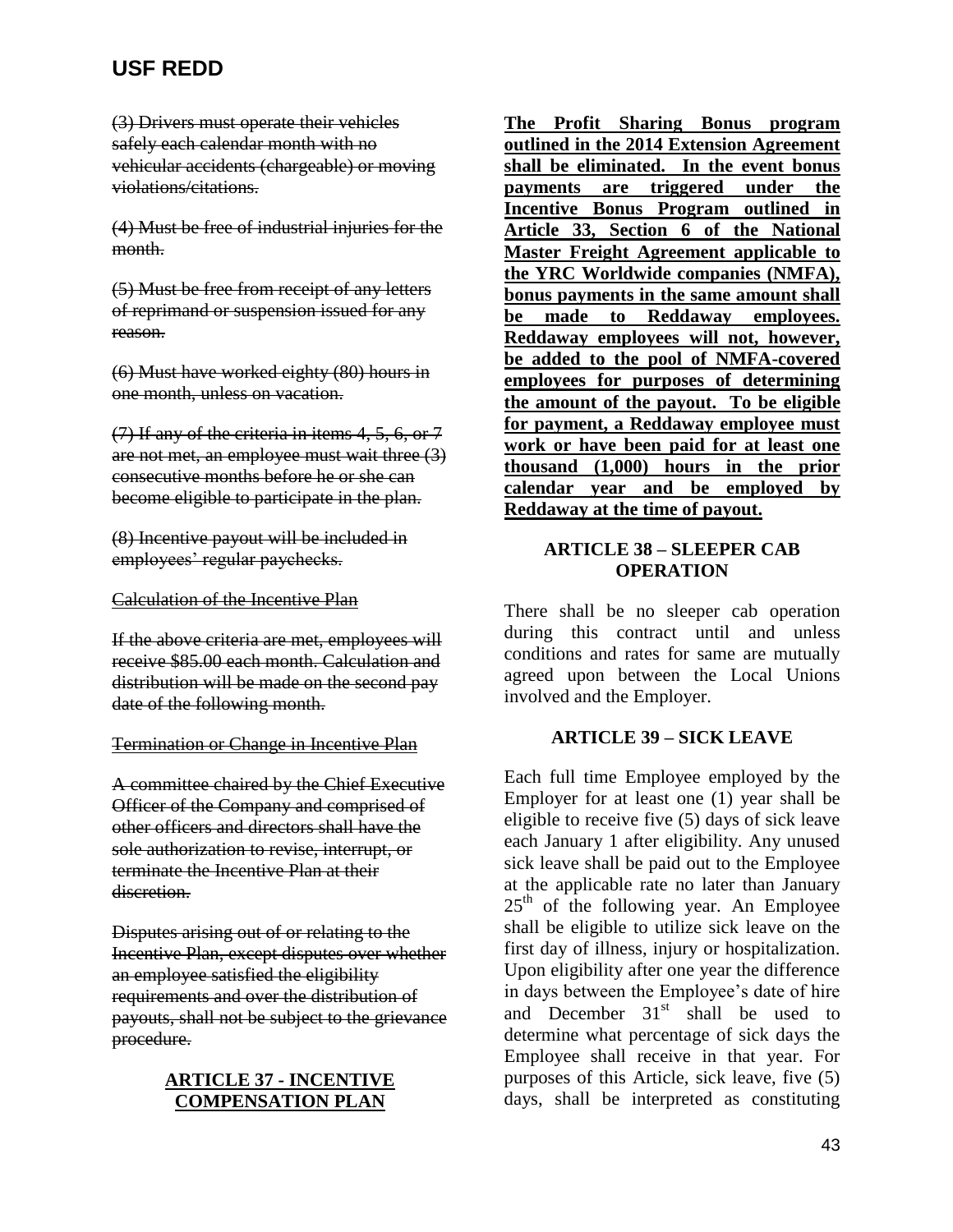forty (40) hours of pay for eligible Employees.

**In the event a state or local law requires employees to receive sick leave benefits greater than those contained herein, the Employer shall be responsible for providing such benefits above those contained herein at no cost to the employee. Any such requirements shall be in addition to the contractually guaranteed sick time. For example, if an employee is contractually entitled to five (5) sick days and the law requires that the employee receive eight (8) days, he or she shall receive the fine (5) contractual days and the three (3) additional days required by law. The employee in this example shall not receive a total of thirteen (13) days.**

### **ARTICLE 40 – JURY DUTY**

### 40.01

When a regular Employee is summoned for jury duty, they shall be excused from their regular duties on any day they are required to be available. The Employer reserves the right to call in an Employee to work who is not otherwise actually serving jury duty. Such Employee shall be granted up to five (5) days or forty (40) hours per such leave each calendar year. If the Employee is released early, they will be expected to report for their scheduled work. In certain circumstances the Employer may endeavor to excuse an Employee from jury duty service. While on jury duty, the Employee shall be paid their applicable rate of pay for their daily guarantee period (eight [8] or ten [10] hours). The Employee shall be required to furnish to the Employer adequate proof of their jury duty requirements. Time served on jury duty shall not be counted as time worked for the purposes of computing

overtime as specified elsewhere in this Agreement.

### 40.02

Employees who are scheduled to work any shift other than the day shift shall not be required to report for work on any day they are required to report for jury duty.

### **ARTICLE 41 ELECTRONIC CORRESPONDENCE**

# 41.01

The parties agree that all written correspondence between the Employer, **and TINFINC,** the Western Freight Office, and the Local Unions signatory to this Agreement shall be done on an electronic basis (email or facsimile) through the electronic method mutually agreed by the parties.

When either party elects to send more than one (1) notice in a single transmittal, the sender shall identify such notices. In the case of a facsimile, the number of pages also shall be identified by the sender.

## 41.02

In the case of email, the party receiving the email shall acknowledge receipt.

## **ARTICLE 42 TEAMSTERS-NATIONAL 401(k) SAVINGS PLAN**

### **[SEE COMPREHENSIVE ECONOMIC SETTLEMENT]**

1. The Employer agrees to participate in the Teamsters-National 401(k) Savings Plan effective January 1, 2008. The Employer shall execute a participation agreement with each participating Teamster Local Union party to the Agreement and the trustees of the Teamster Plan evidencing the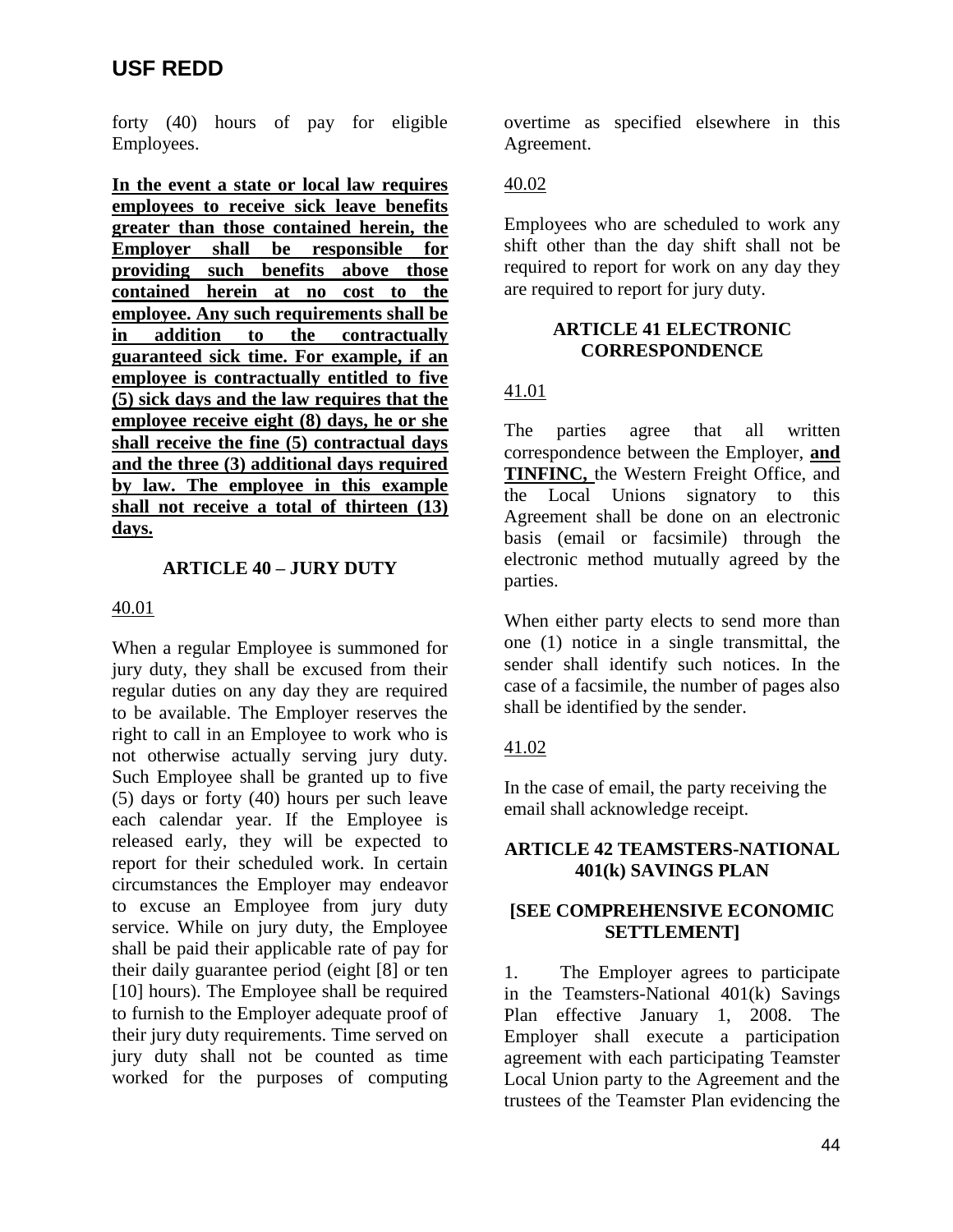Employer's participation in the Teamsters Plan, effective prior to any employee deferral being received by the Teamsters Plan. Pursuant to the participation agreements, the Employer shall make payroll deductions from participating employees' wages in accordance with each employee's salary deferral election, subject to compliance with the Teamster Plan, ERISA, and relevant Tax Code provisions. The Employer will forward withheld sums to the Teamster Plan at such time and in such form and manner as required pursuant to the Teamster Plan and applicable declaration of trust. There will be no Employer match on employee salary deferrals into the Teamster Plan. Participant loans shall be permitted pursuant to the Teamster Plan provisions.

2. Employees covered by the Agreement who previously participated in the YRC Regional Transportation, Inc. 401(k) Retirement Plan (the "YRC Plan") will have a one-time option of either transferring their accounts from the YRC Plan to the Teamster Plan or leaving their accounts in the YRC Plan. Any such transfers shall be made in accordance with the procedures set forth by the YRC Plan and Teamster Plan, and employees must elect to make such transfers within the time limitations set forth in the Plans. All YRC Plan accounts transferred to the Teamster Plan will be governed by the terms and features of the Teamsters Plan. Employees who opt to transfer YRC Plan accounts to the Teamster Plan that include a YRC Plan participant loan will continue to have any YRC Plan loan repayment amounts withheld from their wages and applied to such  $loan(s)$ .

3. Accounts left in the YRC Plan will be frozen and unable to accept new or additional employee salary deferrals or employee contributions. Employees with

frozen YRC Plan accounts will be able to manage their investments to the extent allowed by the YRC Plan and will have the same rights and obligations of any other inactive participant under the YRC Plan.

4. The provisions of this Article governing account transfers are subject to agreement between the YRC Plan and the Teamsters Plan concerning the method and timing of such transfers.

5. Employees who participate in the  $401(K)$  will be permitted to determine the investment vehicles for their money. Based on a showing of a hardship, the employees will be permitted to withdraw their money from the YRC Regional 401 (K).

### **ARTICLE 43 – ALCOHOL/CONTROLLED SUBSTANCE TESTING**

## 43.01 General Statement

1. The Employer prohibits the manufacturing, buying, selling, dispensing, distributing, possessing, consuming or using intoxicating liquors, controlled substances, narcotic drugs, intoxicants or chemicals on the Employer's premises or in the Employer's vehicles. Reporting to work or being on the job while under the influence of alcohol, drugs or intoxicants of any type is absolutely and strictly prohibited.

2. The penalty for use and/or possession of controlled substances while on duty and/or in the Employer's property is termination of employment. The penalty for use of alcohol while on duty or on the Employer's property is termination of employment.

3. Any illegal substances found on the Employer's property will be turned over to a law enforcement agency. The Employer will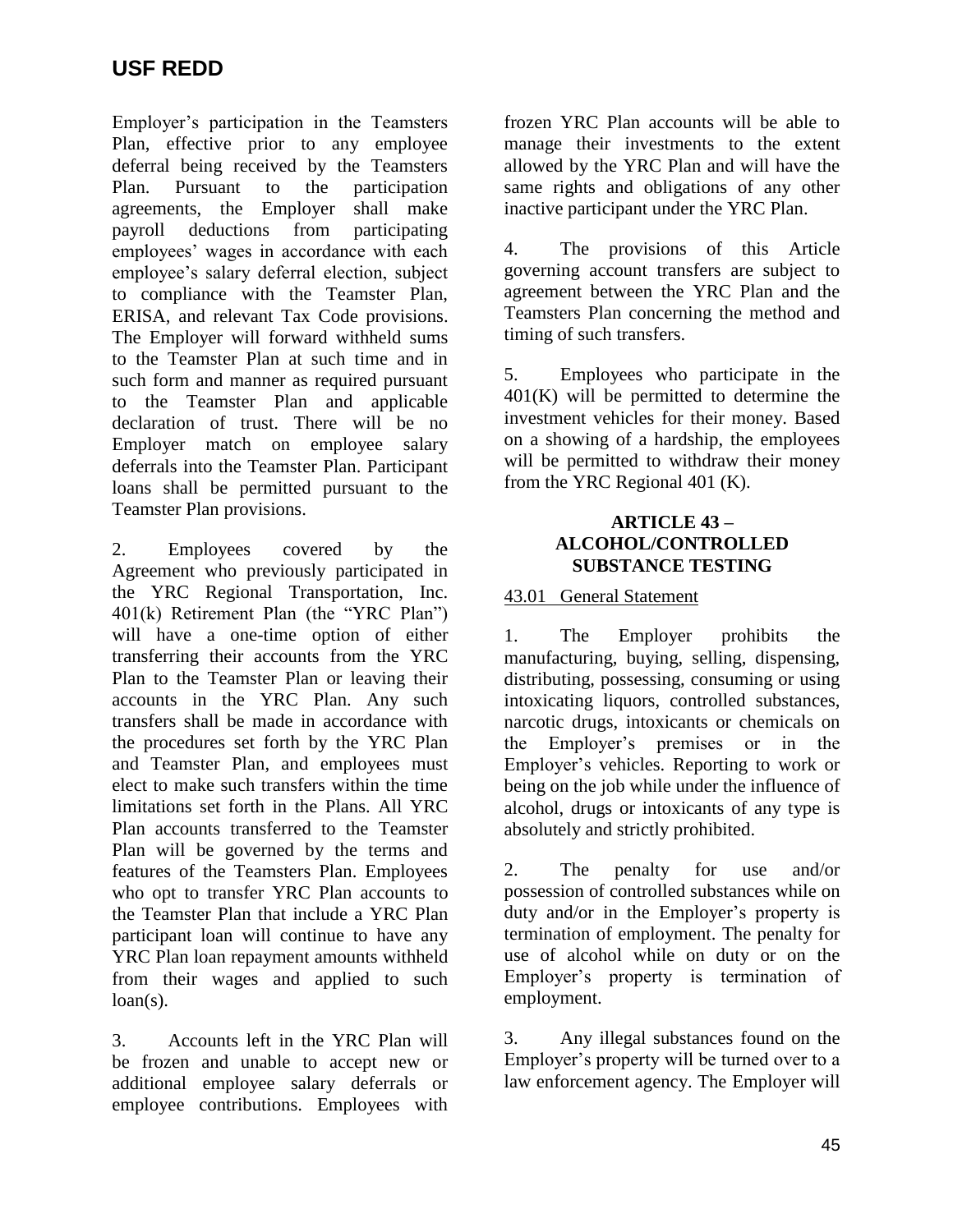cooperate with law enforcement authorities that investigate the case.

4. An employee may use prescription drugs on the job only if the drugs were prescribed for the employee, the prescription is current, the prescription dosages are adhered to and the employee can satisfactorily perform his or her duties while taking the drug(s).

5. With the recent passage of a medical marijuana initiative by the states, it seems prudent to describe the Employer's position on this matter. The following procedures will apply:

(a) Medical marijuana is defined as the use of marijuana for a bona fide medical condition upon the direct advice of a licensed medical doctor (MD or DO). The recommending physician must substantiate such in writing.

(b) Medical marijuana is not an "acceptable medical explanation" for a positive drug test under any program mandated by the US Food and Drug Administration. The Employer's medical review officer will automatically verify such test results as positive.

(c) Since federal government laws supersede state law, and since marijuana remains an illegal substance (Class I controlled substance), marijuana positive testing results shall be considered a positive test, even if a physician's recommendation can be documented. In such cases, however, each donor shall be evaluated individually to determine if marijuana use could interfere with their ability to perform their essential job duties by a Medical Review Officer (MRO) or Substance Abuse Professional (SAP).

(d) As with the use of any drug that can affect safety, users of medical marijuana who are involved in the performance of safety-sensitive functions are required to report the use of the drug to their supervisor immediately. No disciplinary action shall be taken for self-reporting such use when done so promptly and before controlled substance testing reveals such use. Failure to inform a supervisor may result in discipline up to and including termination.

6. Total compliance with any return to work condition(s) established by the rehabilitation clinic or hospital is required. Failure to test, regularly attend meetings, cooperate or comply in any way with returnto-work treatment recommendations is terms for immediate termination of employment.

7. The criteria for random testing and the testing thresholds articulated in the Federal Motor Carrier Safety Regulations Handbook for CDL holders will be the same criteria used for non-CDL holders.

8. Currently Cascade Occupational Health will administer the selection of both CDL and non-CDL random pools. They will communicate those selected for testing to the corporate Human Resources Department who will then notify the Terminal Manager(s).

9. Decisions on employment status based on violations of the work rules will be evaluated by an Executive Review Committee (ERC). The ERC will consist of no fewer than three of the following people: President of the Company, Vice-President of Operations, Vice President of the Division, Director of Human Resources, Director of Safety, and the Director of Risk Management.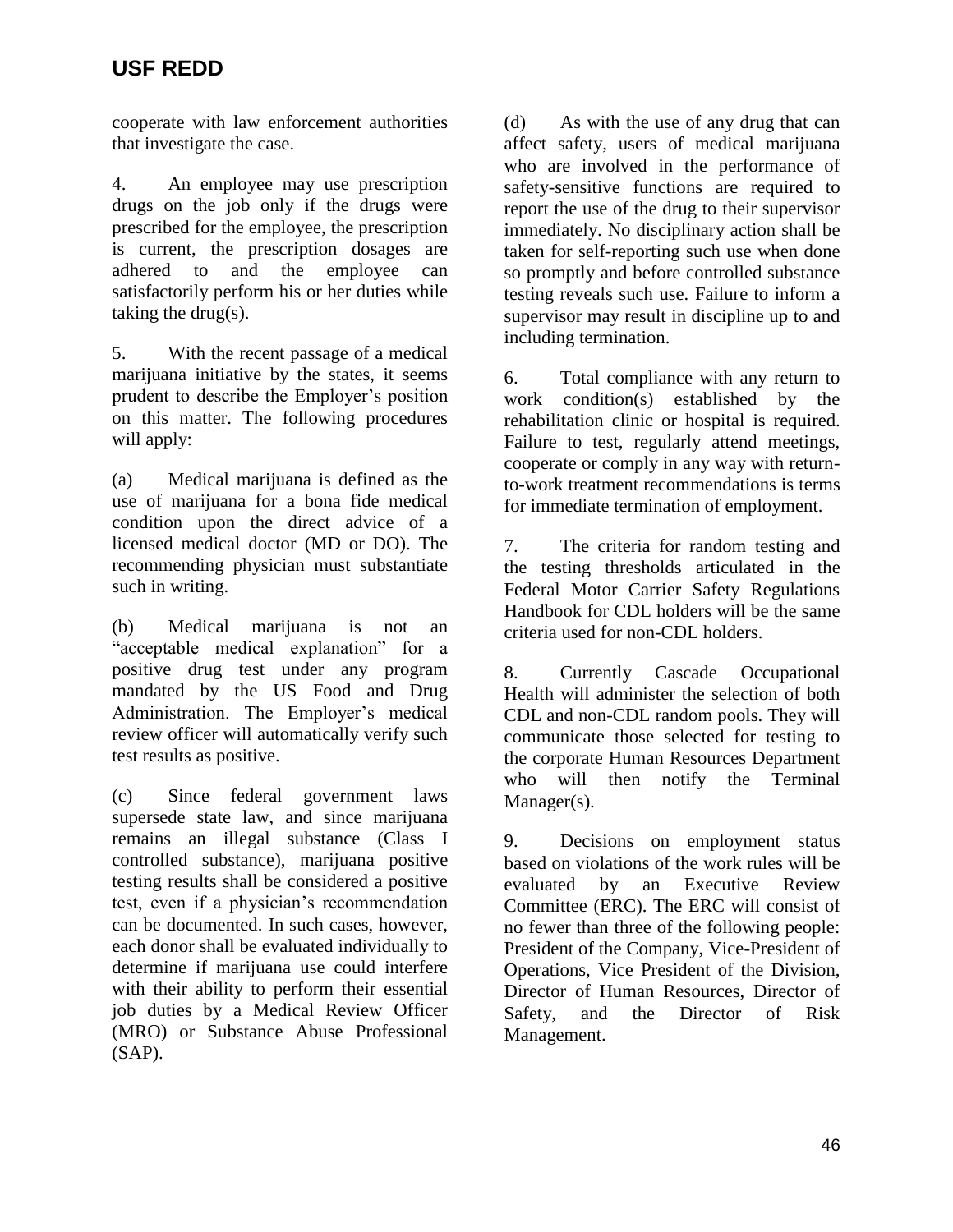### 43.02 Random Testing

1. An employee who tests positive for alcohol and/or controlled substances in a random test will be referred to a Medical Review Officer (MRO) or Substance Abuse Professional (SAP) for

2. Should an employee feel that a positive test was in error and elects to have the split sample tested, it will be at the employee's expense.

### **ARTICLE 44 - GARAGE EMPLOYEES**

# **[SEE COMPREHENSIVE ECONOMIC SETTLEMENT]**

WESTERN STATES SUPPLEMENTAL AGREEMENT **BETWEEN** REDDAWAY INC., AND THE INTERNATIONAL BROTHERHOOD OF TEAMSTERS WESTERN REGION FREIGHT DIVISION COVERING THE GARAGE EMPLOYEES FOR THE PERIOD OF JANUARY 7, 2013 THROUGH MARCH 31, 2015.

### **PREAMBLE**

Reddaway Inc., hereinafter referred to as "the Company", and the International Brotherhood of Teamsters Western Region (IBTWR) and Teamsters Local 63, 70, and 104 affiliated with the IBTWR hereinafter referred to as "the Union", agree to be bound by the terms and provisions of this Agreement. The Agreement covering the period above shall prevail to the extent specifically provided herein. This Garage Supplemental Agreement is supplemental to and becomes a part of the Reddaway Western Master Agreement. All provisions

of the USF Reddaway Western Master Agreement apply unless specifically provided for in **this Article** the following supplemental Agreement.

## **ARTICLE G-1 OPERATIONS AND EMPLOYEES COVERED**

Section 1 – Scope of **Article** Agreement The execution of this **Article** Agreement on the part of the Employer shall cover all the mechanical and service operations of the Employer in said described area as provided in Article 1.3 of the Western Master Reddaway/IBT Agreement.

## Section 2 – Employees Covered

Employees covered by this **Article** Agreement shall be construed to mean any lead mechanic, mechanic, mechanic's helper, parts man and service man, etc.

# **ARTICLE G-2 SENIORITY**

(a) Terminal seniority as measured by length of service at such terminal shall prevail.

(b) Terminal seniority as described in (A) above shall be applied in bidding of job openings providing the employee is qualified.

(c) Terminal seniority as described in (A) above shall be applied by classifications to shift overtime work including premium days and vacation periods; and further when an opening occurs in starting times shift preference, work day, and work week.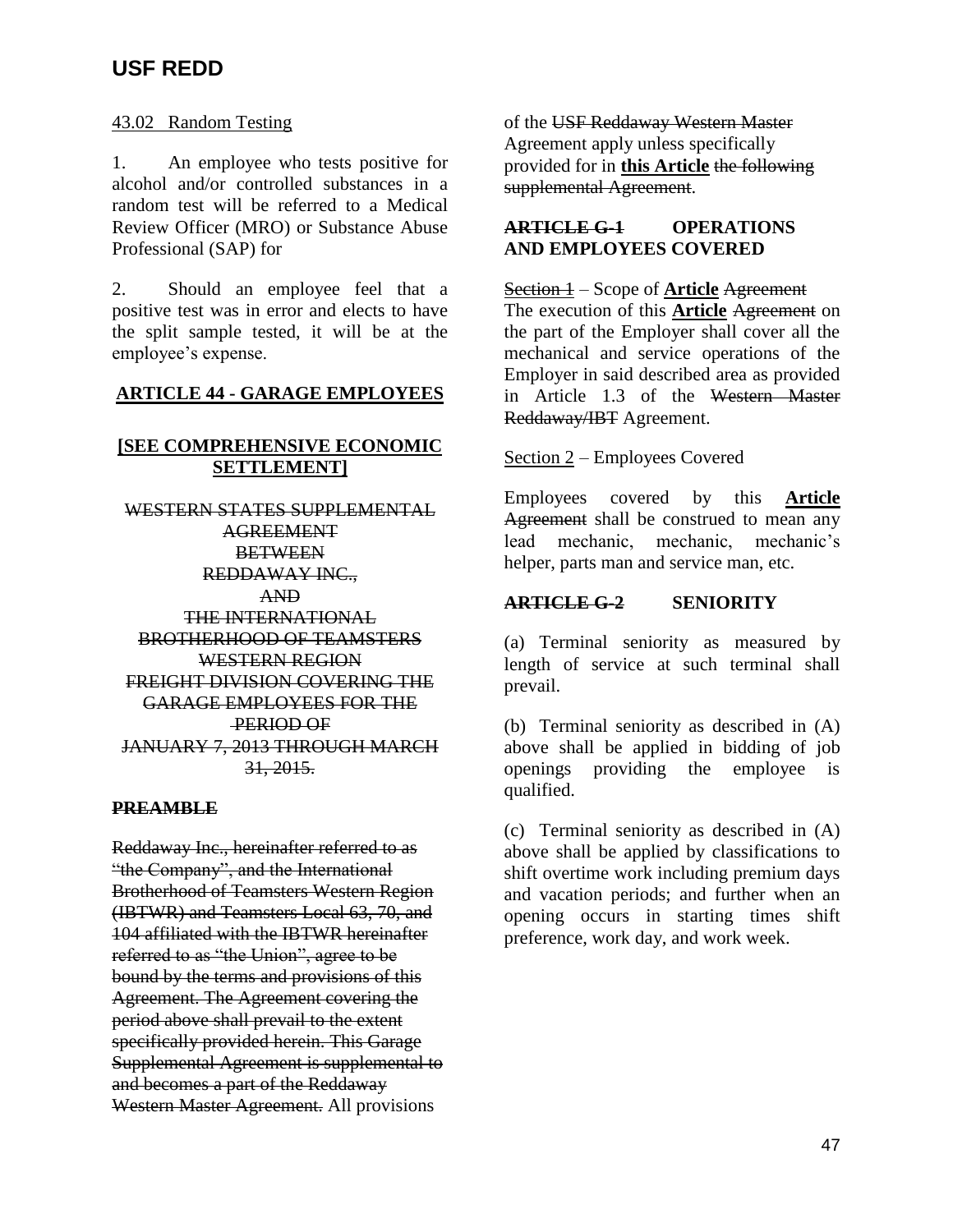### **ARTICLE G-3 SHOP**

All shop facilities shall be properly ventilated to remove exhaust fumes from the workplace.

### **ARTICLE G-4 GARAGE RATES OF PAY**

### **[SEE COMPREHENSIVE ECONOMIC SETTLEMENT]**

The hourly rates of pay shall be as follows:

| <del>Tier 1 Facilities</del>     | 2013             | 2014             | 2015             |
|----------------------------------|------------------|------------------|------------------|
| Truck/Trailer                    |                  |                  |                  |
| Mechanic-                        |                  |                  |                  |
| Class A-1                        | 26.00            | 26.40            | 25.65            |
| $Class B-1$                      | 20.80            | 21.20            | 21.45            |
| $Class B-2$                      | 24.05            | 24.45            | 24.70            |
| $Class C-3$                      | 20.00            | 20.40            | 20.65            |
| C <sub>less</sub> C <sub>2</sub> | 18.80            | <b>19.20</b>     | <u> 19.45 </u>   |
| $C$ lass $C-1$                   | 16.80            | <del>17.20</del> | <del>17.45</del> |
| <del>Tier 2 Facilities</del>     |                  |                  |                  |
| <del>Truck/Trailer</del>         |                  |                  |                  |
| Mechanic-                        |                  |                  |                  |
| $Class A-1$                      | 24.55            | 24.95            | 25.20            |
| $Class B-1$                      | 19.95            | 20.35            | 20.60            |
| $Cless R-2$                      | 22.30            | 22.70            | 22.95            |
| $C$ lass $C-1$                   | <del>15.75</del> | 16.15            | <del>16.40</del> |
| $Class C-2$                      | 17.85            | 18.25            | 18.50            |
| $Class C-3$                      | 18.95            | 19.35            | 19.60            |
| Wash Rack–                       |                  |                  |                  |
| Class A                          | 45.95            | <del>16.35</del> | <del>16.60</del> |
| Class B                          | <del>15.15</del> | <del>15.55</del> | 15.80            |
| $C$ lass $C$                     | 14.35            | 14.75            | <del>15.00</del> |

Tier 1 garages shall be identified as Fontana, Orange, LAX (Compton), Oakland and Phoenix.

Tier 2 garages shall be identified as Medford, Portland, Seattle, Spokane, Salt Lake City, and Denver.

Probationary employees shall be paid the applicable contractual rate of the classification for which they were hired.

**Effective January 1, 2020, the top rate of pay for Class A mechanics at facilities in California shall be no less than \$26.00 per hour. Effective January 1, 2021, the top rate of pay for Class A mechanics at facilities in California shall be no less than \$28.00 per hour. Once these rates have been achieved, Mechanics shall not be subject to the general wage increases outlined in this Agreement.**

#### JOB DESCRIPTIONS

### Section 1

Mechanic-Leadman:

Shall perform the duties of "A" and, in addition, shall organize and assign work and responsibility but shall not have the authority to hire or discharge. The employment of a Leadman shall be discretionary with the Employer and if the Employer is presently employing a Leadman or hereafter employs a Leadman, he/she may discontinue such practice at any time, and upon the discontinuance of such practice, the Leadman will revert to the normal classification of work from which he/she was selected and shall receive the prescribed rate of pay for that classification. The selection of a person to be a Leadman shall be at the sole discretion of the Employer. In locations where the Leadman classification has been subject to bid, the Employer shall continue this practice.

### Truck Mechanic

Class C-1 Fueler, shop clean up, general tire work, helper for other shop classifications. If the employee desires advancement to the next pay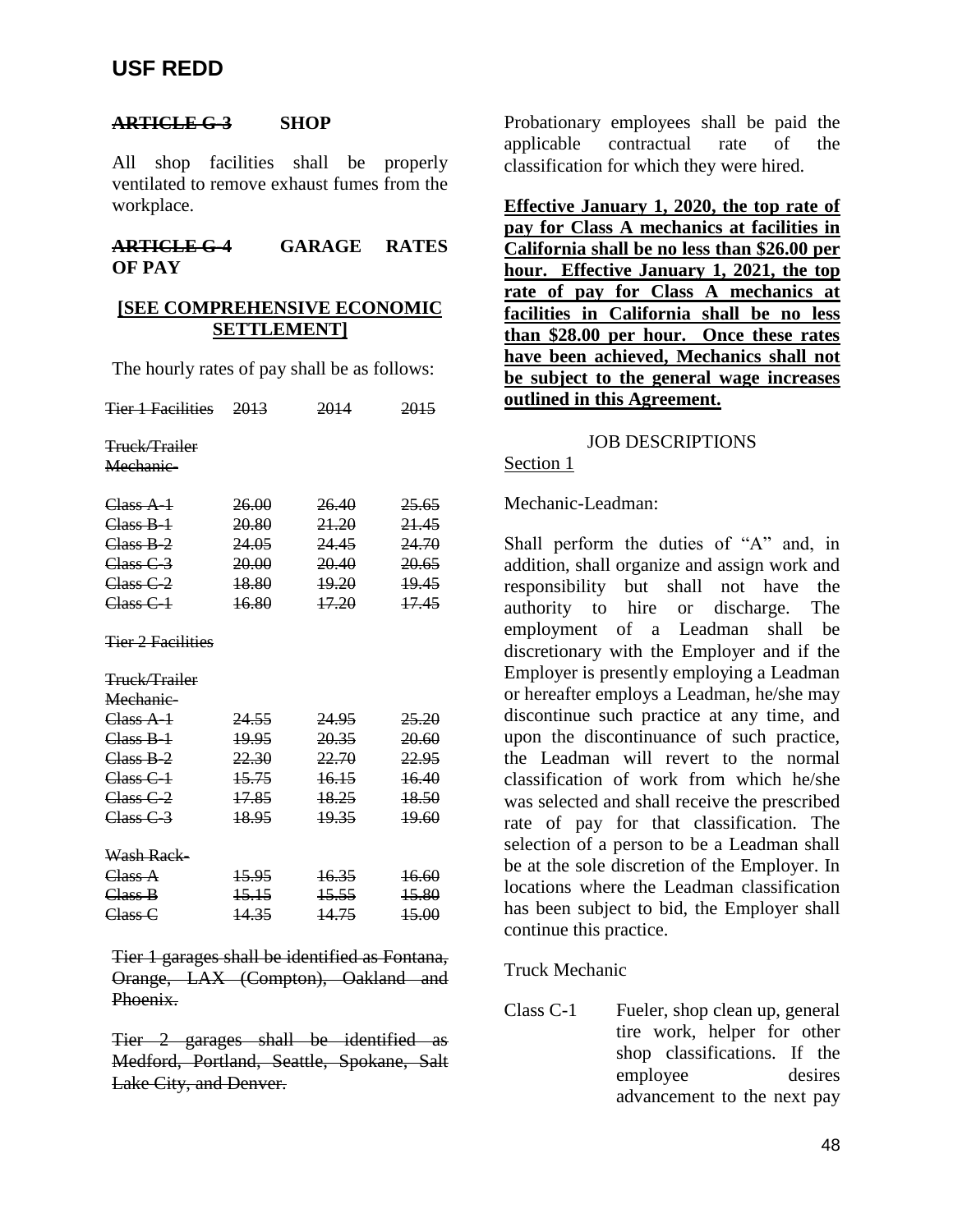grade the employee will be reviewed and given a written test for brake inspector and vehicle inspector after six (6) months. Employees passing the test will, at the completion of six (6) months of employment, or at the next pay period after passing the written test, will advance to the next pay grade. Employees failing the test will be given direction as to what steps to take in regards to schooling and training. Employees will be re-tested at the end of one (1) year. The employee must pass the brake, and vehicle inspector test to advance to the next pay grade. If the employee fails the test a second time, the employee will be held at this pay grade until such time as the employee is able to pass the required tests. The employee will be required to wait six (6) months before attempting the test and will not be allowed to advance to the next pay grade without successfully completing the test. This employee will not be allowed to perform P.M. services, brake work, or safety inspections without supervision and direction from a qualified employee.

Class C-2 An employee can reach this pay grade after six (6) months of service and must pass the brake and vehicle inspector test. However, the employee will not be allowed to perform P.M. services, brake work, or safety

inspections without direct supervision and direction from a qualified employee until the employee has completed one (1) year of service.

Class C-3 The employee will be allowed to perform P.M. services, brake work, tire work and safety inspections without direct supervision. The employee will be required to meet average time constraints for jobs performed, and demonstrate the ability to properly perform the assigned duties. If the employee desires the opportunity to advance to the next pay grade, the employee must have one (1) year of experience in the present position, a good record of performance in the present position and pass the test for<br>mechanic "A". If the mechanic "A". If the employee fails the test**,** he will not be eligible to re-test for six (6) months.

Class B-1: Employee must pass the written test for "A" mechanic, have brake and vehicle inspector certification and one (1) year experience as a C-3. The employee will be eligible for review and advancement after one (1) year in this classification, and has proven that he has the ability to perform scheduled services and repairs consisting of the following:

> Properly change a set of mounted wheels and tires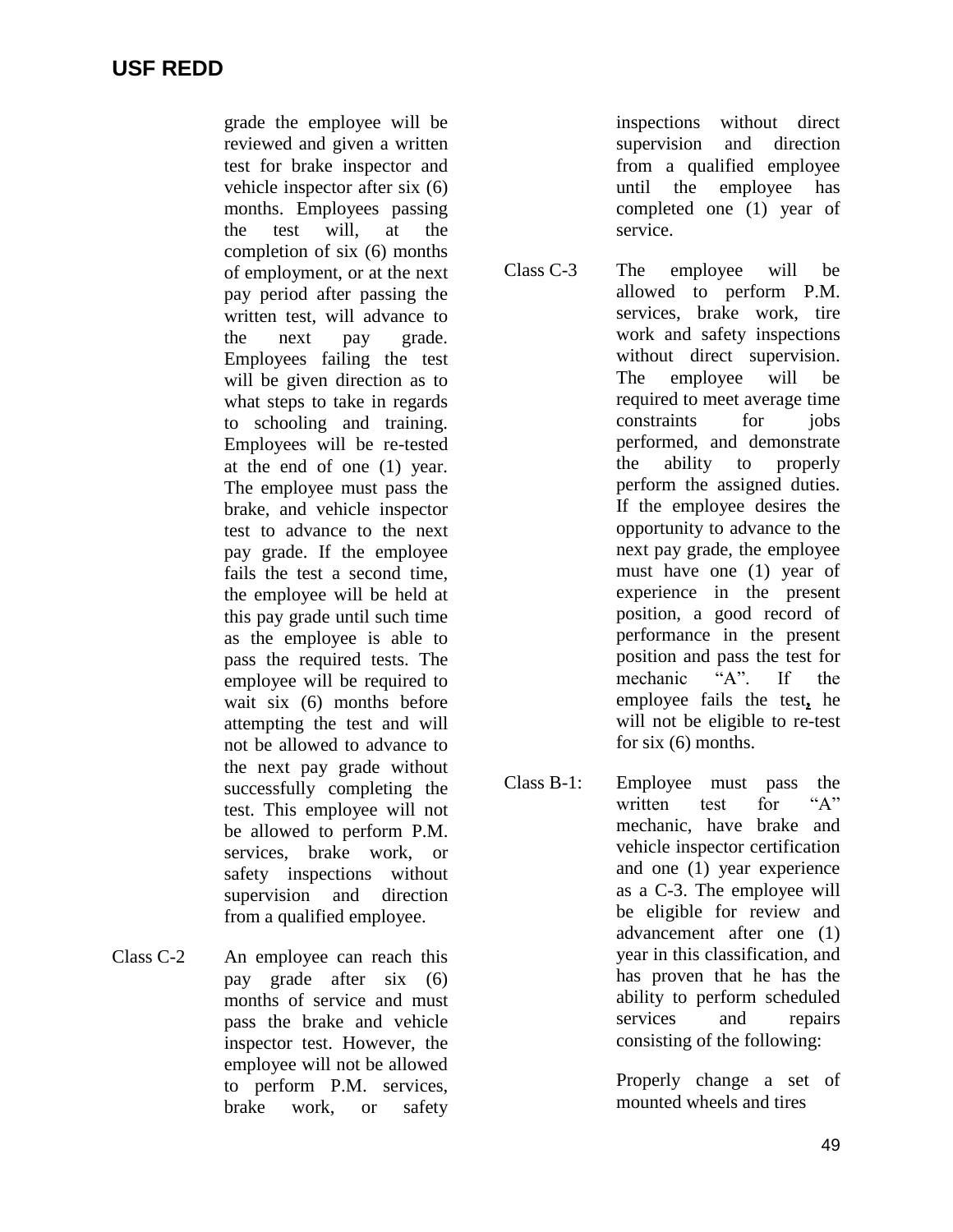Brake relines and repairs to the brake system Adjustment of valves and injectors Service of the power steering Service air dryer Replace the clutch Battery and cables Alternator **Starter** Water pump Fan Hub

- Class B-2: An employee must have a minimum of one (1) year experience in a B-1 classification, be able to perform general truck repairs, and proven he can satisfactorily perform the duties required within the established average time constraints.
- Class A-1: Must be able to satisfactorily perform the duties and requirements of a B-2 Classification and in addition must have the ability to diagnose, trouble shoot, and replace components on electric controlled engines. Repair and replace chassis and suspension components. Must be certified in the handling of refrigerant used in automotive air conditioning, and have the ability to diagnose and repair the air conditioning system. Be able to perform these duties within the established average time constraints, without supervision.

Trailer Mechanic

Class C-1: Ability to lube axels, check and adjust brakes, perform minor electrical repair, minor tire work, and assist mechanics in other classifications in repair and service of major components of trailing equipment. If the employee desires advancement to the next pay grade, the employee will be reviewed and given the written test for brake inspector and vehicle inspector after six (6) months. Employees passing the test will, at the completion of six (6) months of employment, or at the next pay period after passing the written test, will advance to the next pay grade. Employees failing the test will be given direction as to what steps to take in regards to schooling and training. Employees will be re-tested at the end of one (1) year. The employee must pass the brake, and vehicle inspector test to advance to the next pay grade. If the employee fails the test a second time, the employee will be held at this pay grade until such time as the employee is able to pass the required tests. The employee will be required to wait six (6) months before attempting the test and will not be allowed to advance to the next pay grade without successfully completing the test. This employee will not be allowed to perform P.M.

services, brake work, or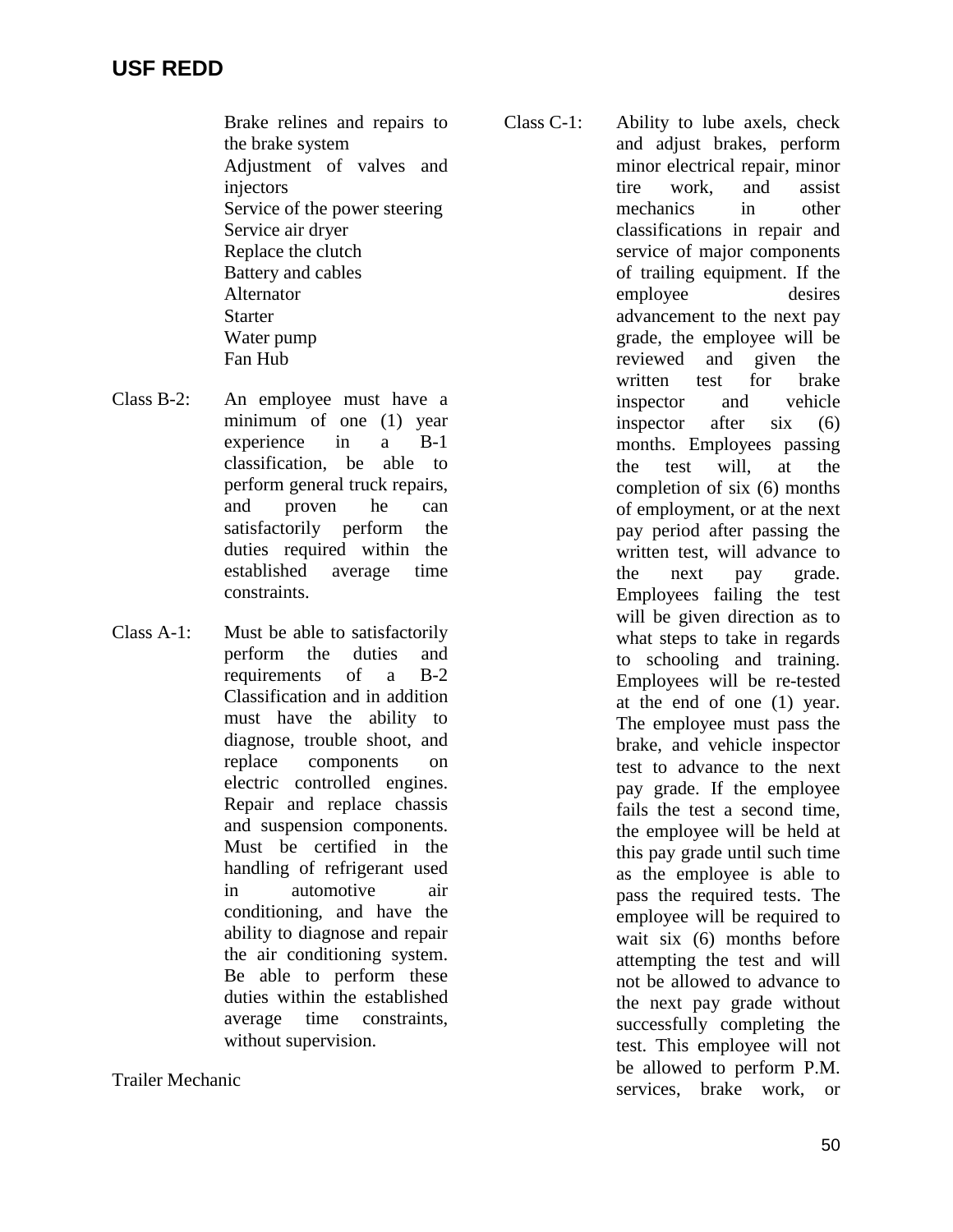safety inspections without supervision and direction from a qualified employee.

- Class C-2 An employee can reach this pay grade after six (6) months of service and must pass the brake and vehicle inspector test. However, the employee will not be allowed to perform P.M. services, brake work, or safety inspections without supervision and direction from a qualified employee.
- Class C-3 The employee will be allowed to perform P.M. services, brake work, tire work and safety inspections without direct supervision. The employee will be required to meet average time constraints for iobs performed, and demonstrate the ability to properly perform the assigned duties. If the employee desires the opportunity to advance to the next pay grade, the employee must have one (1) year of experience in the present position, a good record of performance in the present position and pass the test for mechanic "A". If the employee fails the test**,** he will not be eligible to re-test for six (6) months.
- Class B-1: Employee must pass the written test for "A" trailer mechanic, have brake and vehicle inspector certification, and one (1) year experience as a C-3. The employee will be eligible for

review and advancement after one (1) year in this classification, and has proven that he has the ability to perform scheduled services and repairs consisting of the following:

Brake relines and repairs to the brake system, including anti-lock brakes Properly change a set of mounted wheels and tires Complete repairs on both roll up and swing doors Fifth wheel repair Roof repair Axel alignment Diagnosing and repair of electrical problems Repair and rebuilding of landing gear and sub frame Repair of all structural components of a trailer Diagnose and repair lift gates Must have knowledge of basic welding With supervision of an "A" level mechanic.

- Class B-2 An employee must have a minimum of one (1) year experience in a B-1 classification, be able to perform general trailer repairs, and proven he can satisfactorily perform the duties required within the established average time constraints.
- Class A-1: Must be able to satisfactorily perform duties of and requirements of a B-2 classification and perform these duties without supervision. Must be certified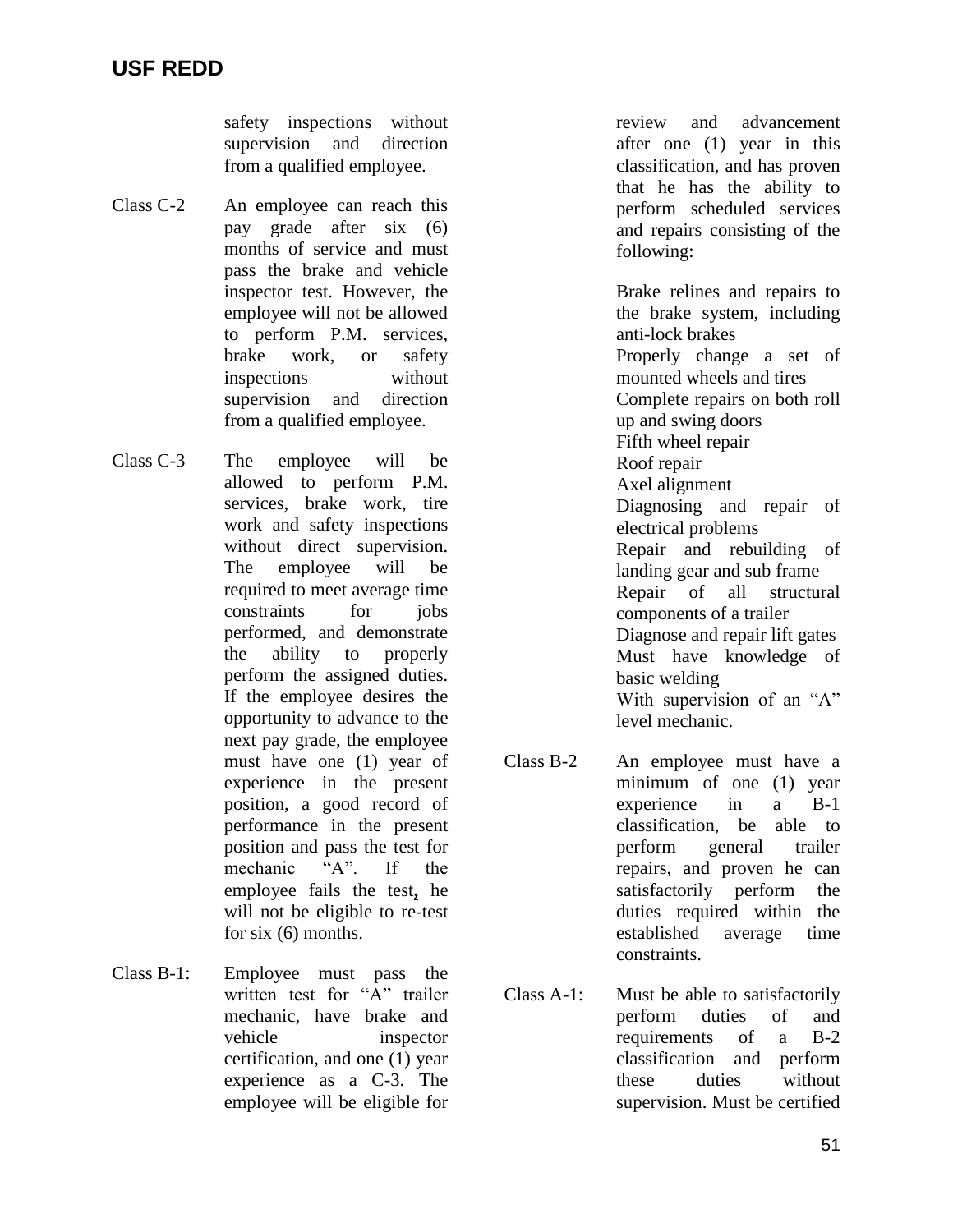to weld both meg and stick in all positions.

Wash Rack

- Class A: Must be familiar with twostep washing process. Be able to operate yard hostling equipment. Move tractors in yard. Have thorough understanding of the operation of the pressure washer and the Landa water maze, be able to perform routine maintenance to keep the operation in compliance with permit requirements.
- Class B: Must be familiar with twostep washing process. Be able to operate yard hostling equipment. Move tractors in yard. Have thorough understanding of the operation of the pressure washer and the Landa water maze, be able to perform routine maintenance to keep the operation in compliance with permit requirements. Must have six (6) months experience as a Class A.
- Class C: Must be familiar with twostep washing process. Be able to operate yard hostling equipment. Move tractors in yard. Have thorough understanding of the operation of the pressure washer and the Landa water maze, be able to perform routine maintenance to keep the operation in compliance with permit requirements. Limited or no previous experience. Eligible for

advancement after six (6) months and a favorable review.

### Section 2

All mechanics shall be limited to the operation of moving equipment to and from the shop for maintenance. They may unhook a tractor for the purpose of moving it to the shop for maintenance of service. They will not be permitted to participate in any way in the dock or road operation. Mechanics who are driver qualified may move units to and from vendor locations.

## Section 3

Reddaway and the Union, the parties to this Agreement, shall establish and maintain a Qualification Committee to afford to any employee who may desire to move to a higher classification the opportunity to try to qualify for such job opportunity.

The assignment of equipment, or work within a particular classification, shall not be subject to seniority or bid.

## Section 4

The Company may use outside vendors to handle road calls, as it has historically done. Bargaining unit employees required to make a road call shall be compensated for all travel time and work time until returned to the home point.

### Section 5

When the Employer requires an employee to attend training programs or a school to learn new techniques or types of operation or equipment, the employee shall be compensated under the terms of this Agreement. If the Company requires Certification, it will be paid by the Employer. Employees shall be offered the opportunity in seniority order, when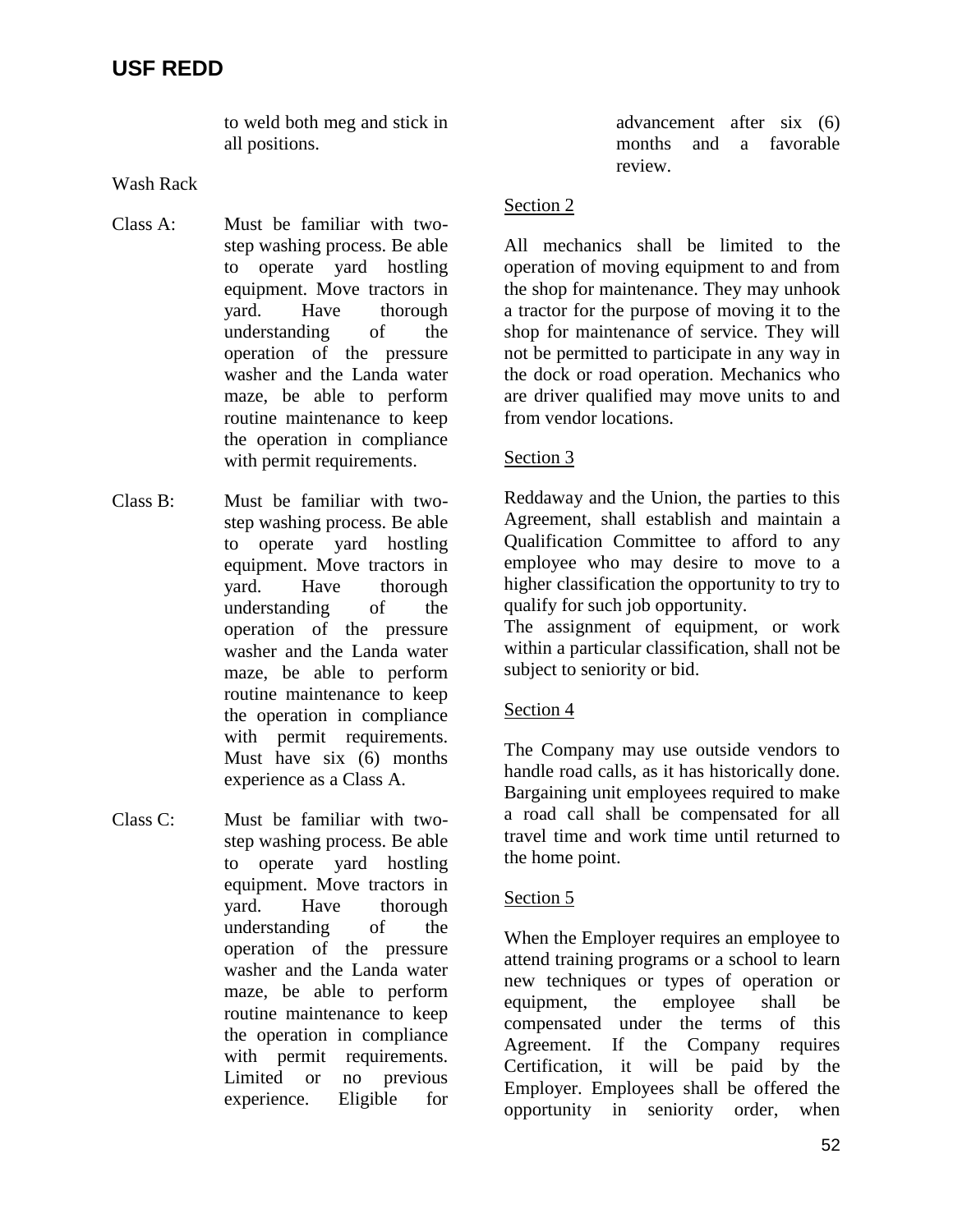practical, to attend required training programs for work to be performed within the employee's classification.

# **ARTICLE G-5 TOOLS**

The Employer will be responsible to an employee for personal tools destroyed as a result of fire in the shop facilities and as a result of the theft of the employee's complete tool box and tools provided said tools are previously inventoried with the Employer. It will be the employee's responsibility to provide the inventory list to the Employer.

The Employer will repair all employeeowned air tools used by the employee on the job, provided it is a quality tool.

The Employer will furnish shop tools such as specialty tools, ladders, grinders, bench tools, expendable tools; such as taps, drills, dies, hacksaw blades, files, and easy outs. Special and heavy**-**duty tools, such as torque wrenches, test equipment, or hydraulic equipment, required by the Employer shall be furnished by the Employer.

# **ARTICLE G-6 SUBCONTRACTIN G AND OVERFLOW WORK**

This Agreement shall not prohibit the Employer from taking advantage of manufacturers or vendors warranties, guarantees, or adjustments on equipment or from having work performed at point's enroute as needed, provided it is not used as a subterfuge to the Agreement.

This will be monitored by the Employer completing a farm out/overflow log prior to the utilization of farm out and subcontractors. The Stewards will have access to the farm out log at all times. Farm out work is subject to the grievance machinery.

In all shops employing Teamster mechanics and/or service employees, the Employer agrees to maintain the number of mechanics and/or service bargaining unit employees on each of the applicable seniority lists at each shop location as those lists are constructed as of the date of recognition. It is understood that the use of vendors to perform overflow work will be permitted, provided, the affected mechanics/service employees are offered two (2) hours overtime on the day the farm out has occurred. There will be no penalty for failing to maintain the prescribed number of employees, provided the Company is making a good faith effort to hire.

This language does not prohibit the Company from laying off due to a down turn in business. There shall be no subcontracting of work that is historically performed by the bargaining unit during periods of lay off, provided, however, that the laid off employees are qualified to do the work. This is not intended to preclude the Employer from exercising their rights under Article 5.8, Change of Operations.

The terms and conditions of this language are not intended to change or modify the manner in which lease equipment repairs, accident repairs, warranted work, etc., is presently performed or to modify in any manner those written agreements between each of the respective signatory Local Unions and Employers relative to the use of outside vendors.

# **ARTICLE G-7 BIDDING**

(a) Shift starting times, work weeks and classifications shall be posted and bid on a seniority basis annually. Daily work assignments will be made by the Employer based on operational requirements.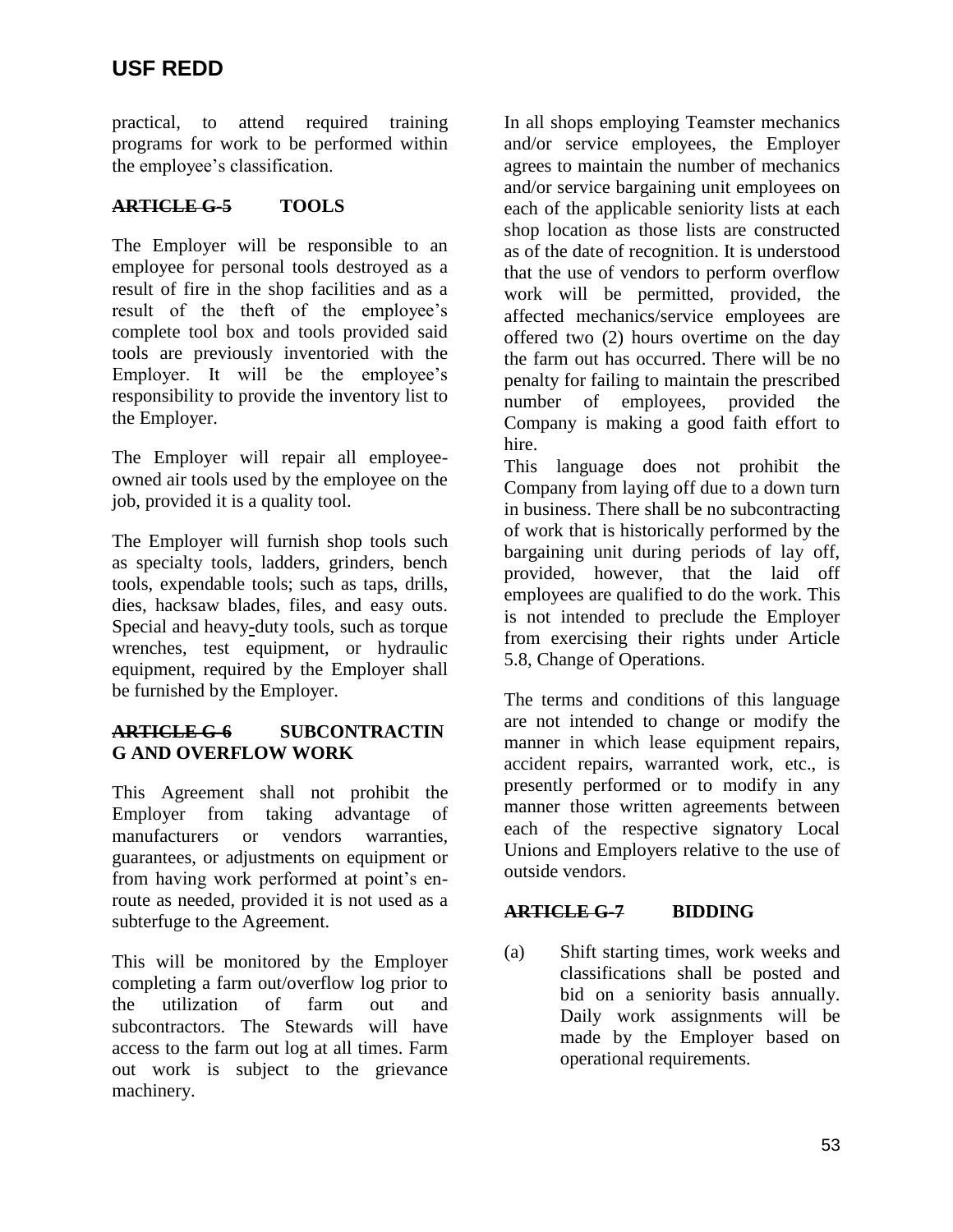- (b) All job openings shift and starting times are subject to seniority & qualifications and shall be posted for bid when openings occur. Posting of bid notices shall be in a conspicuous place so that all eligible employees will receive notice and have an opportunity to bid.
- (c) Bid changes that are required by the Company (re-bids, bids due to lay-off, abolishment(s) any extra days worked by the employee will be paid at the premium time rate. Annual bids or bid changes at the employee's option, the employee may take his old bid days off. If, at the employee option, he works consecutive days to start the new week it will be at the straight time rate of pay.
- (d) Probationary employees shall be assigned to a shift. Upon completion of their probationary period, a permanent bid shall be created.

### **ARTICLE G-8 SCHOOLING**

(a) When an employee attends a community college and enrolls in a trade course or special schools such as Cummings Diesel, an approved Teamster apprenticeship Programs etc., the Employer shall pay the tuition provided that:

- 1. Course must be subject to approval;
- 2. The employee has completed six months employment prior to enrollment in the course;
- 3. Has achieved a passing grade equal to C+;
- 4. Provided proof of attendance and grade obtained.

**ARTICLE G-9 BULLETIN BOARDS**

The Company will provide reasonable locking bulletin board space that is encased in glass or plastic to be utilized for official business of the Union in each shop.

### **ARTICLE G-10 ADDENDUMS**

Addendums or supplements to this Agreement providing for better wages, hours and working conditions which have previously been negotiated, will remain in force.

### **ARTICLE G-11 TERMS OF ARTICLE AGREEMENT**

The terms of this **Article** Supplemental Agreement is subject to, and controlled by, all provisions of the Agreement between the parties hereto and is to be governed by the Western Master Reddaway/IBT Agreement where this Article the Garage Supplement is silent it is understood that the terms and conditions of the Western Master Reddaway/IBT Agreement shall apply where reasonable and logical, subject to the grievance machinery in the event of a dispute.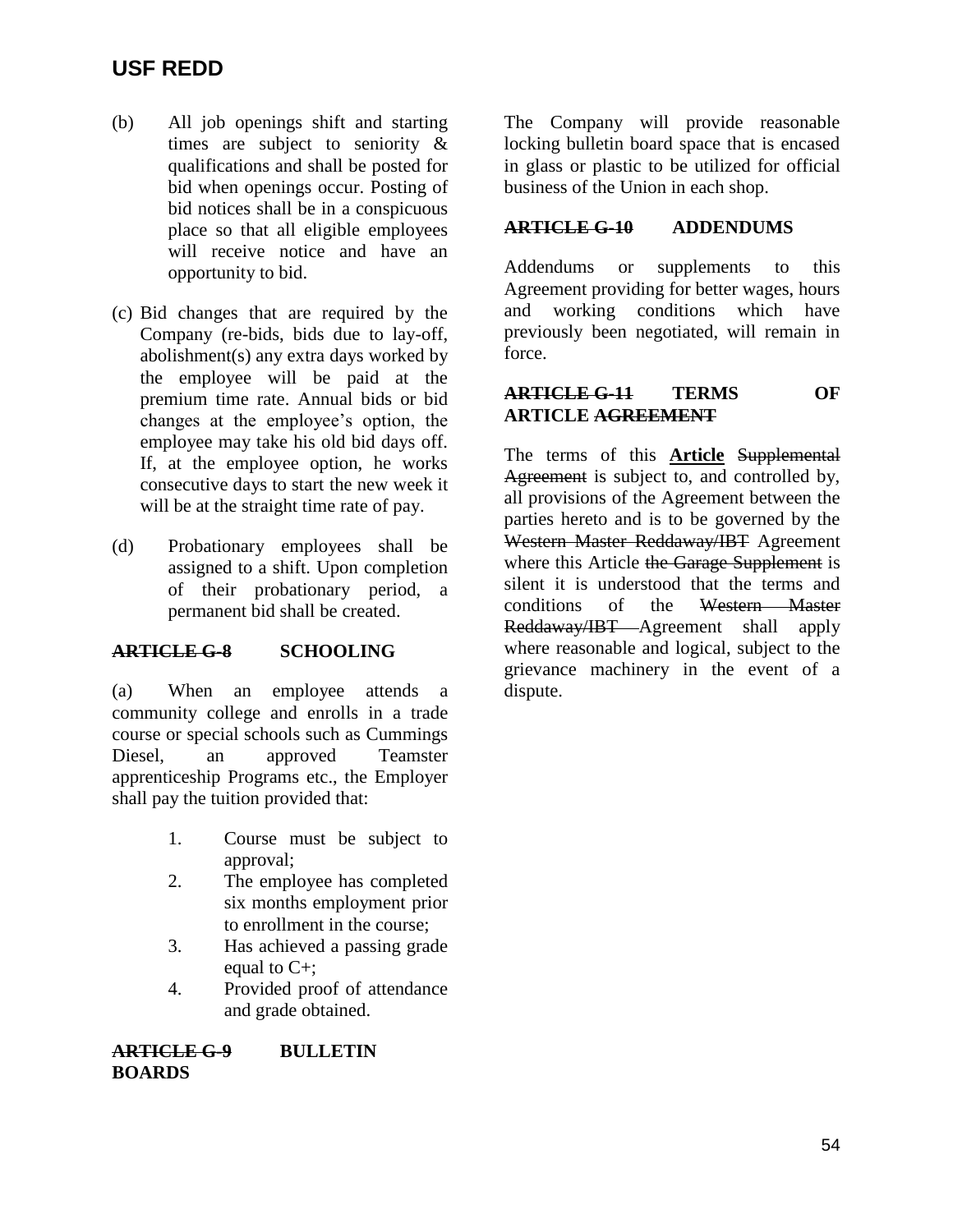# **TENTATIVE AGREEMENT USF REDDAWAY**

# **For the Period: April 1, 2019 through March 31, 2021**

The parties reserve the right to correct inadvertent errors and omissions.

The USF Reddaway Northwest Agreement and the USF Reddaway Western Agreement have been consolidated into this one Tentative Agreement. The USF Reddaway Western Agreement served as the starting point for this Tentative Agreement. Additions to that contract appear as **bold and underlined**. Deletions appear as struck through.

## **ARTICLE 45 - OFFICE CLERICAL EMPLOYEES**

### **[SEE COMPREHENSIVE ECONOMIC SETTLEMENT] ]**

WESTERN STATES SUPPLEMENTAL AGREEMENT **BETWEEN** REDDAWAY INC. AND THE INTERNATIONAL BROTHERHOOD OF **TEAMSTERS** WESTERN REGION FREIGHT DIVISION COVERING FIELD OFFICE CLERICAL EMPLOYEES JANUARY 7, 2013 THROUGH MARCH 31, 2015

### **PREAMBLE**

Reddaway, Inc., hereinafter referred to as "the Company" and the International Brotherhood of Teamsters Western Region (IBTWR) hereinafter referred to as "the Union" agree to be bound by the terms and provisions of this Agreement. This Office Supplemental Agreement is supplemental to and becomes part of the Western Master Agreement. All provisions of the Reddaway Western Master Agreement apply unless specifically provided for in this **Article** agreement.

# **ARTICLE O-1: WORK JURISDICTION**

Work that has traditionally been performed by clerks will continue to be performed by clerks. Work that has traditionally been performed by supervision will continue to be performed by supervision. Work that has traditionally been shared between clerks and supervision will continue to be shared work. Alleged violations of this section will be subject to the grievance machinery.

# **ARTICLE O-2: CONFIDENTIAL EMPLOYEES**

Confidential employees, supervisory and professional employees, and employees who exercise independent judgment with respect to the responsibility for directing work or recommending hiring and firing, within the meaning of the Labor Management Relations Act of 1947, as amended, are excluded from the provisions of this contract. These exclusions are governed by the duties regularly performed by employees and shall not depend upon mere title.

## **ARTICLE O-3: WAGES**

Annual wage increases will be equal to the USF Reddaway annual budget increases for non-union clerical employees and will be effective on the same date as those increases. Annual increases will be no less than the general wage increases in Article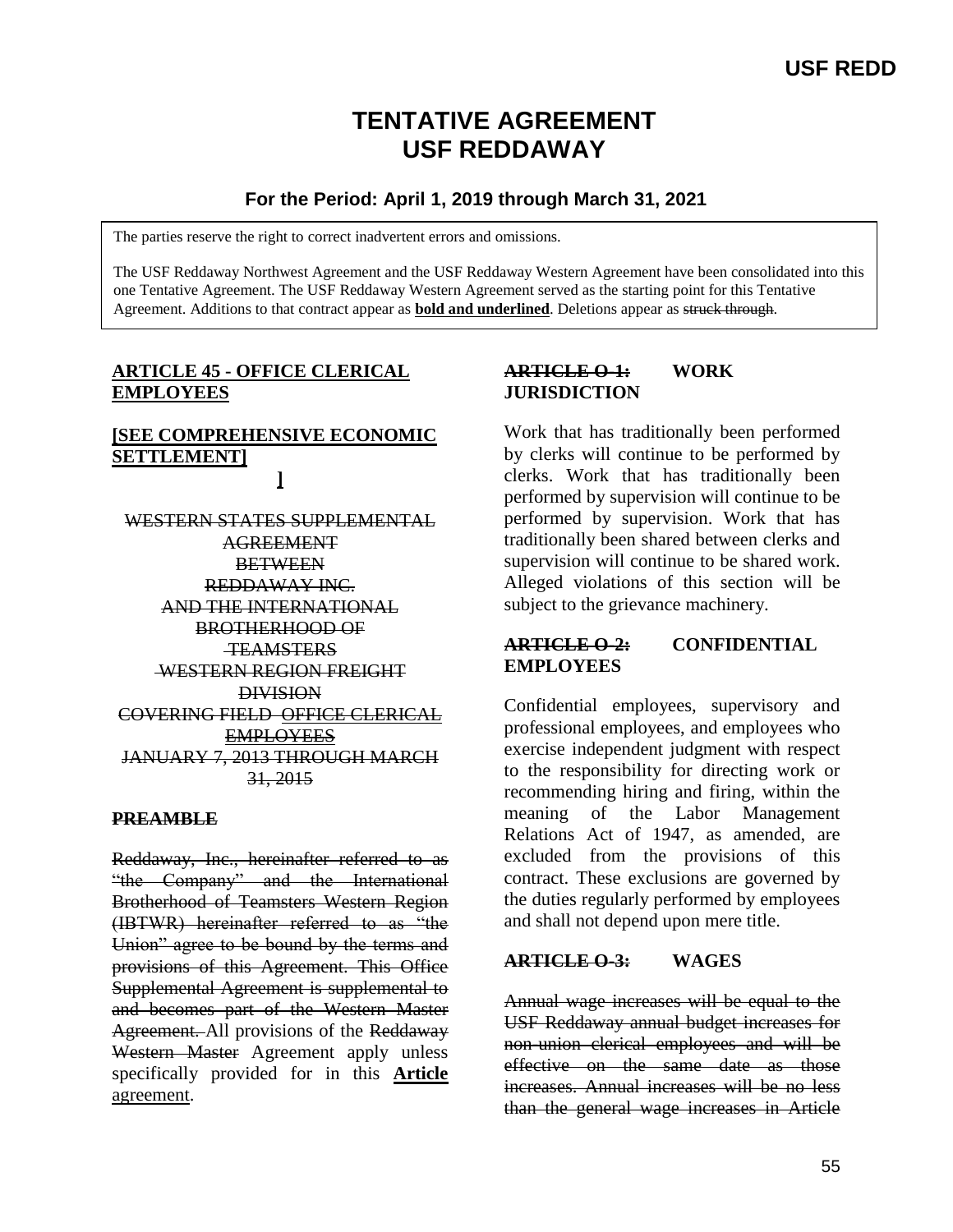34.01 of the Master Contract. Any clerk who has a wage rate above the applicable full wage rate will remain at their current rate and receive the annual increases thereafter. Employees currently in a more favorable progression will remain in that progression until the full contract wage rate is achieved.

### [**SEE COMPREHENSIVE ECONOMIC SETTLEMENT]**

Wage rates are established as follows, effective on January 7, 2013:

|                   | Probatio | 2013    | 2014    | 2015    |
|-------------------|----------|---------|---------|---------|
|                   | nary     |         |         |         |
| Tier 1            | \$14.36  | \$17.95 | \$18.35 | \$18.60 |
| <del>Tier 2</del> | \$13.56  | \$16.95 | \$17.35 | \$17.60 |
| Tier 3            | \$12.76  | \$15.95 | \$16.35 | \$16.60 |

### **ARTICLE O-4: PART-TIME EMPLOYEES**

The Company may employee part-time clerical employees. Part-time clerks will be on the seniority list with wage rates established at 75% of the 3-year wage scale.

**The hourly rate for part-time clerical employees shall be the straight time, new hire hourly office clerical rate in effect at the applicable facility. In no event shall a part-time clerical employee be paid less than eighty percent (80%) of the regular, full-time clerical rate in effect at that facility.**

Part-time clerks may receive Health, Welfare, and Pension benefits in accordance with the **Master-Contract**. Part-time clerks are not subject to the vacation, holiday, sick leave, jury duty, or funeral leave provisions of the Master Contract. This provision may not be used for the purpose of avoiding the payment of fringe benefits or arbitrarily reducing the number of full-time jobs at a

facility. Existing part-time bids may remain in place. When business levels require a reduction in the work force a Full-Time (8 hour) bid may be cancelled and a Part-Time bid be posted in its stead. Full-time employees forced to a part-time position will not incur a loss in wage rates or benefits.

### **ARTICLE O-5: VACATIONS**

Vacations will be given in accordance with the Reddaway clerical vacation policy. Vacations will be administered on a calendar year basis (January-December).

**Vacation pay shall be based upon 1/52 of the Employee's previous year earnings for each week of vacation, in accordance with Section 20.02 of the Agreement.** 

| Completed               | <b>Eligible Vacation Time</b>  |  |
|-------------------------|--------------------------------|--|
| <b>Years of Service</b> |                                |  |
| $\leq$ 1                | 1 week (if hired prior to July |  |
|                         | 1)                             |  |
| $1 - 5$                 | 2 weeks                        |  |
| $6-14$                  | 3 weeks                        |  |
| $15-19$                 | 4 weeks                        |  |
| $20-29$                 | 5 weeks                        |  |
| 30 and above            | 6 weeks                        |  |

## **ARTICLE O-6: TERMS OF ARTICLEGREEMENT**

The terms of this **Article** Supplemental Agreement is**are** subject to, and controlled by, all provisions of the Agreement between the parties hereto. and is so governed by the Western Master Reddaway/IBT Agreement. Where **this Article** the Office Supplement is silent it is understood that the terms and conditions of the Western Master Reddaway/IBT Agreement shall apply where reasonable and logical, subject to the grievance machinery in the event of a dispute.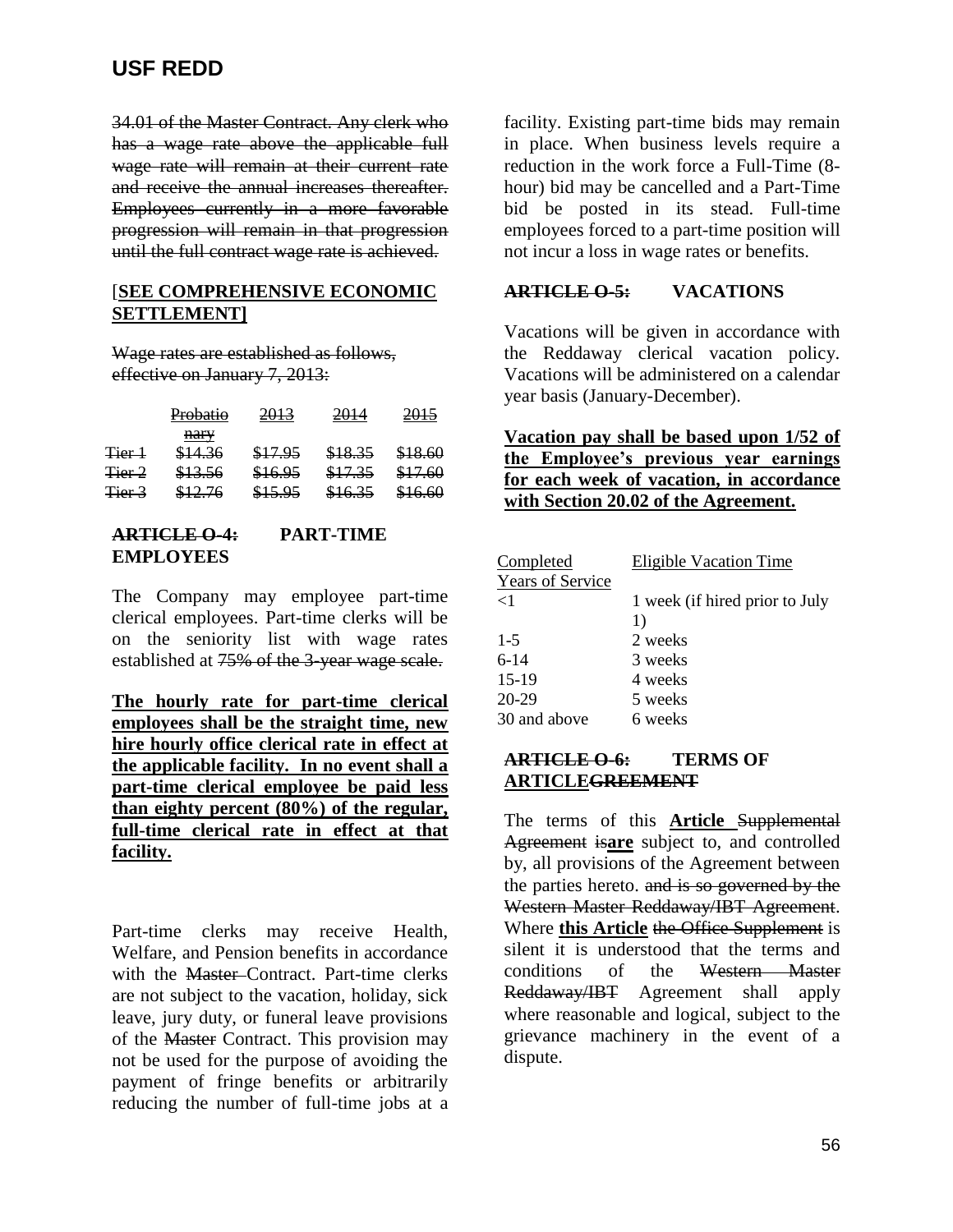### **ARTICLE 46- FREIGHT HANDLER EMPLOYEE CLASSIFICATION**

### **[SEE COMPREHENSIVE ECONOMIC SETTLEMENT]**

### RIDER TO THE REDDAWAY WESTERN **CONTRACT** REGARDING

This Rider to the Reddaway Western Contract is a supplement to and incorporated by reference in the Reddaway Western Contract, covering the period from January 7, 2013 to March 31, 2015 (the "Agreement"). This Rider**Article** covers the establishment of a new employee classification called freight handler and addresses the terms and conditions of employment for employees in the freight handler job classification ("Freight Handlers"). The parties to this Rider agree to the following:

1. Freight Handlers shall be a separate employee classification with separate job duties and responsibilities, and shall have a seniority list that is separate from those for employees in Dock/Hostling driving positions.

2. Freight Handlers shall only position, load, and unload freight on the dock. Freight Handlers shall not hostle any freight or perform other yard duties that are required of employees in Dock/Hostler positions, unless the parties agree to allow hostlerqualified Freight Handlers to Hostle, on an as-needed basis, based on business needs.

3. See Letter of Agreement for wage rates.

4. The Employer shall contribute to the Western Conference of Teamsters Pension Trust the sum of twenty cents (\$.20) per hour for each hour worked by a Freight Handler on which compensation is paid, up to the maximum number of hours allowable under the Plan (2080 hours per year). The hourly contribution rate for Freight Handlers will be ten cents (\$.10) per hour for the first ninety (90) calendar days of each Freight Handler's employment with the Employer, and in no case shall the ten cent (\$.10) contribution rate last more than ninety (90) calendar days. Upon completion of this ninety (90) calendar day period, the pension contribution rate shall increase to twenty cents (\$.20) per hour.

5. **3.** Freight Handlers shall not be eligible for Health and Welfare benefits and the Employer is not required to make Health & Welfare contributions on behalf of Freight Handlers.

6. **4.** Freight Handlers shall not be eligible for the paid time-off benefits outlined in the Agreement.

7. **5.** Freight Handlers shall be assigned to a shift based on their indication of availability on a signup sheet, which shall be updated quarterly, unless otherwise mutually agreed. Freight Handlers assigned to a shift shall be worked in seniority order.

8. **6.** In the event a Freight Handler is not called for his or her assigned shift due to a lack of work, he or she may use seniority to bump to the next shift provided he or she previously indicated availability for that shift, on the sign-up sheet.

9. **7.** Each Freight Handlers who works a total of sixty (60) eight (8) hour shifts in a nine (9) month period shall be offered a fulltime position on the regular seniority list and, if he or she accepts, enter the new hire wage progression. In the event the Freight Handler does not accept a full-time position, it shall be offered in seniority order to the other Freight Handlers. For purposes of this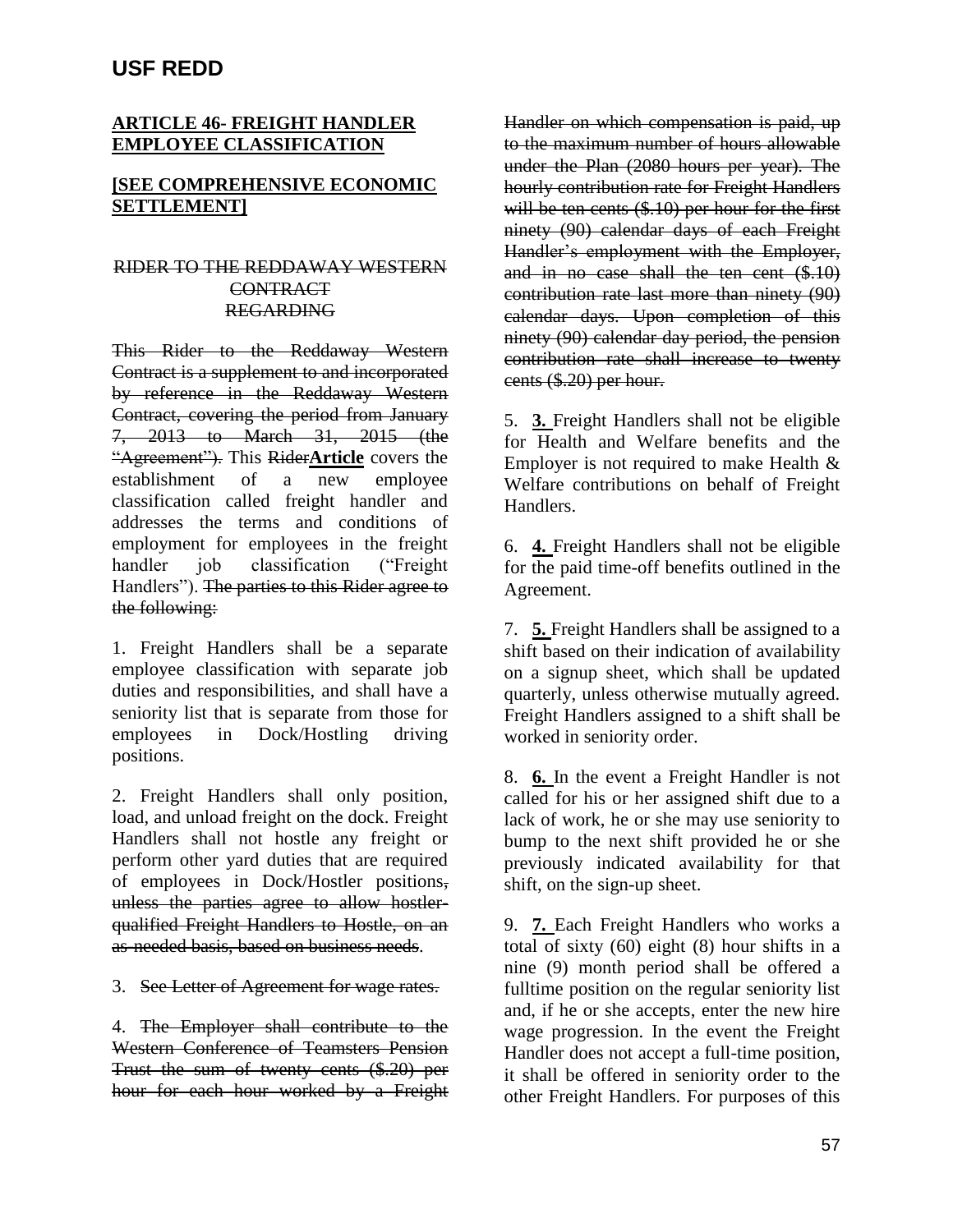Rider**Article**, any shift where a Freight Handler works more than six (6) hours shall be considered an eight (8) hour shift.

10. **8.** Freight Handlers shall not be called for less than four (4) hours work, and shall be subject to a four (4) hour guarantee when called.

11. **9.** Freight Handlers shall have access to the grievance procedure only for issues contained within this Rider**Article** (specifically excluding the language in fourteen (14)**twelve (12)** below).

12. **10.** The Employer agrees to code the Freight Handler classification separately from the Dock/Hostler classification for payroll purposes.

13. **11.** There are no split shifts allowed in this Rider**Article**. Freight Handlers can work one (1) shift per day. Freight Handlers who are worked on a part-time (6 hours or less) shift may not be worked on a back-to back or overlap basis for the purpose of evading the hiring provisions of this Rider**Article**. If the Company does work Freight Handlers in such a manner, they must be able to show a bona fide operational

necessity. This provision shall not apply to an Employee who exercises the provision of eight (8) above.

14. **12.** For all terms and conditions of employment on which this Rider**Article** is silent, the **remainder of the** Agreement shall apply.

**13. The hourly rate for Freight Handlers shall be the straight time, new hire hourly dock rate in effect at the applicable facility. In no event shall a Freight Handler be paid at less than eighty percent (80%) of the regular, full-time dock rate in effect at that facility.** 

15. The Rider shall be in full force and effect during the term of the Agreement.

# **ARTICLE 44 47 – DURATION**

This Agreement shall be in full force and effect from January 7, 2013 **April 1, 2019 through March 31, 2021**15, and shall continue from year to year thereafter unless written notice of desire to cancel or terminate the Agreement is served by either party upon the other at least sixty (60) days prior to the date of expiration.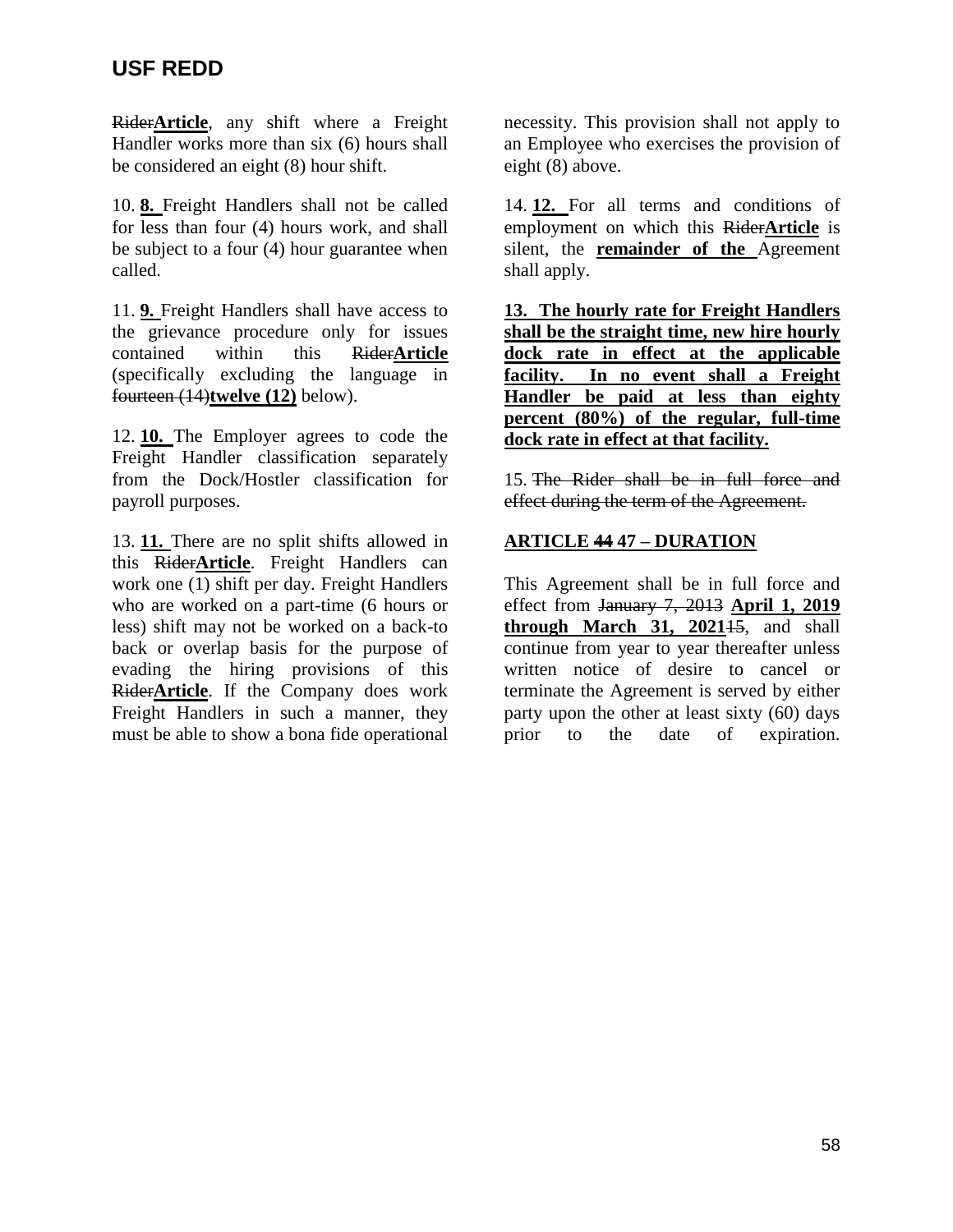#### **2019 REDDAWAY - TNFINC NEGOTIATIONS COMPREHENSIVE ECONOMIC SETTLEMENT**

#### **1. Wage Rates**

**(a) General Wage Increases:** All Regular Employees. All regular, full-time employees subject to this Agreement shall receive the following general wage increases unless otherwise indicated elsewhere:

| <b>Effective Dates</b><br><b>Hourly</b> |                                                                                     | <b>Mileage</b>     |  |  |  |
|-----------------------------------------|-------------------------------------------------------------------------------------|--------------------|--|--|--|
| April 1, 2019                           | $$1.00$ per hour*                                                                   | 2.500 ¢ per mile*  |  |  |  |
|                                         | *Full Retroactivity back to 4/1/19 made payable by separate check within 30 days of |                    |  |  |  |
| ratification                            |                                                                                     |                    |  |  |  |
| October 1, 2019 (see b. below)          | $$0.25$ per hour                                                                    | $0.625$ ¢ per mile |  |  |  |
| April 1, 2020                           | $$0.80$ per hour                                                                    | 2.000 ¢ per mile   |  |  |  |
| <b>TOTAL:</b>                           | $$2.05$ per hour                                                                    | 5.125 ¢ per mile   |  |  |  |

Annual rate increases shall be paid on the straight time wage or mileage rates currently in effect as of March 31, 2019, which shall become the new base rates. Employees in progression shall receive the appropriate increase based on their position in progression. Part-time employees shall receive the same increase as full-time employees who are in the initial step of the wage progression.

#### **(b) Article 38. Monthly Incentive Plan**

The monthly incentive plan will be eliminated effective 11:59 pm September 30, 2019, with final payouts occurring in October 2019. All monies allocated to the plan for union members are reflected in the wage increase effective October 1, 2019, as noted in 1(a) above.

#### **(c) No Reduction**

No employee shall suffer a reduction in a wage rate as a result of this Agreement.

#### **(d) Prior MOUs**

All reference to the MOUs will be eliminated, as provided for in Addendum A, unless agreed to otherwise.

#### **(e) Non-CDL Driver Rate**

The straight time hourly wage rate for employees hired into Non-CDL Box Truck Driver positions after ratification of the Agreement shall be \$1.50 per hour less than the applicable CDL rate at the employee's domicile, subject to the applicable new hire wage progression and the General Wage Increases outlined in Section 1(a) above.

The straight time hourly wage for existing employees in Non-CDL Box Truck Driver positions shall remain the same, subject to the General Wage Increases outlined in Section 1(a) above.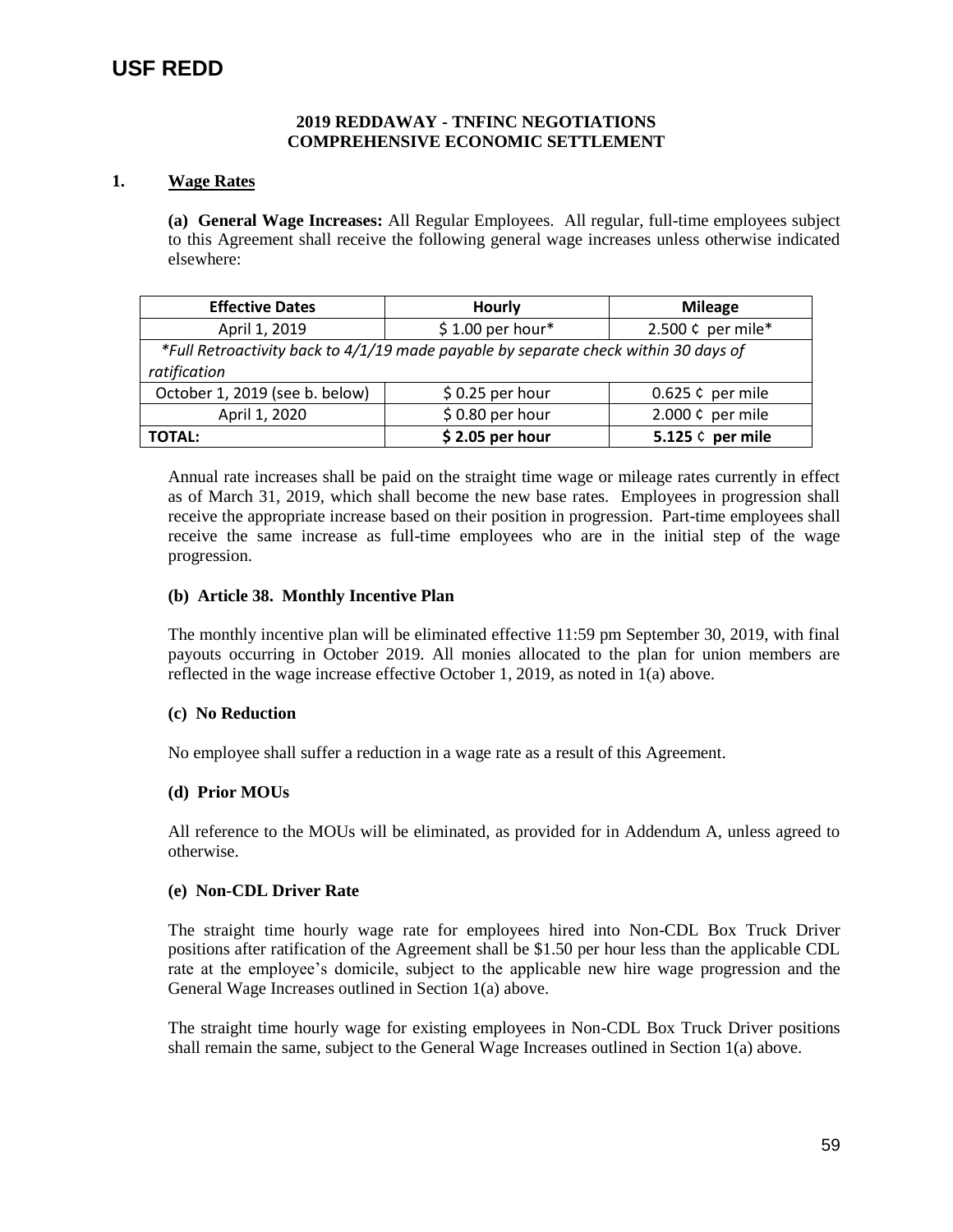### **2. Premiums**

### **(a) Article 32, Section 34.03. Triple and Rocky Mountain Doubles Premiums**

**Three cents (\$0.03)** Two cents (\$.02) per mile. This premium shall be added to the driver's mileage rate, irrespective of their position on the wage progression schedule.

#### **(b) Retention Bonus (Article 34. New Section.)**

**The Employer will pay each regular employee that completes CDL training and certification after April 1, 2019 the sum of two hundred and fifty dollars (\$250.00) upon completion and two-hundred and fifty dollars (\$250.00) after one (1) year, provided the employee remains employed by the Employer.** 

#### **(c) Driver Trainer Premium (Article 34. Section 34.03 New Section)**

Driver trainers shall receive a minimum of eight dollars (\$8.00) per day above scale for classifications they work with.

### **3. Newly Hired Employees**

The Employer shall maintain the new hire progressions in effect on March 31, 2019 in all locations. In the event the Employer waives the progression at any location for any classification, it shall raise all similarly classified employees' rates at that location accordingly and shall notify the affected Local Union and Union Chairperson in advance. Under no circumstance shall any wage rate or progression have a starting rate that is below the minimum rate enacted by a state or local municipality. In addition, under no circumstance shall a part-time rate be higher than a fulltime rate at a location based on the applicable progression.

### **4. Part Time Workers (Article 34, New Section)**

### **(a) Freight Handlers**

The hourly rate for Freight Handlers shall be the straight time, new hire hourly dock rate in effect at the applicable facility. In no event shall a Freight Handler be paid at less than eighty percent (80%) of the regular, full-time dock rate in effect at that facility.

### **(b) Part Time Clerical Employees**

The hourly rate for part-time clerical employees shall be the straight time, new hire hourly office clerical rate in effect at the applicable facility. In no event shall a part-time clerical employee be paid less than eighty percent (80%) of the regular, full-time clerical rate in effect at that facility.

### **5. Past Service Credit (Article 34, New Section)**

Those line-haul drivers with at least three (3) years of **verified** experience shall be started at eighty-six **ninety** percent (86 **90**%) of the applicable rate.

### **Effective at date of ratification, CDL-qualified employees hired into driving positions who are not currently on the seniority list at the Company but who for two (2) or more years regularly**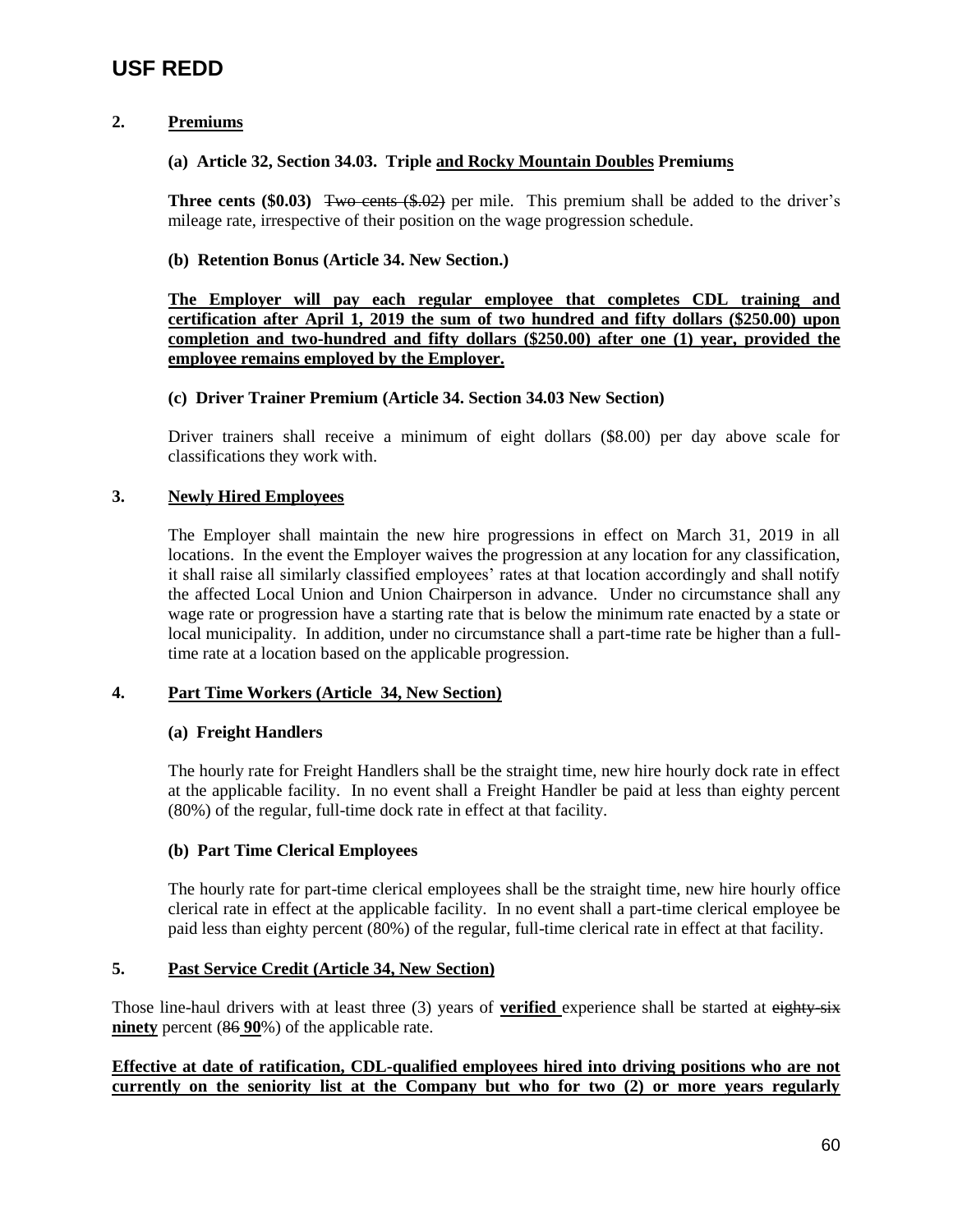### **performed CDL-required driving work for USF Reddaway shall be compensated at 100% of the full contract rate provided they have not had a break in service in excess of eighteen (18) months.**

#### **6. Other Article 34 Provisions**

Section 34.01 (a), (b), and (c) of the Agreement will be deleted, including the terminal tier and wage schedules.

Swampers**/helpers** will be paid at the Dock/Hostler rate.

#### Linehaul - Undisturbed Rest

Upon returning to their home terminal a driver shall have the option of ten (10) hours undisturbed rest.

#### Mileage Run

A mileage run shall be any trip which has at least an outbound radius of one hundred (100) miles or a bid line-haul run.

#### Mileage and Hourly Rates

For purposes of hourly computations, the rate shall be the applicable hourly rate.

The mileage rates shall include the following activities:

- Pre-trip inspection
- Haz Mat inspections
- Post-trip inspection
- All paperwork and breaks
- First one-half  $(\frac{1}{2})$  hour of impassable highway
- Front trailer, tractor, and lead dolly hostle at destination terminal

#### Minimum trip guarantee.

A driver shall be paid for the actual miles driven and work time at the applicable rate or eight (8) hours at the straight time hourly rate whichever is greater. Show-up time guarantee at four (4) hours if not dispatched. All overtime is included in the mileage rate.

All line drivers are paid a combination of mileage rate and hourly time, except as noted below. Work time must be submitted in minutes during the pay period the work is performed and must be approved by a supervisor to be paid.

Drivers dispatched during a paid holiday will receive two (2) additional hours of pay at the applicable straight time hourly rate.

#### Chaining Performed by Driver Pay

Chain-up - ¾ hour Unchain - ¼ hour

#### Breakdown

All time will be paid at applicable straight-time hourly rate. Note - the Employer has the option of putting the driver to rest in a motel. Layover provisions apply.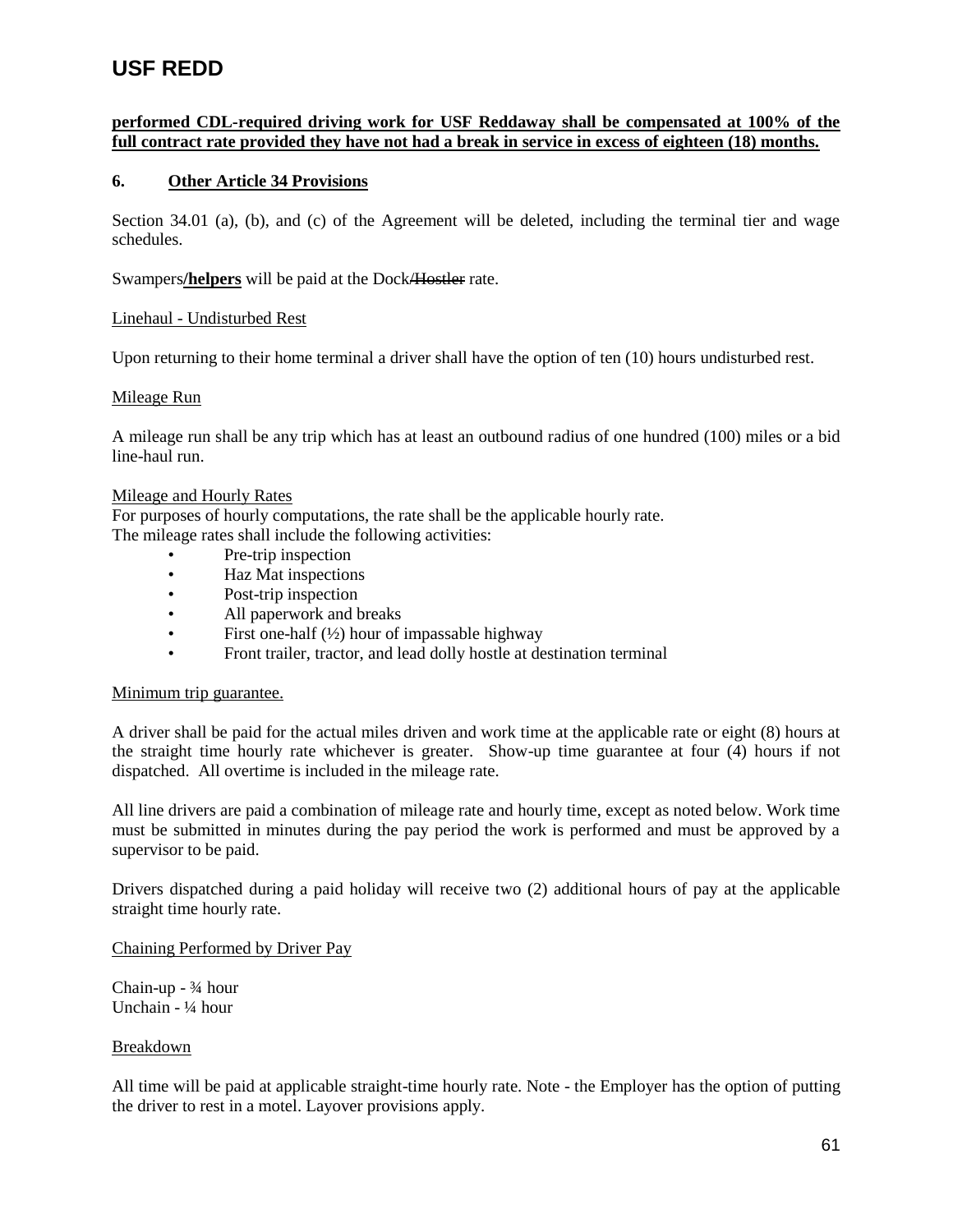### Fueling Performed by Driver

One quarter  $(½)$  hour pay when a driver fuels.

### Impassable Highway

First one-half (½) hour included in mileage rate. All additional time is to be paid at applicable hourly rate. Note - the Employer has the option of putting the driver to rest in a motel. Layover provisions apply.

### Wait Time

All time paid at applicable hourly rate.

### Work Time

Actual time in handling freight will be paid at the applicable hourly rate.

### Layover

See Article 28.

### Holiday/Vacation/Sick Leave Pay Calculation

Eight (8) hours at applicable straight time hourly rate.

When bid hourly drivers are forced to work a mileage run during the designated work week, they shall be paid one and one-half (1 ½) times the applicable straight time hourly rate on the sixth (6th) or seventh (7th) consecutive day of work.

### Inspection

Inspections by regulatory agencies shall be paid at the applicable hourly rate, unless driver induced

### New Equipment and Operations

Where new types of equipment and/or operations are utilized, and for which rates of pay are not established by this Agreement, and which are put into use after **April 1, 2019** February 12, 2007 within operations covered by this Agreement, rates governing such operations shall be subject to negotiations between the parties. Rates agreed upon or awarded shall be effective as of the date the equipment is put into use.

### Deadheading

Deadheading shall be paid for and considered as work time in the computation of hours, overtime, or mileage at the appropriate rate of pay.

### Reassignment of Work

(a) Employees drawing a lower wage scale may be used temporarily at the option of the Employer for a higher class of work; provided, however, that if any such work exceeds one (1) hour, such Employee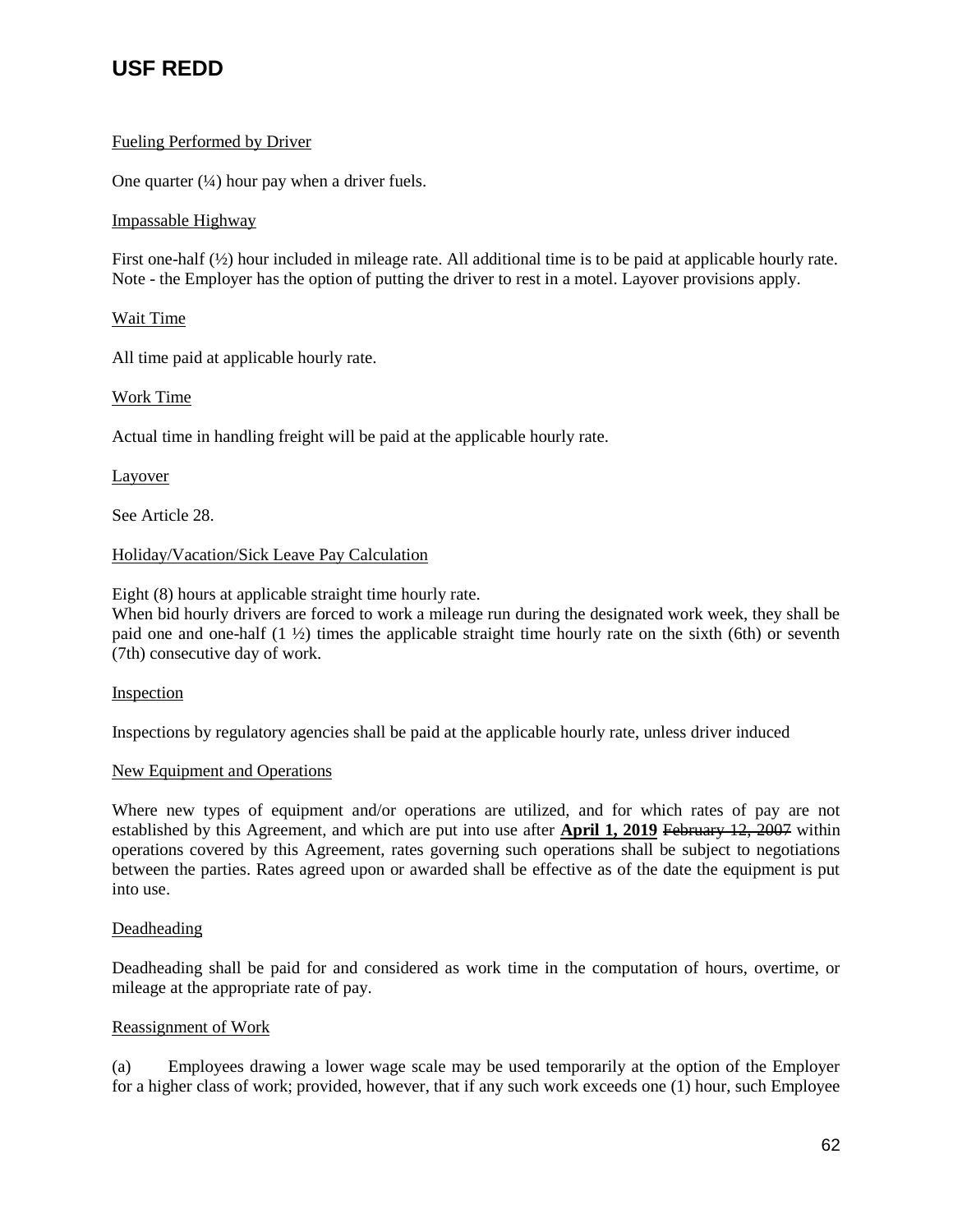shall draw the higher wage scale for all successive work in that classification. Such Employees may be returned to the lower wage scale when returning to the lower class of work.

(b) The Employer may, when conditions dictate, permanently reassign an Employee to work commanding a lower wage scale; provided, however, advance notice is given to Employee, with a copy to the Union. Such reassignment shall be by mutual agreement between the Employer and Local Union and, if they are unable to reach agreement, shall be subject to the grievance procedure.

### **7. Vacation**

The one (1) week vacation reduction for employees with four (4) or more weeks of vacation shall be eliminated during contract year 2019-2020 as follows: For eligible employees whose anniversary dates occurred between April 1 and ratification, the week shall be restored immediately upon ratification. For anniversary dates that fall between the day after ratification and March 31, 2020, the additional week shall be restored on the eligible employee's anniversary date.

Vacation shall be paid in accordance with the contract language or practice in effect prior to February 7, 2014.

Employees shall have the option of receiving pay in lieu of vacation for the restored week. The payout of accrued vacation will be in one (1) week increments.

For employees hired after ratification of the Agreement, vacation shall be paid at forty (40) hours for the first three (3) years of employment.

### **8. Holidays (Article 21)**

21.03

All regular Employees who have worked within five (5) days prior to a holiday or five (5) days after a holiday shall be entitled to the aforementioned holidays. However, Employees must work their last scheduled day before a holiday **or** and their first scheduled day after a holiday to receive holiday pay. This shall not apply to Employers who are on approved leave (e.g. vacation or other holidays or to Employees who are on illness or injury leave verified by a doctor's statement or other approved absences.)

### **9. Subsistence (Article 29)**

Effective upon ratification, when an Employee is held away from his home terminal for the convenience of his Employer during a rest period before continuing a trip or returning to his home terminal, he shall receive an allowance of **\$16.00 (Sixteen and 00/100 dollars)** \$14.00 (Fourteen and 00/100 dollars) for meals plus reasonable motel charges, with verifiable receipts per rest period. Additional subsistence allowance will be negotiated for periods in excess of three (3) days where lodging under unusual conditions is required.

The Employee is to be reimbursed on the next regularly scheduled payday after submission in writing of an expense for per diem request.

### **10. Redomiciling (Article 5, Section 5.09)**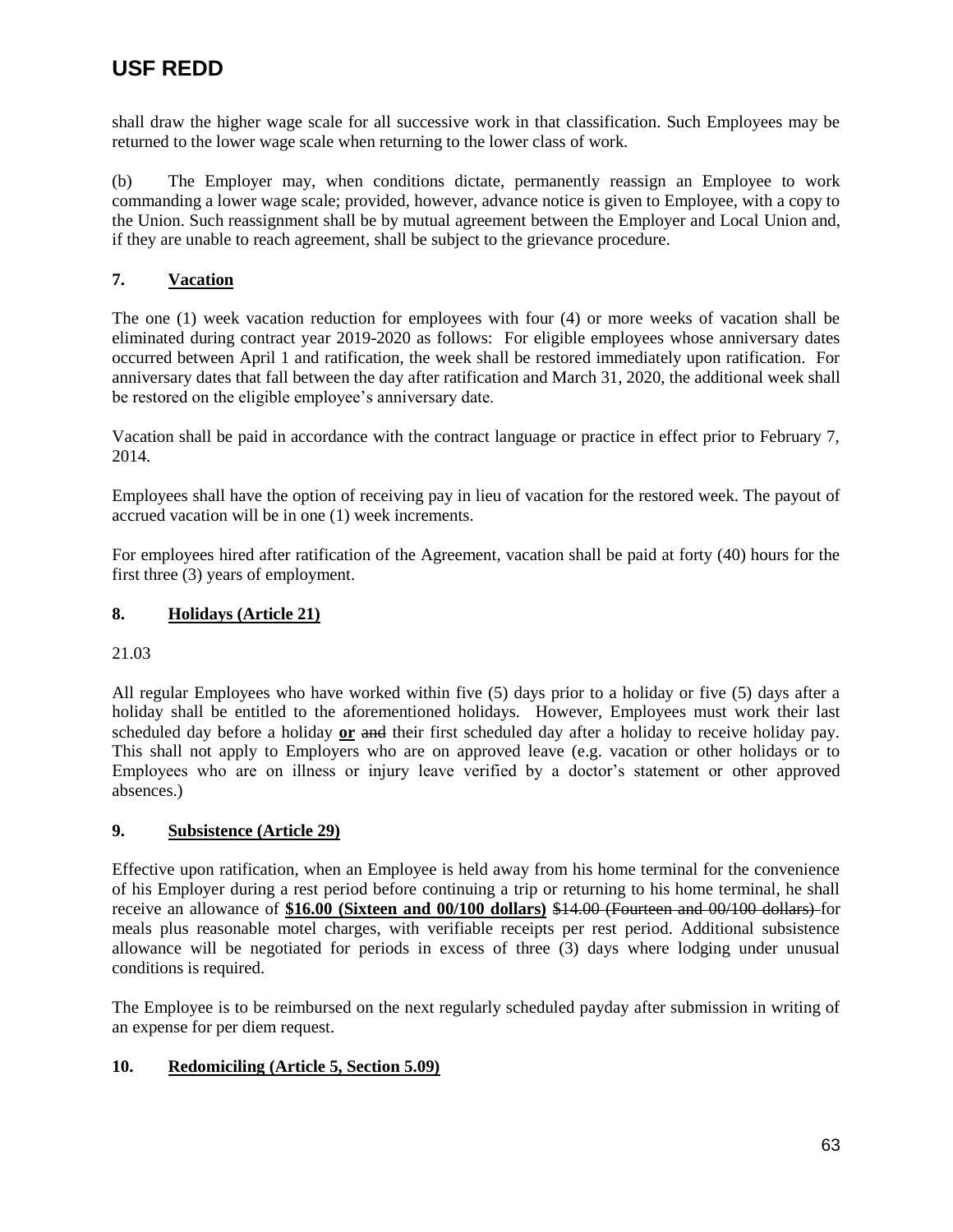In the event the Employer redomiciles a board, in whole or in part in another city, any Employee not desiring to relocate will be placed on furlough status and will have his seniority protected at that location for a period of two (2) years.

Where an Employee is required to transfer to another domicile in order to follow employment as a result of change of operations, the Employer shall move the Employee at the Employer's expense and assume responsibility for proven loss or damage to household goods due to such move, including insurance against loss or damage. Should any Employee possess household items of unusual or extraordinary value which will be included in the move, such items shall be declared and an appraised value determined prior to the move. The Employer shall provide the packaging materials for the Employee's household goods when requested or at the Employee's request pay all costs and expenses of moving such household goods, including packing. These expenses will be limited to actual expenses documented by the Employee and will be reimbursed not to exceed \$3, **5,000** for any individual Employee move. The Employer shall not be responsible for any other costs associated with an employee move.

The Employer shall not be responsible for moving expenses if the Employee changes his/her residence as a result of voluntary transfer.

None of the Employer obligations set forth in this Subsection (b) shall apply to transfers of domiciles within a forty-five (45) mile radius.

### **11. Incentive Compensation Plan (New Article)**

The Profit Sharing Bonus program outlined in the 2014 Extension Agreement shall be eliminated. In the event bonus payments are triggered under the Incentive Bonus Program outlined in Article 33, Section 6 of the National Master Freight Agreement applicable to the YRC Worldwide companies (NMFA), bonus payments in the same amount shall be made to Reddaway employees. Reddaway employees will not, however, be added to the pool of NMFA-covered employees for purposes of determining the amount of the payout. To be eligible for payment, a Reddaway employee must work or have been paid for at least one thousand (1,000) hours in the prior calendar year and be employed by Reddaway at the time of payout.

### **12. Health & Welfare Contributions**

The Employer shall continue to contribute to the same Health and Welfare Funds it was contributing to as of March 31, 2019 and abide by each Fund's rules and regulations. The Employer shall execute all documents and participation agreements required by each Fund to maintain participation.

Effective January 1, 2020 and January 1, 2021 for the Washington Teamsters Welfare Trust and the Oregon Teamster Employers Trust, the Employer shall increase its contribution by the amount determined by the Funds, as being necessary to maintain benefits and/or comply with legally mandated benefit levels, not to exceed an increase of up to \$0.50 per hour (or weekly/monthly equivalent) per year.

| January 1, $2020*$ | $$.50$ per hour |
|--------------------|-----------------|
| January 1, 2021    | $$.50$ per hour |

\*In the event a Trust Fund does not require the full amount indicated for January 1, 2020 the difference shall be carried forward and made available for the January 1, 2021 increase if necessary.

Once a Fund issues a determination that an increase is reasonably necessary to maintain benefits in a given year, the increase shall become due and owing upon written notice from the Fund to the Employer,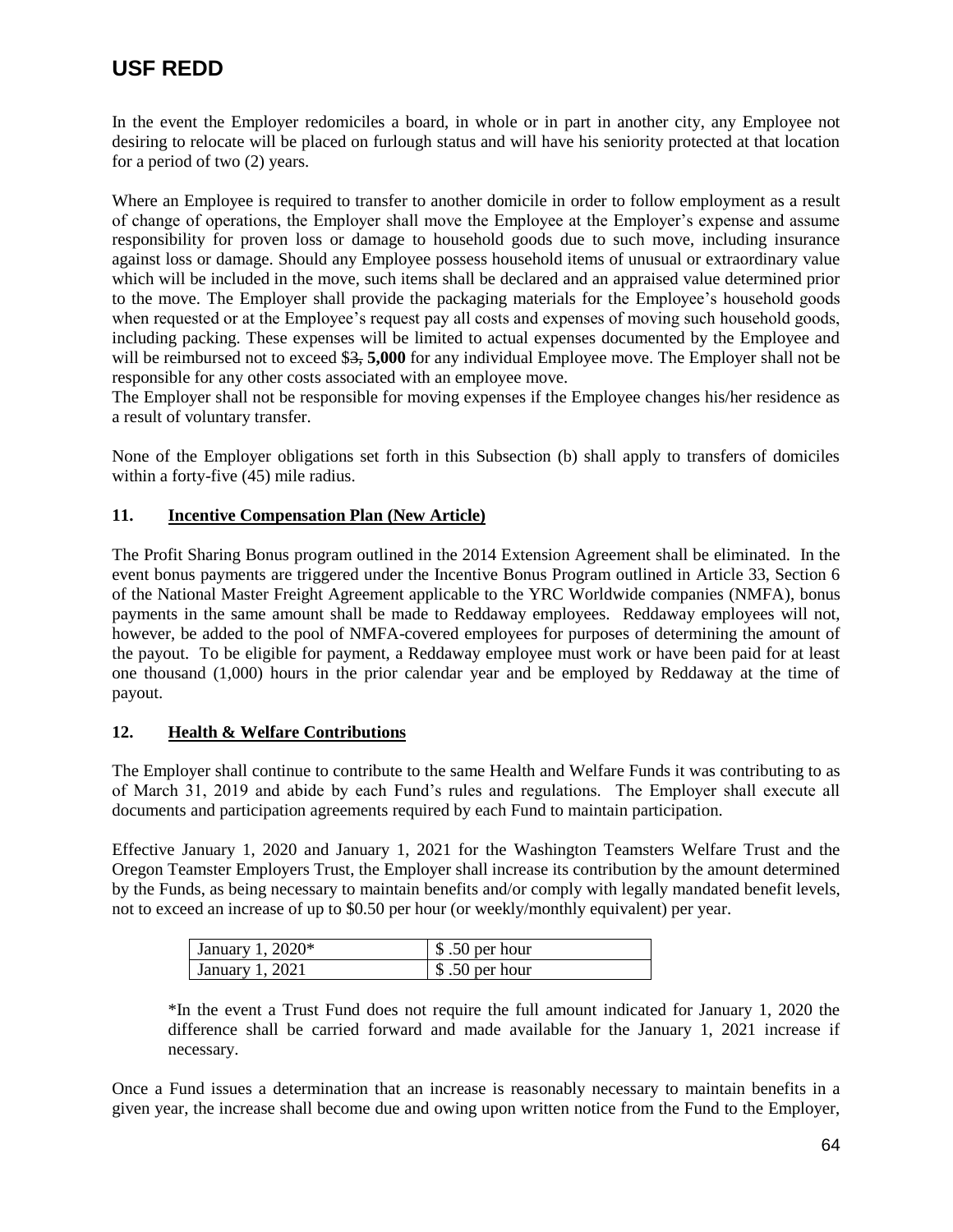provided the increase does not exceed the amounts outlined above. If the Employer refuses to honor a request for an increase from the applicable Fund, the matter shall proceed directly to the Joint Review Committee for consideration. If the Joint Review Committee deadlocks, the request of the Fund shall prevail and be honored by the Employer. Failure to comply within seventy-two (72) hours shall constitute an immediate delinquency.

For the Western Teamsters Welfare Trust, however, the following guaranteed contribution rate increases shall apply, regardless of need:

| August 1, 2019 | $\frac{1}{2}$ \$.40 per hour |
|----------------|------------------------------|
| August 1, 2020 | $\frac{1}{2}$ \$.42 per hour |

Monthly contributions shall be converted from the hourly contributions in accordance with past practice.

The trigger for qualifying for health and welfare contributions will remain as was required on March 31, 2019.

The Employer agrees that employees covered shall have the option, at any time during the life of this Agreement, to change any and all plans within the Washington Teamsters Welfare Trust or within the Oregon Teamster Employers Trust (as applicable), to maintain costs provided the change does not result in additional cost to the Employer. Any changes are subject to the approval of the Trustees of the applicable Fund.

In connection with the Washington Teamsters Welfare Trust, the principle consideration of the fund allocated will be the RWT-Plus.

### **13. Retirement Contributions**

The Employer shall continue to make contributions to the Teamsters-National 401(k) Savings Plan at the rate in effect as of March 31, 2019 for the duration of the agreement, under the terms/conditions currently in effect. The contribution rate shall be increased annually by the same amount as for employees covered by the Western States Supplement to the National Master Freight Agreement applicable to the YRC Worldwide companies. Such rate increases shall take effect on August 1 of each year, beginning in 2019.

The Employer shall pay the appropriate  $401(k)$  contributions for all compensable hours up to a maximum of two thousand eighty (2,080) hours in each calendar year.

In order to calculate such contributions for line haul drivers, thirty-eight and one-half (38.5) miles equal one (1) hour, up to the applicable maximums defined in this Agreement.

### **14. Equal Sacrifice of Non-Bargaining Unit Employees**

The Employer agrees not to increase wages (including bonuses) and benefits of current non-bargaining unit employees (including management) as an overall percentage beyond the effective overall total compensation percentage increase to be received by the bargaining unit employees. This shall not prevent the Employer from paying variable, performance based compensation as the Employer has paid in past practice. This shall also not prevent the Employer from providing targeted increases to individual employee if necessary, in the Employer's judgment, to operate the business so long as the overall total compensation increases are within the effective overall total compensation percentage increases to be received by the bargaining unit employees.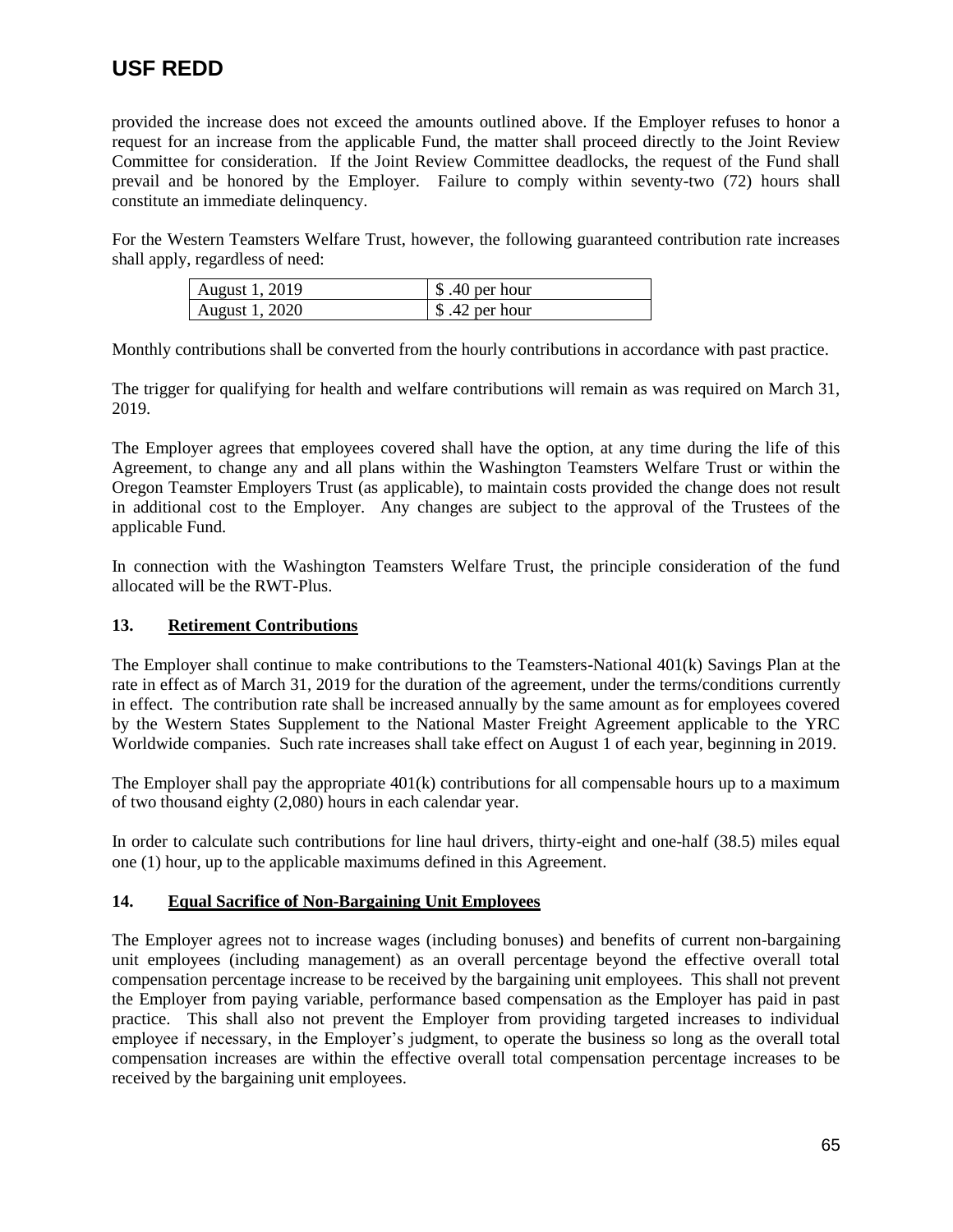The pay rates and wage levels for non-union employees, regardless of classification, will not exceed those for equivalent union positions. In addition, any disparities that may exist in 401(k) contribution rates as of March 31, 2019 shall not be increased during the life of this Agreement.

### **15. Bankruptcy Protection**

If the Employer files a Chapter 7 or Chapter 11 bankruptcy petition or is placed in involuntary bankruptcy proceedings, the Employer agrees not to file any documents or motions under Sections 1113 or 1114 of the Bankruptcy Code without the approval of TNFINC.

### **16. Garage Employees**

The Garage Supplement in effect as of March 31, 2019 shall be eliminated, and its terms shall be included in a new Article of the Agreement.

Effective January 1, 2020, the top rate of pay for Class A mechanics at facilities in California shall be no less than \$26.00 per hour. Effective January 1, 2021, the top rate of pay for Class A mechanics at facilities in California shall be no less than \$28.00 per hour. Once these rates have been achieved, Mechanics shall not be subject to the general wage increases outlined in 1(a) above.

### **17. Office Clerical Employees**

The Office Supplement in effect as of March 31, 2019 shall be eliminated, and its terms shall be included in a new Article of the Agreement.

Vacation pay shall be based upon 1/52 of the Employee's previous year earnings for each week of vacation, in accordance with Section 20.02 of the Agreement.

### **18. Duration**

April 1, 2019 through March 31, 2021.

### **19. Termination of MOUs**

The following addendum shall be added to the Agreement:

### **Addendum to the Agreement**

### **Termination of Prior MOUs**

Reddaway, TNFINC and/or the applicable Teamster Local Unions have been signatory to a series of agreements designed and intended to provide Reddaway with the opportunity to restructure, stabilize, and provide job security and work opportunities to Teamster members. Reddaway recognizes that the Teamster-represented bargaining unit has made tremendous sacrifices in this regard. The parties now desire to return to a more traditional collective bargaining relationship and format. To that end, the following agreements (collectively the MOUs) between the parties are terminated with respect to the Employer:

 Memorandum of Understanding on the Adoption of the Wage Reduction-Job Security Plans